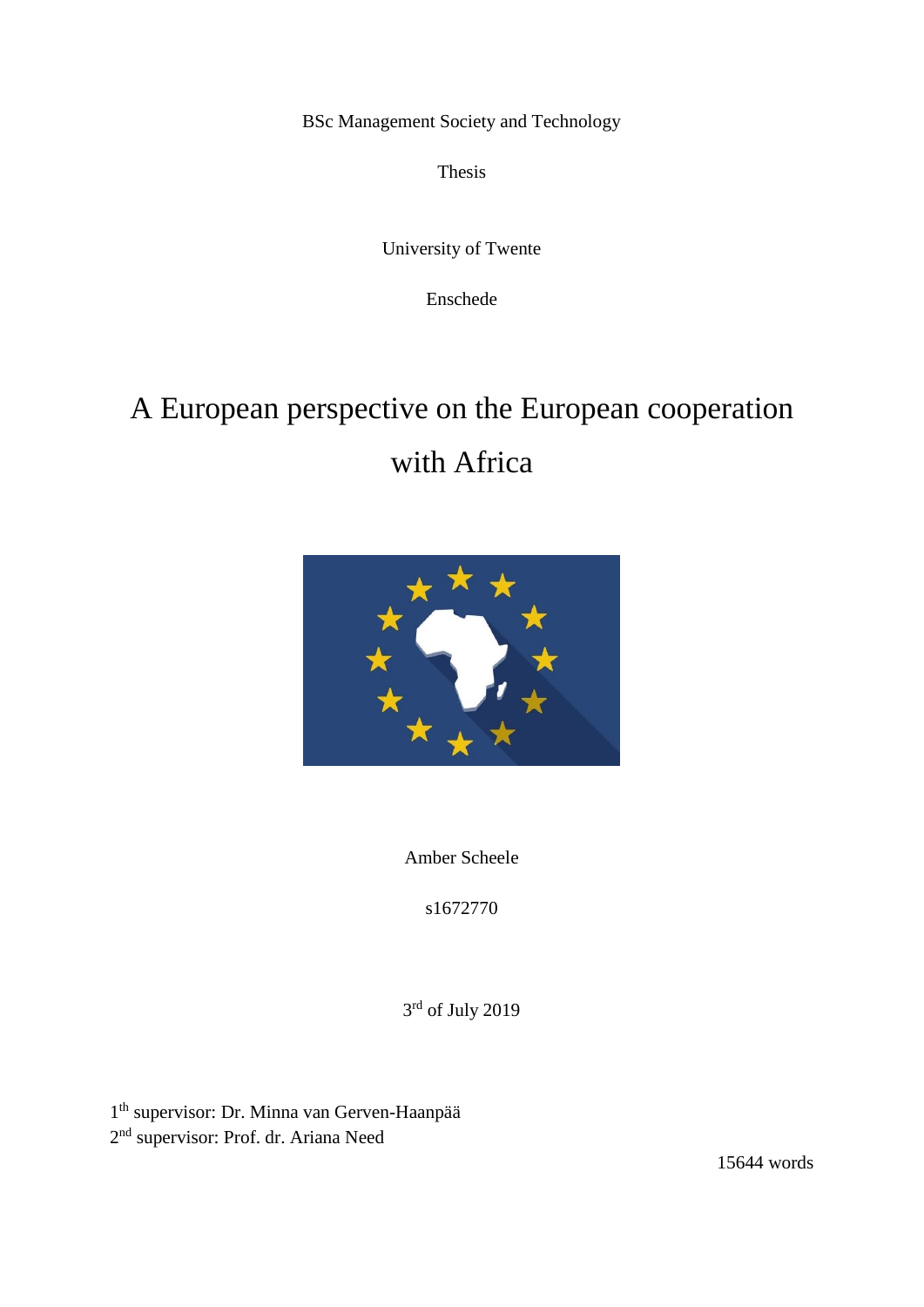# Abstract

This study focusses on the European perspective of the change of the European cooperation with Africa. Based on the language in the European policy documents, a content analysis is conducted. The asked research question is *A European perspective: How did the European African cooperation change between 2003 and 2016?* Furthermore, two hypotheses are analysed based on the literature. The *first hypothesis* is that, the focus of the European African cooperation was on the economic factors of the cooperation in 2003. Whereas the *second hypothesis* finds that, the focus of the European African cooperation was on the securitization of the cooperation in 2016. The unit of analysis are the analysed documents: European Security Strategy and European Union Global Strategy. The content analysis and a longitudinal study, showed that both hypothesis were rejected. Instead a change of cooperation occurred in the type of securitization. The focus of the cooperation in 2003, is on combatting the immediate threats. Contrary to the focus of 2016, which is on the core of the threats and to implement policies on migration in order to combat the threats.

**Keywords** Africa, cooperation, economic factors, Europe, European Security Strategy, European Union Global strategy, securitization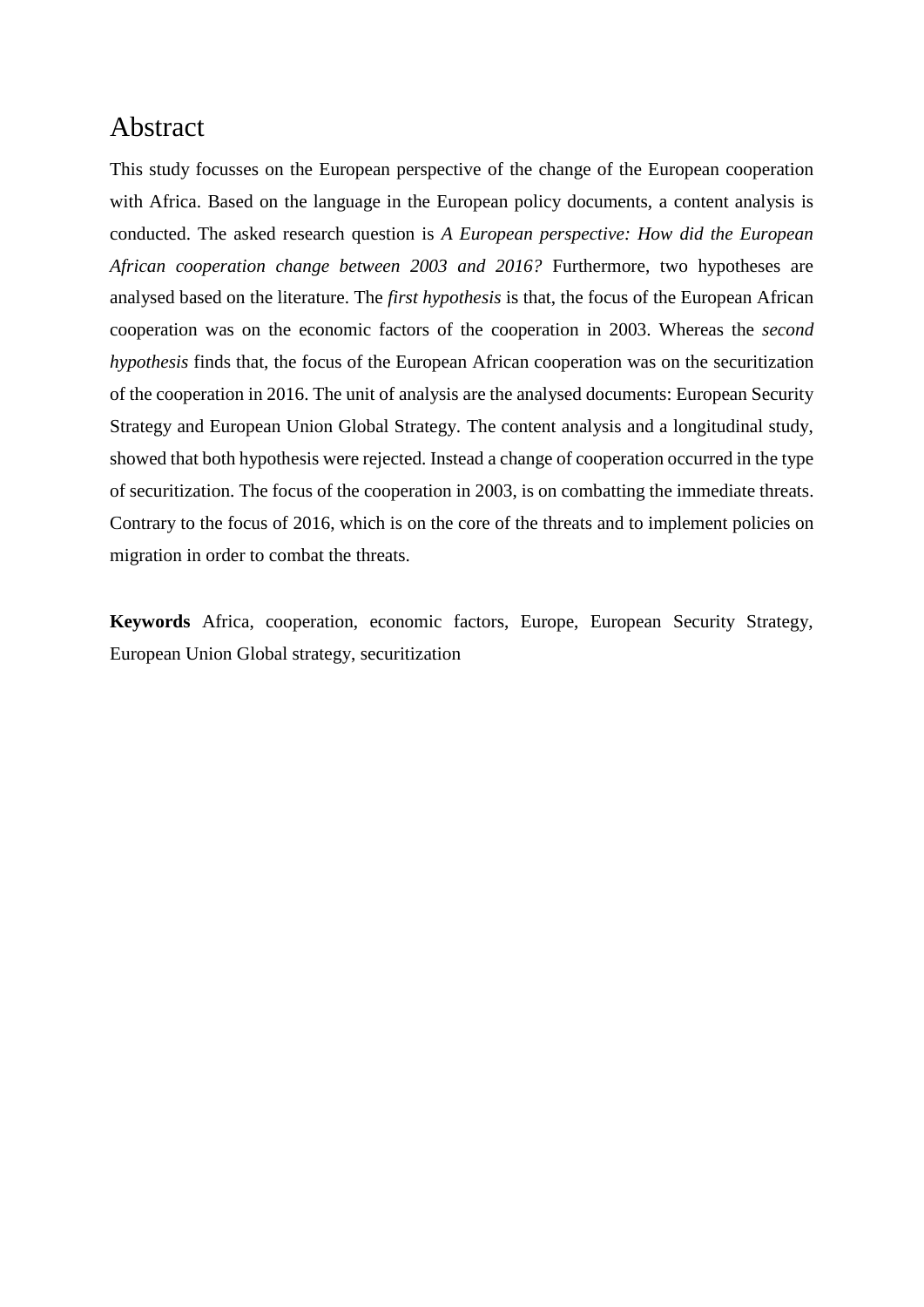# List of tables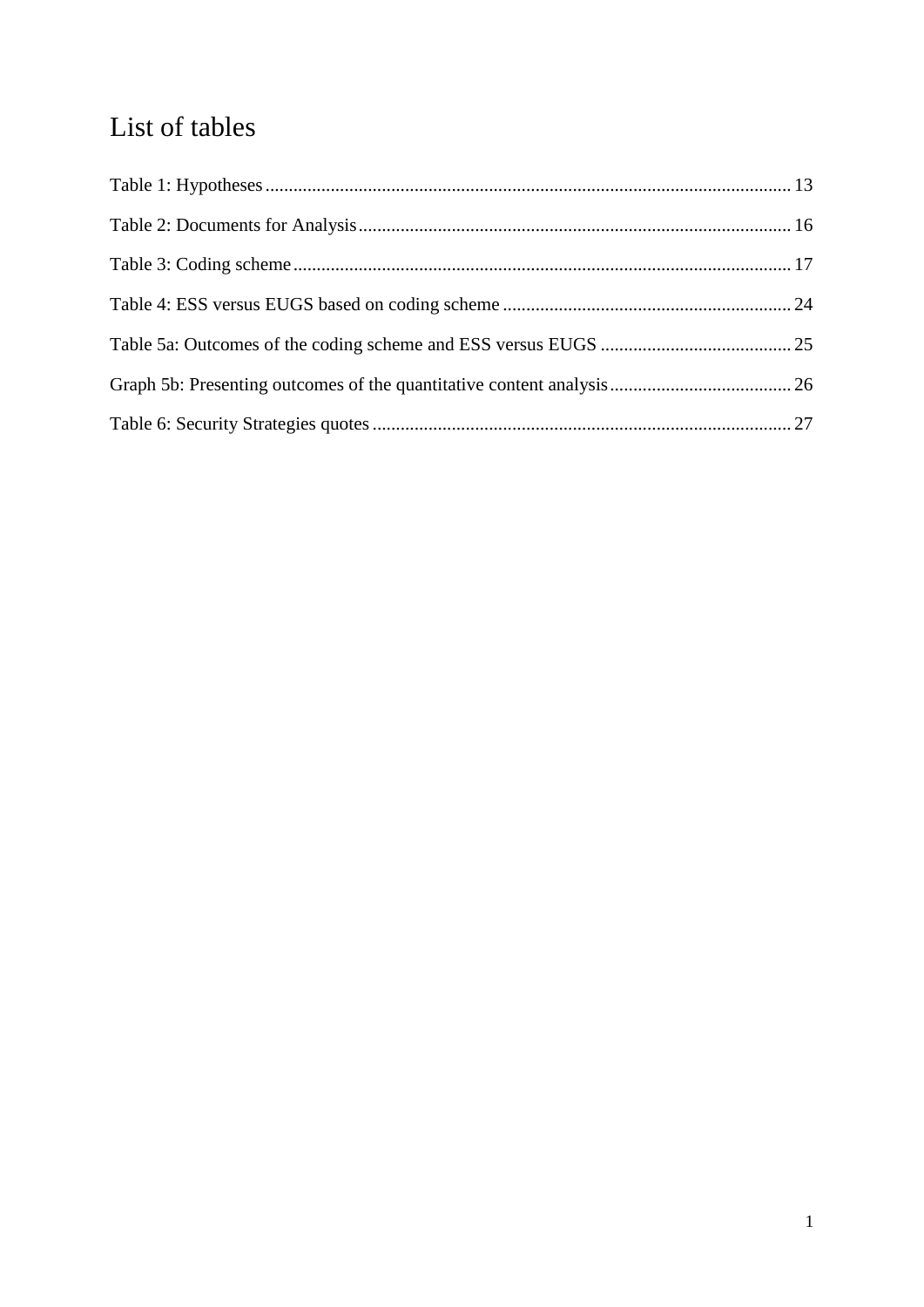# Table of content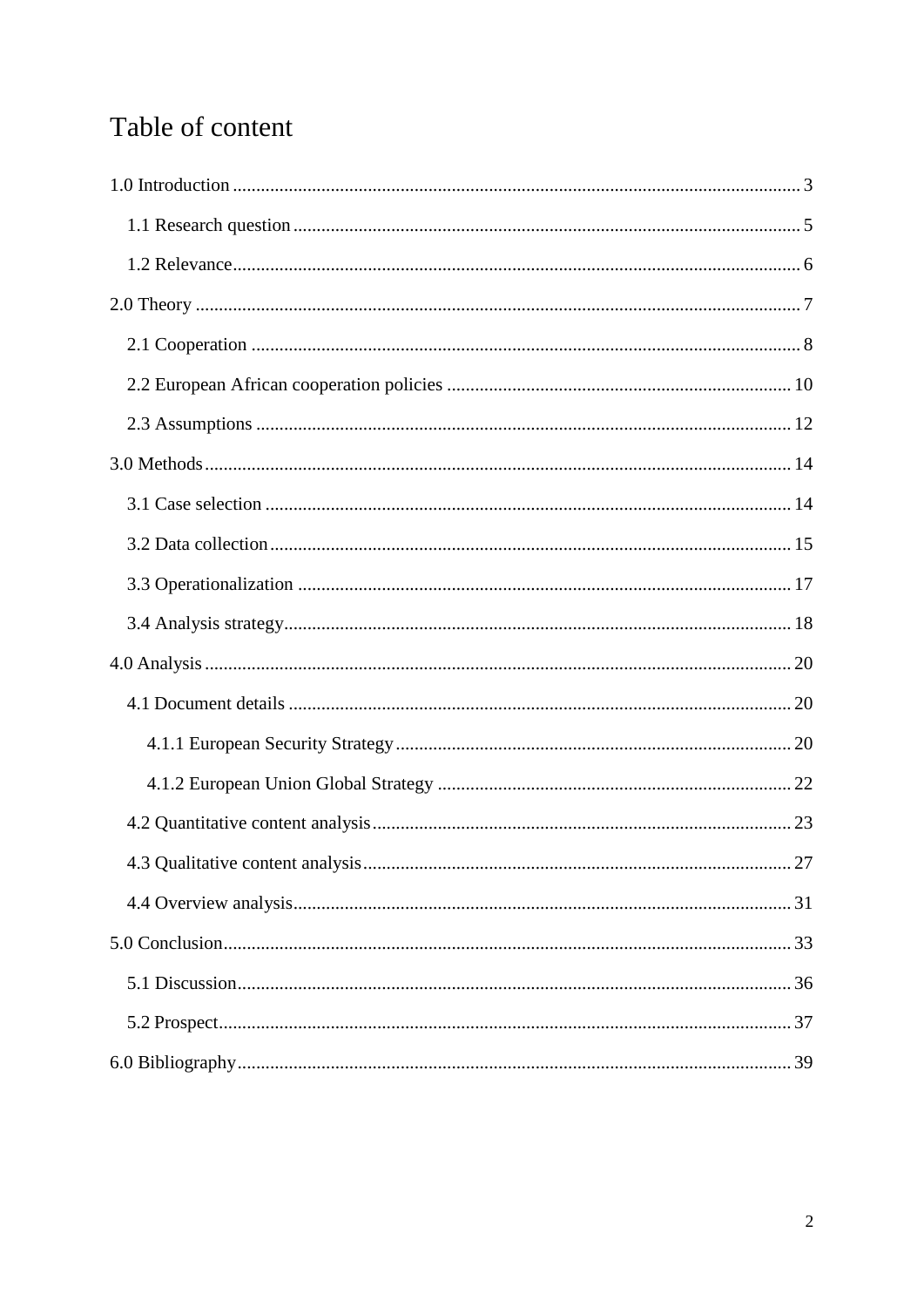## <span id="page-4-0"></span>1.0 Introduction

In general Africa is considered to be the 'forgotten continent', with little interest of international actors. However, the European Union thinks otherwise. This is guided by three principles: to focus on structural stability, put emphasis on regional integration and provide support for international law (Kotsopoulos & Mattheis, 2018, p. 445; Sicurelli, 2016, p. 6). Besides, the interest of the European Union (EU) in Africa has been present in policies of the European Union since 1992. Within this year, the European cooperation with Africa outlined in European policies started with the Maastricht treaty, where a new dimension of European policy came into play which is the 'Common Foreign and Security Policy'. This policy outlines the developmental help, it states that it focusses on 'sustainable economic and social development of the developing countries and their disadvantages among them, to smooth and gradual integrate the developing countries in the world economy and campaign against poverty' (Frisch, 2008, p. 22).

Since the start of the European interest in cooperation with Africa outlined in policies, the cooperation has had some turbulent times with many challenges and expectations. These turbulent times resulted in changes within the policy environment. This thesis will focus upon two of those policies, which both are a security strategies of the EU.

In 2001 the Global War on Terrorism began as a reaction upon the attacks of September 2001. As a response to the violent times in the post-cold war, the first security strategy of the European Union, the 'European Security Strategy' came into force in 2003. This policy addresses immediate threats towards the Union, it prioritizes to help failed states, in a military and humanitarian way if necessary. Besides this policy focusses on cooperation with the United States of America (European Council, 2003, p. 3, 15).

Since 2013 and with an outburst in 2015 the European migration and asylum regime is in a phase of crisis (Pastore & Henry, 2016, p. 53). In 2015 there were 1.8 million irregular border crossings into the European Union, which was an increase of 546 percent compared with 2014 (Europol, 2016, as cited in Dinan, Nugent, & E. Paterson, 2017, p. 102). Most of the migrants are from African countries and seek asylum. As a reaction upon this crisis, the EU foreign policy became more dominated with migration management (Collet, E., Ahad, 2017, p. 3). This resulted in the policy of European Union Global Strategy, which was signed in 2016 by the European Union. This is a security strategy which puts more emphasis on linking visions in regards to the implementation of migration policies, while focussing on cooperation with African countries. This is needed to strengthen Europe as a security community and to make it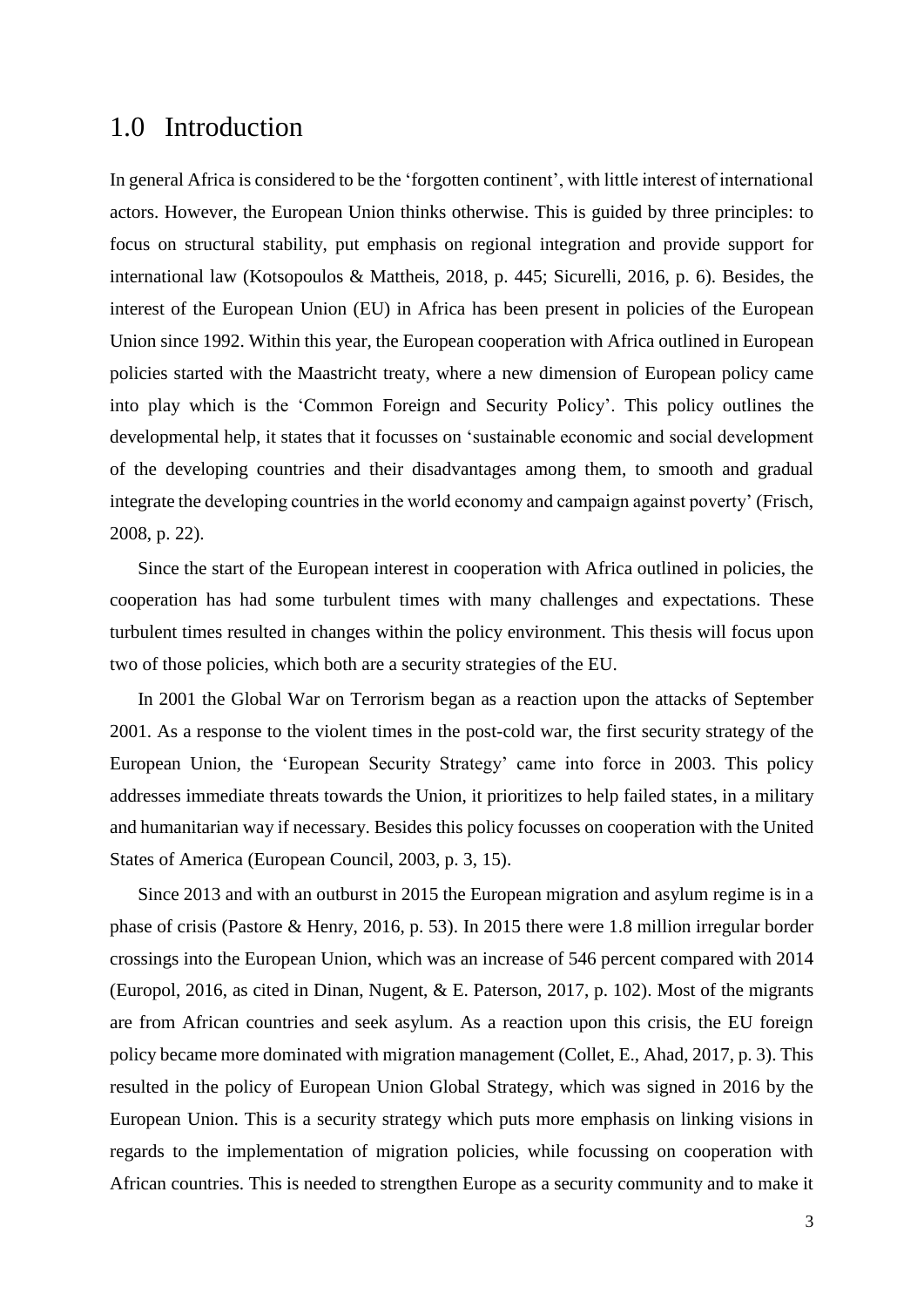more resilient, hence Europe becomes securitized (Mälksoo, 2016, p. 381). An example of the changing policy environment towards securitization is the Migration Partnership Framework, the goal of this European policy is to reduce migration to Europe with enhancing the support for origin, host and transit migrant countries. At the same time, strengthen the borders, expand the return of unauthorised migrants and address the root causes of the reasons why migrants leave (Collet, E., Ahad, 2017, p. 3).

These turbulent times are defined in the policy environment, with a shift of the focus in the policies on the European African cooperation. Several studies were conducted on what this shift entails, this literature, such as Cardwell (2018) and Pastor (2016), suggest that the changes in the policy environment is one of a shift from economic factors towards securitization. Simultaneously, the literature shows that the core focus of cooperation shifted to just securitization of the cooperation after the migration crisis of 2015. Since the literature suggests this, this thesis will study what the core focus of the European African cooperation in 2003 and in 2016 was. To study the practice of the European African cooperation based on the literature. Furthermore, there is not known yet what the focus of the actual active cooperation was, the literature solely suggests this. Hence, the study in this thesis is essential due to the fact that it will investigate the core focus of the European African cooperation in two turbulent moments in time which influenced the policies of the cooperation of the European Union with Africa. So, the objective of this research is to determine what the focus of cooperation was in 2003 and in 2016 as shown in the European security strategies in those respective years. The focus of this study will be on the cooperation of the European Union with Africa, this study is approached through studying the language of the policy documents of 2003 and 2016.

The structure of the thesis begins with this *Introduction*, which will be introductory for the rest of the thesis as well as to provide the research questions and the relevance of the thesis which is done in the next two paragraphs. The second chapter, which is the *Theory* will provide known research of the European African cooperation. All to provide a view of what the world should look like. After this, the *Method* section provides details about how the research has been conducted, while trying to be as transparent as possible for the reproductivity of the thesis. The *Analysis* is the core of the thesis, providing answers to the asked sub-research questions as well as giving detailed information about the European African cooperation to provide a better understanding of the change of cooperation. In the *Conclusion* answers are given to the main research question, as well as a discussion and suggestions for further research.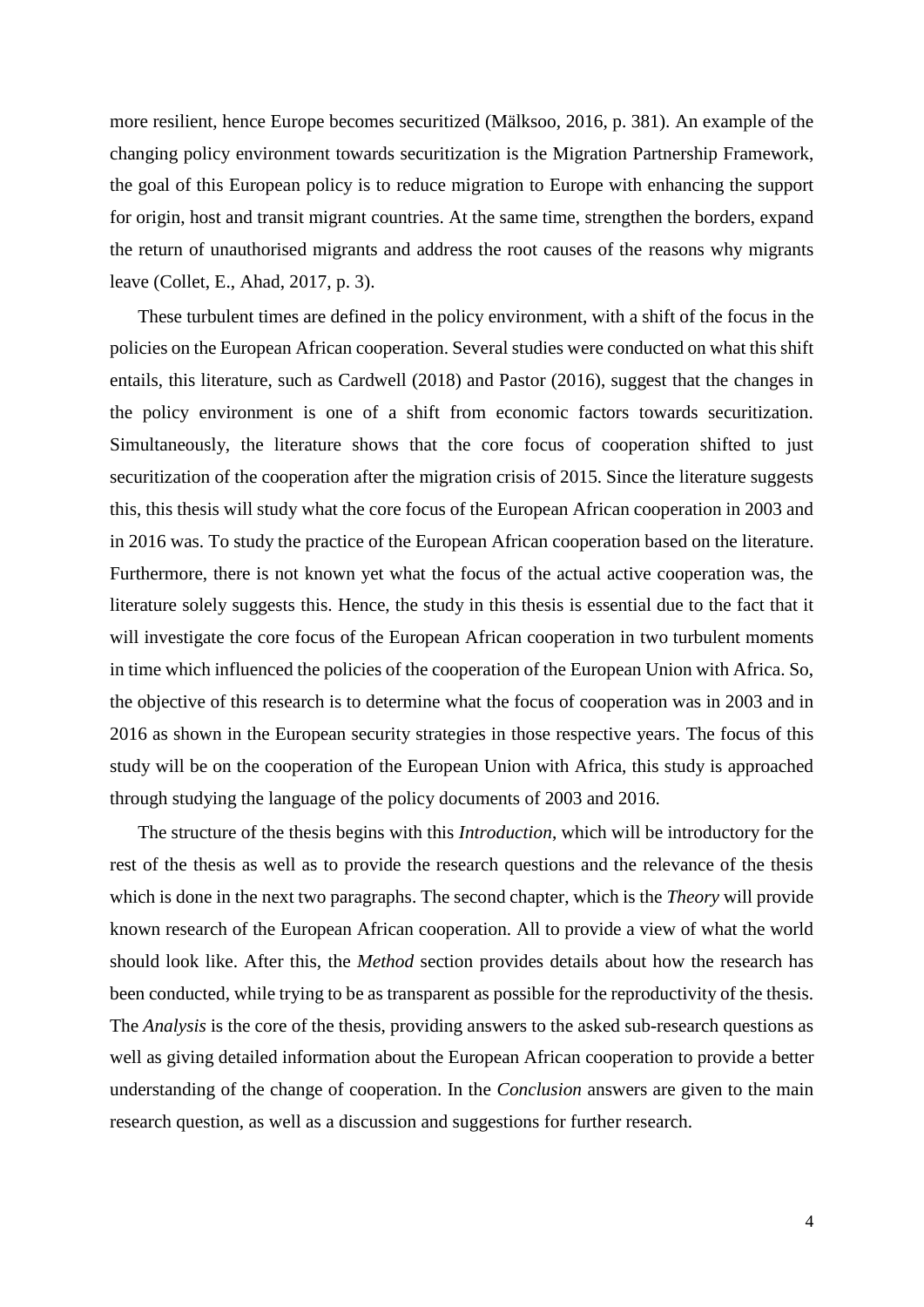#### <span id="page-6-0"></span>1.1 Research question

For this thesis, the focus is on the European African cooperation and how this changed between 2003 and 2016 while investigating this with the European policies of those two moments. Therefore, and building upon the *Introduction*, the following research question will be the main research question addressed within this thesis.

*A European perspective: How did the European African cooperation change between 2003 and 2016?*

There is a need to address this matter, and this research question is important due to the fact that it will investigate the change of the European African cooperation at two different moments in time. The prelude towards both years were turbulent times. So, the focus is on the difference of the European African cooperation at two turbulent moments of time. At the same time, the research question focusses on the practice of the European African cooperation, and how this cooperation is mentioned in the policy documents of the European Union.

In order to answer the main research question a set of three sub-research questions is addressed as well. The first sub question focusses on the concept of cooperation: *What is cooperation?* This sub question is important due to its theoretical understanding of the concept of cooperation, which is needed to understand the study of this thesis. In the literature a certain focus of the European African cooperation is suggested. Based on this, two sub questions are asked. The second sub question is: *To what extent was the focus of the European African Cooperation in 2003 on economic factors compared to the focus on securitization?* This subresearch question is based on the literature and investigates which focus the European cooperation with Africa has in that specific moment of time. This sub question is convenient to answer before addressing the main research question. Besides, this question is crucial to see what the European African cooperation entailed in 2003 and what the language of the European policy states about the European African cooperation. A third and last sub question is: *To what extent was the focus of the European African Cooperation in 2016 on economic factors compared to the focus on securitization?* This question is based on the literature as well, and it investigates which focus the cooperation in the policy document has of the respective year. The third sub question is convenient, due to the fact that it is necessary to see what the European African cooperation entailed in 2016 before a change can be detected or explained. These last two sub-questions are essential due to the fact that they investigate what the focus of the cooperation was in practice and what sort of type the cooperation entails.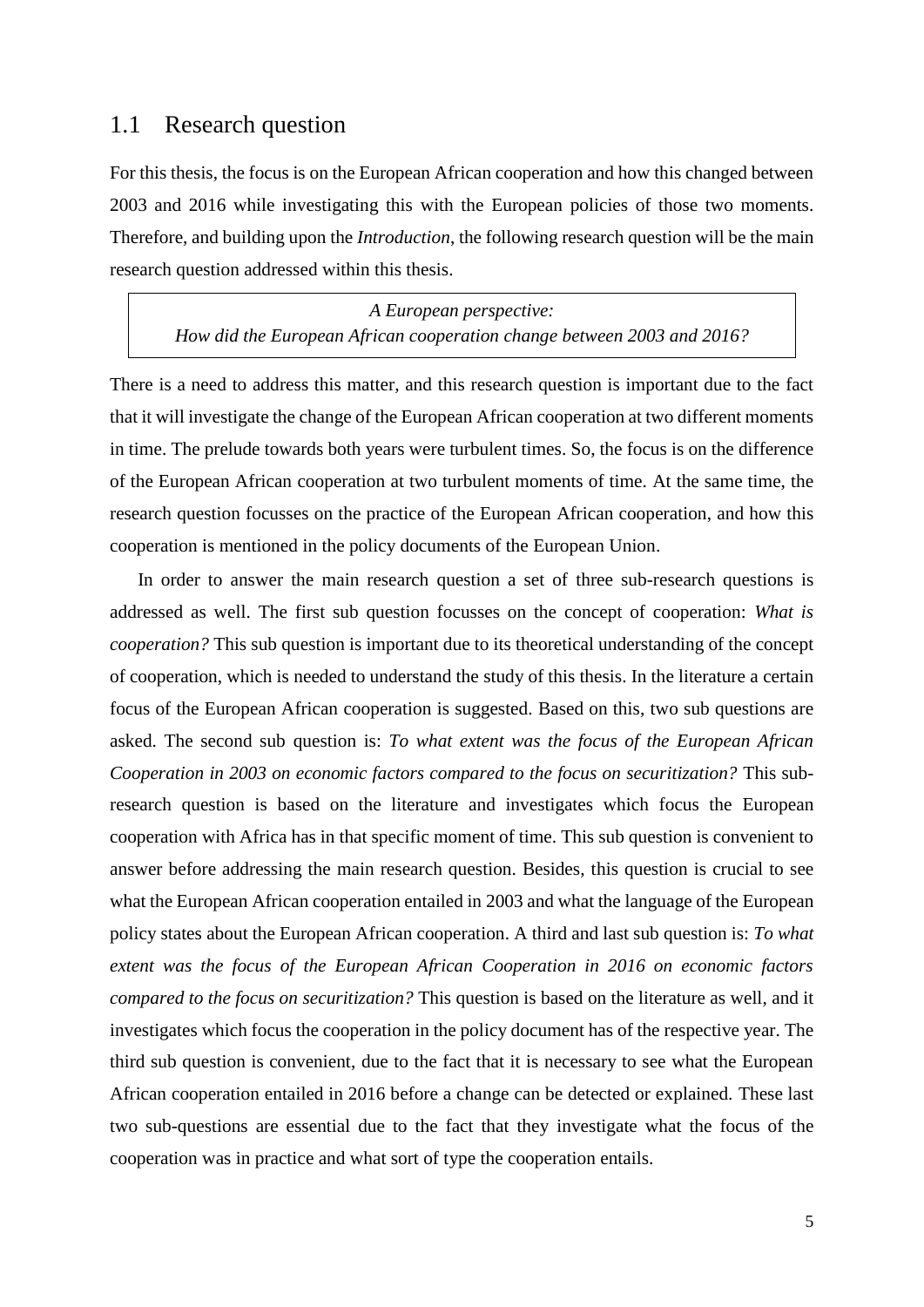#### <span id="page-7-0"></span>1.2 Relevance

In this section the scientific and societal relevance of this study is provided for. With the Maastricht treaty in 1992 not only the European Union came into force as it stands today, a new policy field was introduced as well.

This new field of policy is the developmental policy and it was the beginning of the Common Foreign and Security policy. The new policy outlines the beginning of the cooperation of the European Union with Africa on a policy level. Their cooperation from then on has known turbulent times. One of the first turbulent times occurred in a post-cold war area, to be more specific, an area after the terrorist attacks on September 2001 in the United States of America. As a response to these turbulent times, the European Union introduced its first Security strategy, which was the European Security Strategy. Another turbulent time occurred in 2015. At this moment in time, the migration crisis had been going on for a while and the amount of people who migrated had an outburst in 2015, hence the migration crisis had its peak. The reaction of the European Union was that the foreign policy domain of Europe became dominated with migration management. This resulted in another security strategy implemented in June 2016, this was the European Union Global strategy. So, the turbulent times acknowledge a different atmosphere where the policy documents were written in. Henceforth, the essence of this thesis is to see what the change of the European African cooperation entails, as shown in their respective policy documents.

Equally important is that since this thesis focusses on the practice of the European African cooperation and not on the literature, which has been done in other studies. There can be stated that this study in particular will provide new scientific insights, this due to the fact that this thesis is a new study in this context of research. At the same time, in this thesis, the language in the policy documents will be studied. This is done to see what the difference of the focus of the European African cooperation of 2003 and 2016 entails. In addition, through studying the language in the policy documents an estimate is made to show if indeed what the literature expects, can be applied in practice as well.

In a similar way, this thesis has societal relevance. The societal relevance of this thesis is to better understand the society, in this case to see the practice of the European African cooperation as presented in European policy documents. In particular through studying the European African cooperation at two moments in time and both implemented after a period of turbulence, to see how the European African cooperation changed from a European perspective. This is important for the society due to the fact that it influences the amount of securitization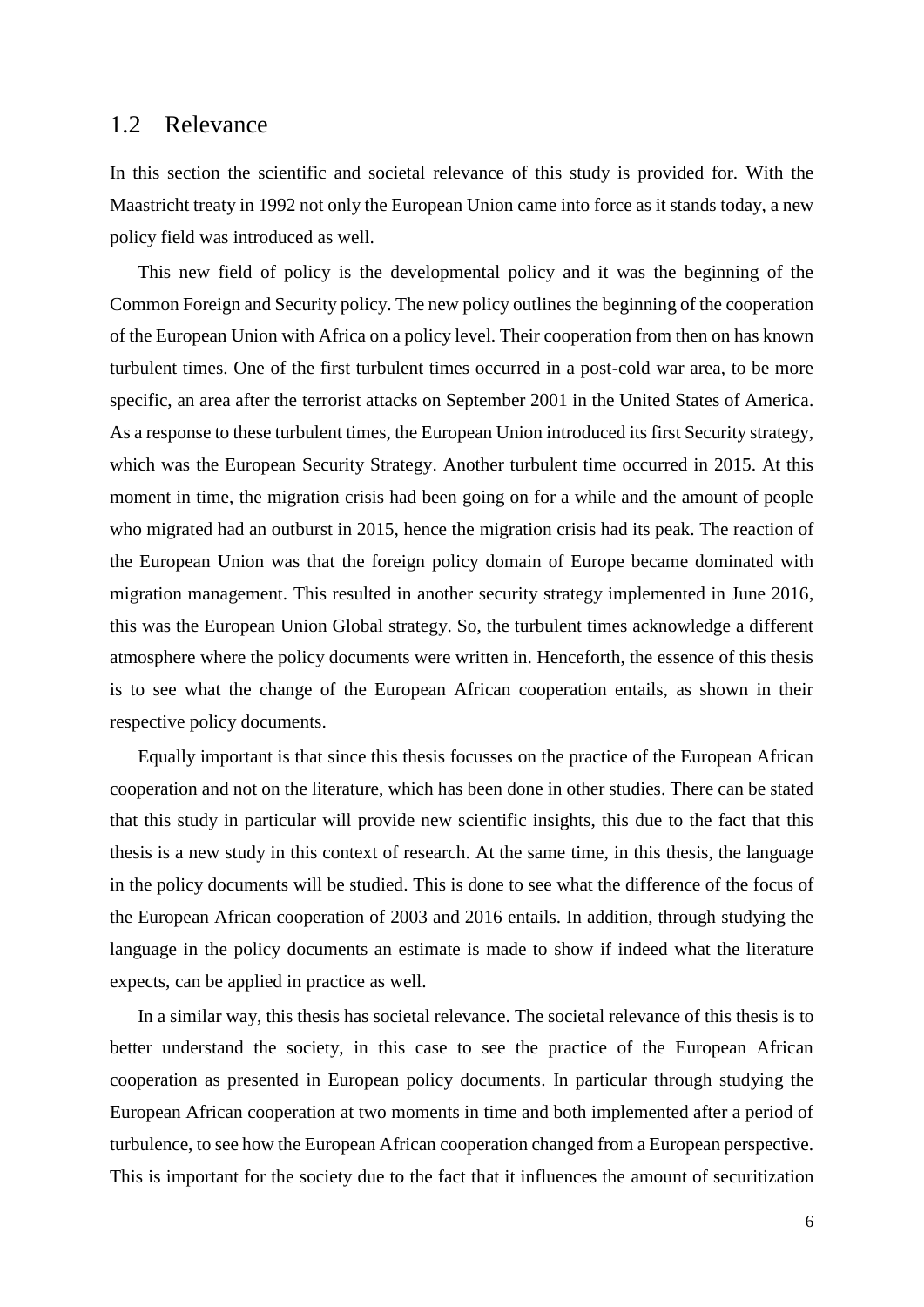of Europe towards Africa. Due to which other countries or continents can react as well, besides an increase of the tensions between the two actors can be expected. This is reflected in the society as well, and it is expected that a tensive period is not something to look forward to. To add, this thesis approaches a new direction to study the European African cooperation as stated in the European policy documents, providing knowledge for the gap. What is more in regards to the knowledge gap, is that other studies have focussed on the cooperation and the fact that it shifted. The study in this thesis will try to conduct an analysis on what the European perspective of the European African cooperation is, as shown in the documents. This will, in the end show what the European African cooperation in practice from a European perspective entails.

On the whole, as scholars who work more on the Public Administration side of the spectrum, the author is motivated by her own curiosity and the evident gap in knowledge about the extent to which the European African cooperation has indeed been transformed and what this transform is.

## <span id="page-8-0"></span>2.0 Theory

The European Union represents itself as the supporter of world order based on the rule of law, where multilateralism is the driving force behind collective actions to solve common problems and resolve disputes (Farrell, 2005, p. 256). Besides, the European Union favours the use of soft power to exert influence in the international stage, with an agenda that is considered to have a normative tone. These normative aspects of the European foreign policy extend across its cooperation with every region or continent, like Africa (Farrell, 2005, p. 265). According to Manner, normative power is a concept in the study of European Union's external relations, it acknowledges the normative foundations of the supranationalism of Europe and the European predisposition to act in accordance with embedded ethical principles concerning human wellbeing (Manners, 2002, as cited in, Langan, 2012, p. 244). The use of normative and soft power is defined in several agreements between Europe and Africa.

For this thesis a deductive theory approach is used, commonly known as theory testing. With which a theory is a systematic explanation for observations that relate to a particular aspect of life, and theories explain the observations by means of concepts (Babbie, 2004, p. 43). Within this part a first focus is on the cooperation of the European Union with Africa, as well as the change of the cooperation in accordance with the literature. As a second, the focus of the section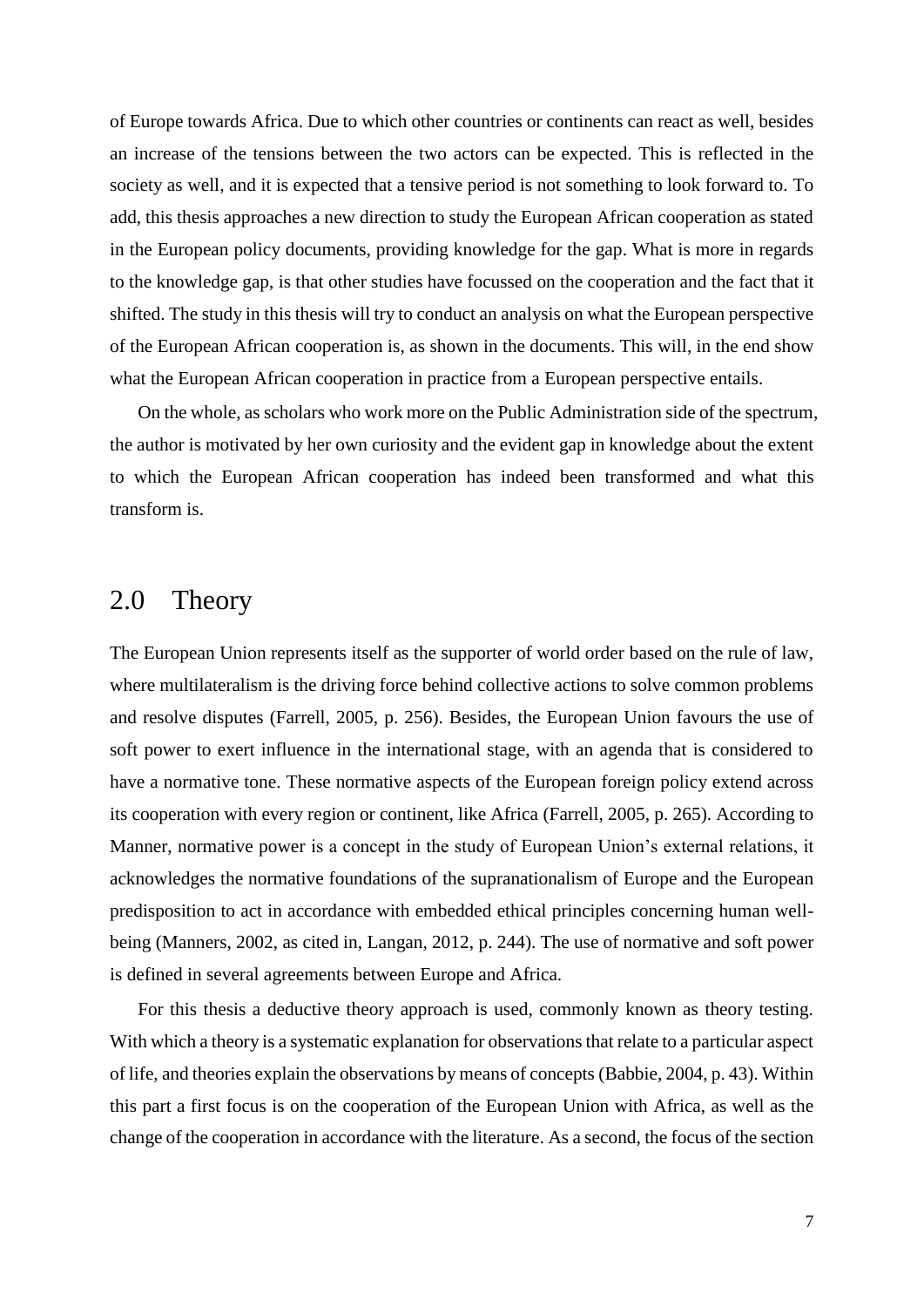is on the European Union African cooperation policies, which are presented in an historical order.

#### <span id="page-9-0"></span>2.1 Cooperation

In this part a general approach to the concept of cooperation is presented at first, after this the European African cooperation is displayed. Cooperation is a topic of interest in disciplines such as: economics, sociology, psychology, political science, organization theory, and strategic management (Smith, Carroll, & Ashford, 1995, p. 9).

To begin with, cooperation is the coordination effected through mutual forbearance, identifying cooperation as a special type of coordination, on its turn coordination is an appropriate basis to build a concept of cooperation, for it articulated the idea that cooperation is of mutual benefit to the parties directly involved (Casson, 1989, p. 42). In particular writer and scholars have emphasized the critical importance of cooperation for the achievement of objectives, such as Fayol (1949), Mayo (1945), Barnard (1938), Thompson (1967) and Lawrence and Lorsch (1969) (Smith et al., 1995, p. 8). Besides, cooperation is necessary for innovation and competitive success (Beer et al., 1990, as cited in, Smith et al., 1995, p. 8). Cooperation theorist further suggest that international institutions might serve to extend the shadow of the future, by regularizing interaction, to facilitate the information flows and to monitor if necessary to make the mechanisms of conditional retaliation work (Fearon, 1998, p. 270). What is more is that cooperation theorist observed that if states interact repeatedly on a particular issue, then mutually beneficial cooperation might be sustained by the implicit threat that 'if you try to shoot down our satellites, we will shoot down yours' (Fearon, 1998, p. 270). So, it is certain that cooperative relationships are socially contrived mechanisms for collective action, which are continually shaped and restructured by actions and symbolic interpretations of the parties involved (Ring and van de Ven, 1994, as cited in Smith et al., 1995, p. 10).

The cooperation of the European Union with developing countries has been present since the very beginning of the joint European enterprise, significantly being a feature of the external cooperation of the European Union (Jrgensen, 2015, p. 11). Besides, the European Union is the biggest export market for African products and is the biggest donor of development aid (Scheipers & Sicurelli, 2008, p. 607). In short, the relation of European African cooperation pre-dates the institutional framework of the European Union (Farrell, 2005, p. 263).

The European African cooperation started with the Lomé convention in 1975. This agreement was signed with the African, Caribbean and Pacific countries, and its objective is to promote an integrated approach to development (Bach, 2011, p. 34). In 2000, the Lomé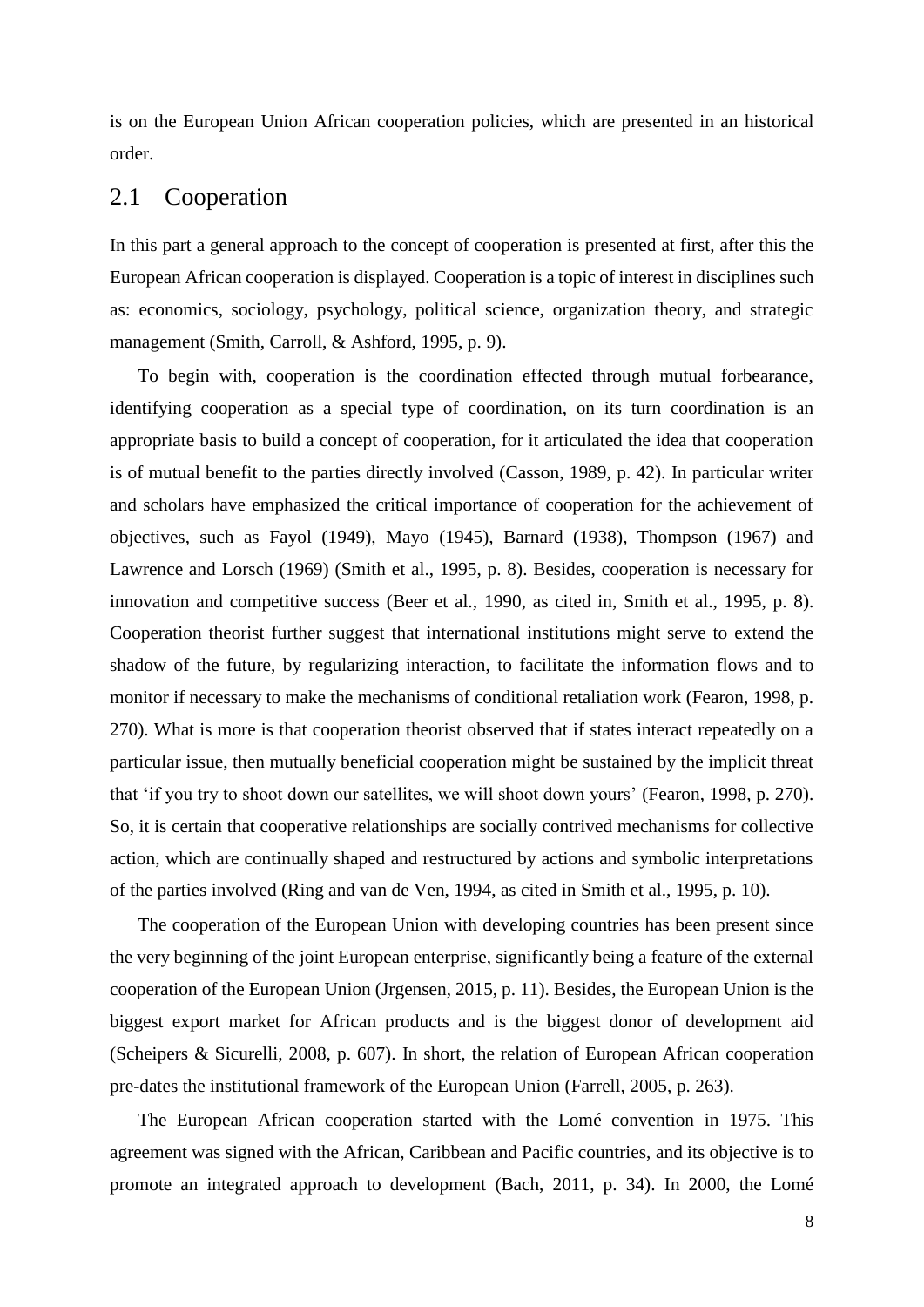convention was replaced by the Cotonou agreement, which provided a map towards an interhemispheric partnership based on: common political norms, trade reciprocity and Economic Partnership Agreements (Bach, 2011, p. 35). This Cotonou Agreement has been hailed as a new departure in terms of substance and approach towards Europe-Africa cooperation (Farrell, 2005, p. 264). The map of the Cotonou agreement is an instrument for European Union and African cooperation in order to benefit from the globalisation, such as development and modernisation in Africa (Olivier, 2011, p. 55). Yet, the Cotonou agreement appears to be development branding of the Economic Partnership Agreements, which close down the policy space for a genuine economic development in the African countries while furthering the common and commercial interests of the European Union (Langan, 2012, p. 265). In 2007 another agreement was made, which was the JAES, short for Joint Africa-EU strategy. This strategy agreement stresses the importance of the partnership of equality and it promotes a global framework for the treatment of European African cooperation. With this it focusses on: peace and security, democracy, good governance and human rights, human development, sustainable and inclusive development and growth and continental integration, global and emerging issues (Bach, 2011, p. 40, 41). On the whole, these mentioned agreements all focus upon economic factors (Sicurelli, 2016, p. 4). There could be said that Europe is interested in Africa due to the economic benefits and profit. Even the idealistic view recognizes that the 'current neo-liberal hegemony of ideas sits with the self-interest of political elites and the outward-orientated fraction of the capitalist class in the European member states', implying an economic interest in Africa for the European self-interest (Hurt, 2003, as cited in, Farrell, 2005, p. 280). Thus, economic factors, like trade, are the major building block of the cooperation between the EU and Africa (ECDPM, 2003, p. 15, 17).

Contrary to 2015, when the European Union had its deepest existential crisis in the form of a migration crisis. The world has become more connected, contested, conflictual and complex. As such, another approach for these fundamental changes is necessary. Foreign policy remains at the margin of the European public space, touching the daily lives of Europeans while having external origins. Such as: terrorism, energy insecurity, uncontrolled migration or economic insecurity (Tocci, 2016, p. 462). Due to this migration crisis, with most migrants from Africa, the European Union responded with immediate actions and with more securitization in regards to the transit, host and origin countries of migrants. These immediate actions were outlined in the Agenda on Migration of June 2015. The Agenda designed four pillars to manage migration better. The first is to reduce the incentives for irregular migration. To 'address the root causes through: development cooperation and humanitarian assistance, migration as a core issue for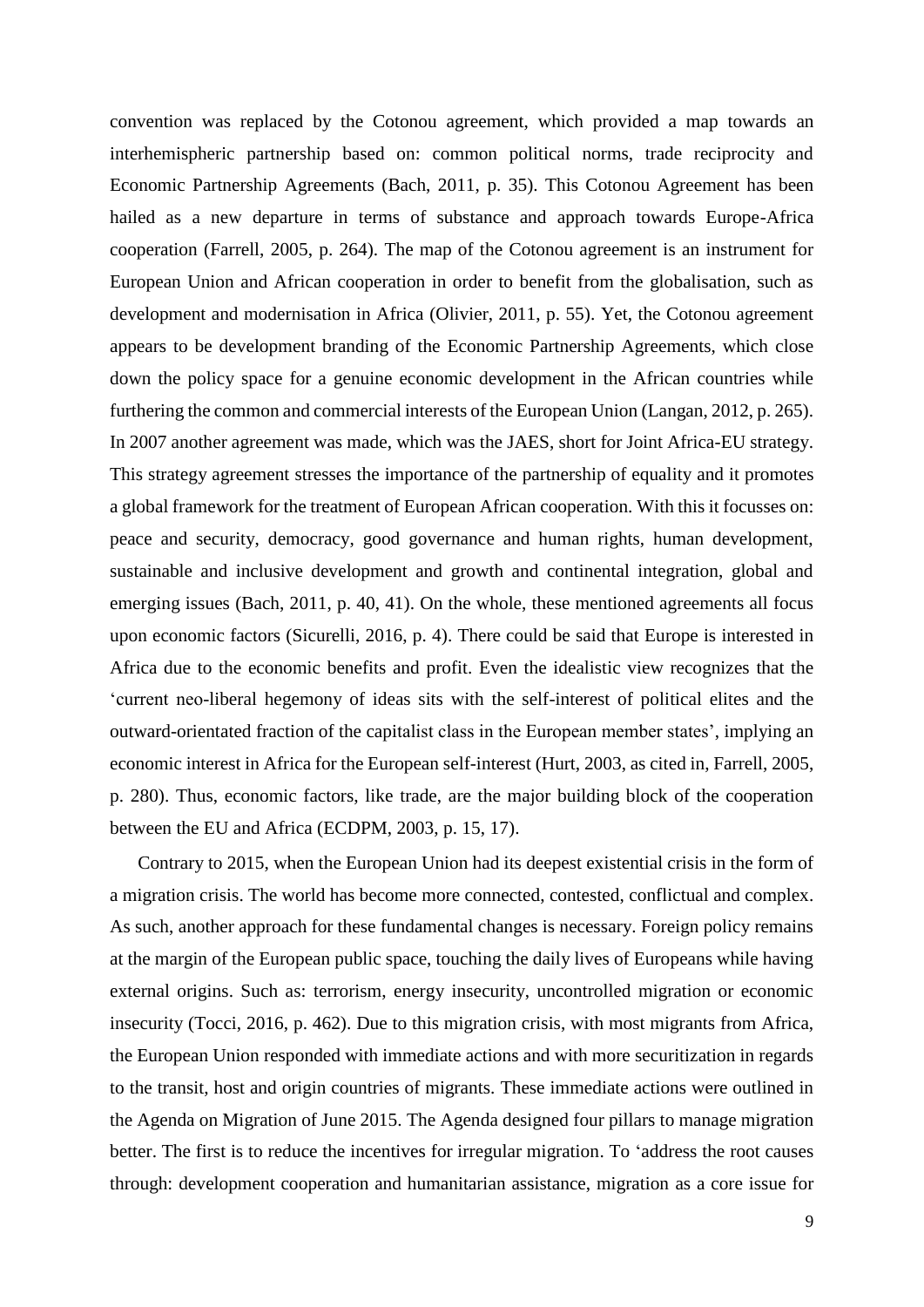European delegations, apply a stronger action so that third countries fulfil their obligations to readmit their nationals, the adoption of a Return Handbook and monitoring of the implementation of the Return Directive, at last the reinforcement and amendment of the FRONTEX legal basis to strengthen its role on return' (European Commission, 2015, p. 10). The second pillar is border management with the key actions to: 'strengthen the role of FRONTEX and capacity, have an Union standard for border management, strengthen the European coordination of coast guard functions, and strengthen the capacity of third countries to manage their borders' (European Commission, 2015, p. 12). The third pillar is a strong common asylum policy. To establish a Common European Asylum System and to guide it, while making guidelines to fight against abuses of the asylum system, promote systematic identification and fingerprinting (European Commission, 2015, p. 14). The fourth pillar is a new policy on legal migration, such as: modernisation and overhaul of the Blue card scheme, stronger action to link migration and development policy, re-prioritising funding for integration policy and cheaper, faster and safer remittance transitions' (European Commission, 2015, p. 17). In short, the aim of the European Union towards their cooperation with Africa becomes a securitized view. Besides, the European Union aims for a European migration policy with the help of the aforementioned four pillars (European Commission, 2015, p. 17). As such there can be stated that the European African cooperation becomes securitized.

In a nutshell, Europe is understood as a normative power and represents itself as a supporter of the world order based upon the rule of law, where multilateralism is the driving force behind collective actions and to solve disputes (Farrell, 2005, p. 265). Besides, according to Manner, Europe is understood to work to alter normal behaviour in international affairs through a processes of norm diffusion. Hence, Europe is said to exert normative power to change the external partners' policy objective via six main forms of communication: contagion, informational diffusion, procedural diffusion, transference, overt diffusion and cultural filtration (Langan, 2012, p. 246). Since Europe exerts its normative power as well as norm diffusion, the following section will focus on the informational diffusion, which is a communication form by means of European Union policy documents.

#### <span id="page-11-0"></span>2.2 European African cooperation policies

In line with the former paragraph, this paragraph will go in depth of the European African cooperation policies, linked to the informational diffusion. There are three main policies and they will be outlined in this section in accordance to historical order.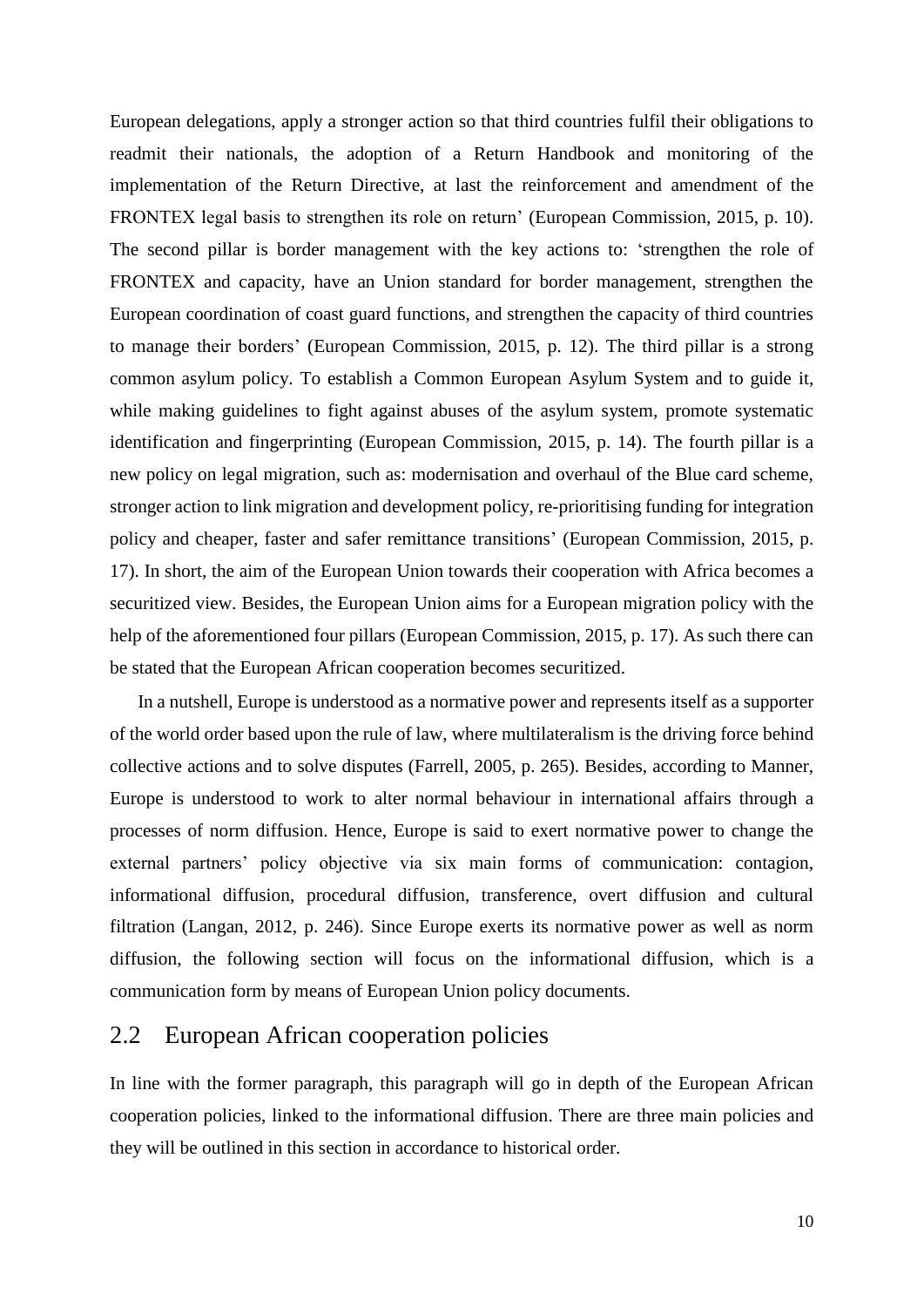The European cooperation with Africa in regards to cooperation policies, was for the first time outlined in 1992. This policy had a focus on developmental policies and it was outlined in the Maastricht Treaty, signed in 1992 (Frisch, 2008, p. 22). In the Maastricht Treaty the  $17<sup>th</sup>$ title is devoted to 'development cooperation', consisting out of article 130u until article 184 (Communities, 1992, p. 60-72). In addition, as stated in Article 3 of the treaty '(n) encouragement for the establishment and development of trans-European networks' as well as '(q) a policy in the sphere of development cooperation' and '(r) the association of the overseas countries and territories in order to increase trade and promote jointly economic and social development (Communities, 1992, p. 12, 13). This aforementioned development cooperation imply the goals of: sustainable economic and social development of the developing countries and the most disadvantaged, to smooth and gradual integrate the developing countries into the world economy as well as campaigning against poverty (Frisch, 2008, p. 22). What is more is that the treaty contained a proposal for 'the development of the Western European Union institute into a European Security and Defence Academy' (Communities, 1992, p. 245). This resulted into an innovative new policy in regards to developmental policies: the Common Foreign and Security Policy, in short CFSP (Frisch, 2008, p. 22, 24). This Common Foreign and Security Policy is designed to resolve conflicts and foster international understanding all based upon diplomacy and respect for international rules. It seeks to: preserve peace, strengthen the international security, promote international cooperation, promote to develop and consolidate democracy. This dimension is attached to the concept of European integration. Which is 'a process whereby political actors in several distinct national settings are persuaded to shift their loyalties, expectations and political activities towards a new centre, whose institutions possess or demand jurisdiction over pre-existing national states. The end result of political integration is a new political community, superimposed over the pre-existing ones' (Haas, 2004, p. 16). The Common Foreign and Security Policy is the basis of other European foreign policies.

After the turbulent times of 2001, in 2003 the first European Security Strategy, in short ESS, was published. Javier Solana, the High Representative / Vice President of the European Union until 2009, published it with the title 'A secure Europe in a better world' (European Council, 2003, p. 2). The main targeted audience was the United States of America (Mälksoo, 2016, p. 375, 378). In this security strategy it stated that 'the European Union is a global player and should be ready to share the responsibility of global security and in building a better world. Because security is a precondition of development, otherwise economic activity is impossible, and effective multilateralism is central' (European Council, 2003, p. 4, 6; Mälksoo, 2016, p.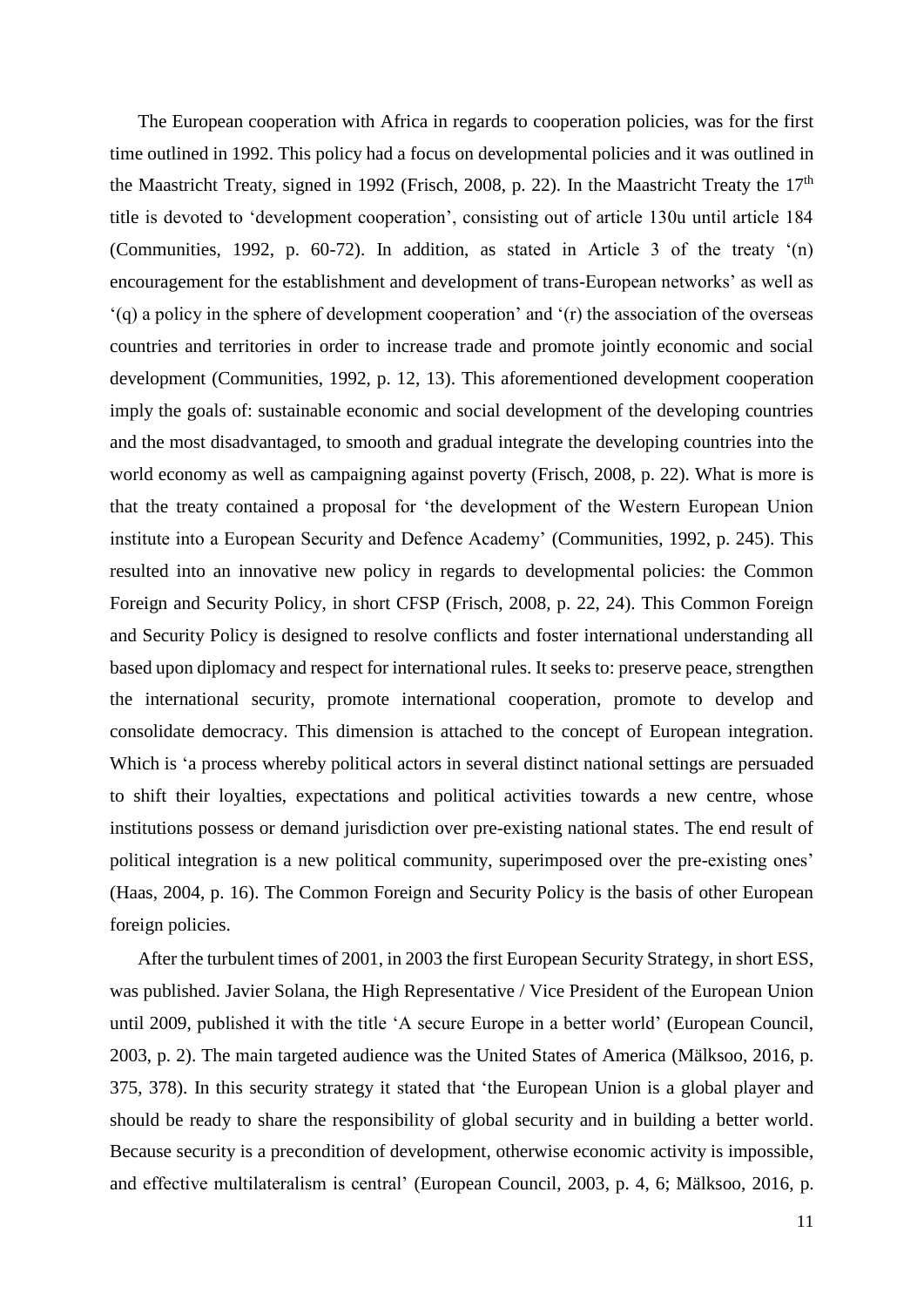379). Hence, the European Union is seen as a multi-institutional organization providing all types of crisis management tools within an unique framework (Bagoyoko & Gibert, 2007, p. 790). So, the European Security Strategy focuses upon development, good governance and security to make economic activity possible, which is called the 'multi-functional approach'.

In 2016 the European Union Global Strategy was implemented with a title of 'Shared vision, common action: a stronger Europe'. Which was implemented after the peak of the migration crisis in 2015. This strategy is made for Europe to engage in the wider world, to point the way forward and to be actionable. It strives for a stronger Europe because the European project is under threat (EUGS, 2016, p. 13). Therefore it focuses on the origin, transit and host migration countries in Africa. Consequently, the purpose of this security strategy is twofold. The first is a process of strategic reflection which culminated in the strategy, extensive and intensive process succeeding in achieving considerable convergence among all players. A second is the common action, publishing the European Union Global Strategy to start the engines on implementation in areas where it matters most (Tocci, 2016, p. 471). Part of this strategy is the Migration Partnership Framework, which is a policy implementation of the European Union Global Strategy. Within this implementation common and tailor-made approaches are made towards the migration countries in regards to: development, diplomacy, mobility, legal migration, border management, readmission and return (EUGS, 2016, p. 27). This framework aims 'a coherent and tailored engagement where the European Union and Member States act in coordinated manner combining their tools and leverage in order to reach comprehensive partnerships with third countries' (European Commission, 2016). Additionally, migration becomes one of securities concerns due to the interplay between public opinion, mass media, national governments and an increasing number of migrants crossing borders. In sum, migration becomes a securization discourse type, motivated with the need of national governments to control influxes and comfort public opinions against the 'fear of being swamped by foreigners'. Creating boundaries between us and them, inside and outside, can endanger the livelihoods of newly arrived migrants. So, this securization can threaten human rights, peaceful coexistence, freedom and justice (Buonfino, 2004, p. 24). Besides, there can be stated that the European Union Global Strategy is a securitized strategy for the European African cooperation.

#### <span id="page-13-0"></span>2.3 Assumptions

In this section assumptions in accordance with the aforementioned theories can be made, resulting in two testable hypothesis.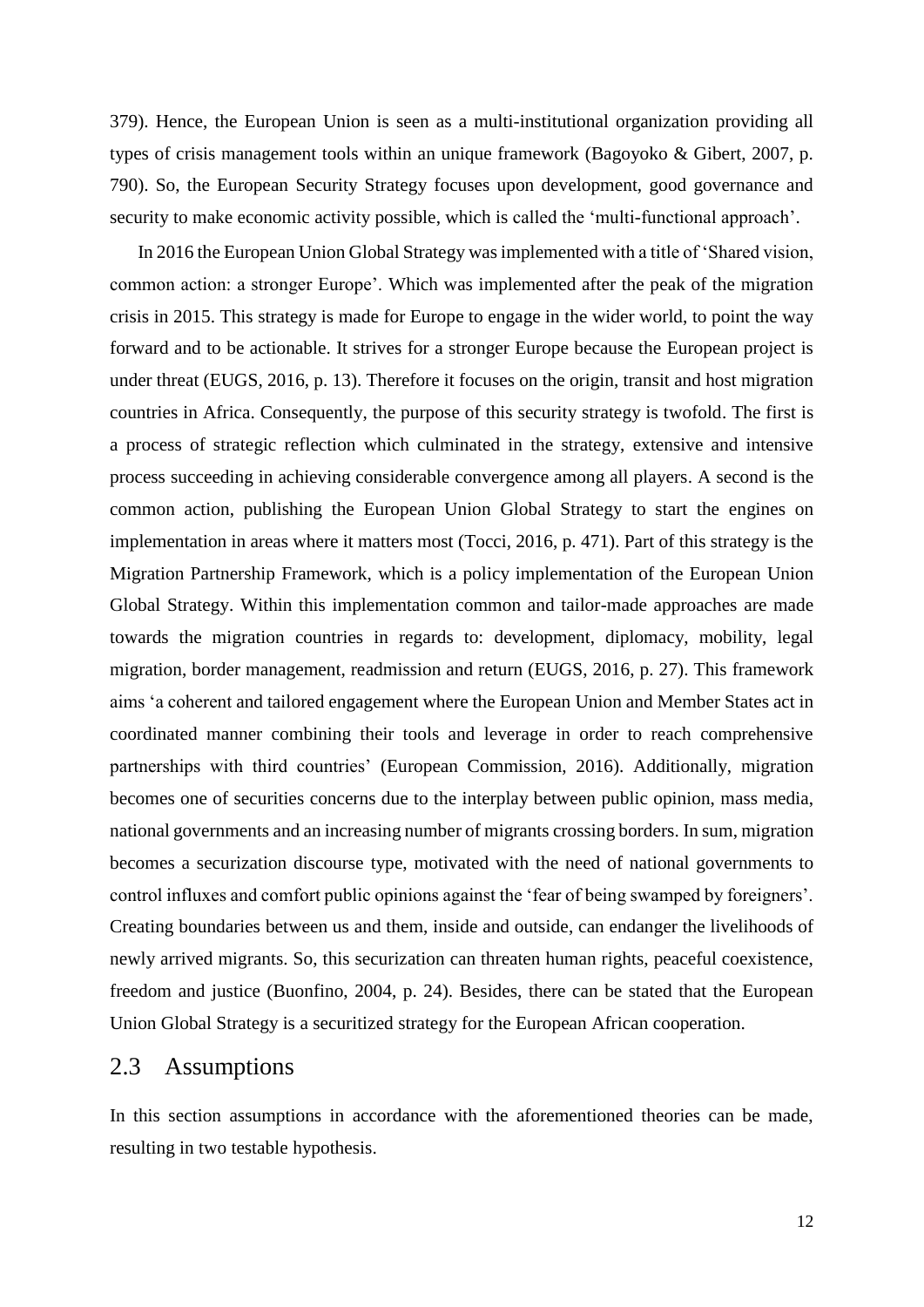A general concept of cooperation, is that cooperation is a socially contrived mechanism for collective action and is continually shaped by actions and symbolic interpretations of the parties involved (Ring and van de Ven, 1994, as cited in Smith et al., 1995). This is reflected in the European African cooperation and the European policies on this cooperation as well. Because it is presented in the responses of the European Union by means of implementing a policy after a turbulent moment in time. The cooperation between the two actors began with the Lomé convention in 1975. Whereas their cooperation in a policy form started with the new dimension of the European Union policies. When the Common Foreign and Security Policy came in to play with the Maastricht Treaty in 1992. The European African cooperation around 2003 focusses on economic factors, which are the building block of the European African cooperation at that time (ECDPM, 2003, p. 15, 17). While implying an economic interest of the European Union towards Africa for the self-interest of the Union. On the other hand, the cooperation in 2016 focusses on a securitized Europe, which occurred after the migration crisis of 2015.

In sum, both concepts are linked to several key words. The key words belonging to the concept of economic focus are: common interest, economic development, trade, benefits, external relations, relationship, investment, opportunity, growth, cooperation and multilateralism. Whereas, the focus of securitization is linked to a different set of key words. These key words are: humanitarian assistance, migration, migrants, return and readmission, border management, policy and policies, transit and transition, security, threats, defence, human rights and Africa. Thus, the data of this theory yields two testable hypothesis, which are stated in *Table 1*.

<span id="page-14-0"></span>

| Hypothesis 1 | In 2003 the focus of the European African cooperation was on the |  |
|--------------|------------------------------------------------------------------|--|
|              | economic factors of the cooperation.                             |  |
| Hypothesis 2 | In 2016 the focus of the European African cooperation was on the |  |
|              | securitization of the cooperation.                               |  |

*Table 1: Hypotheses*

Hence, through the *Theory*, these two hypothesis are formed. These hypotheses, with the help of the theory, state in the *first hypothesis* that the focus of the European African cooperation was on economic factors around 2003. Contrary to this, in 2016 the focus of the European African cooperation was on securitization of their cooperation, as presented in the *second hypothesis*.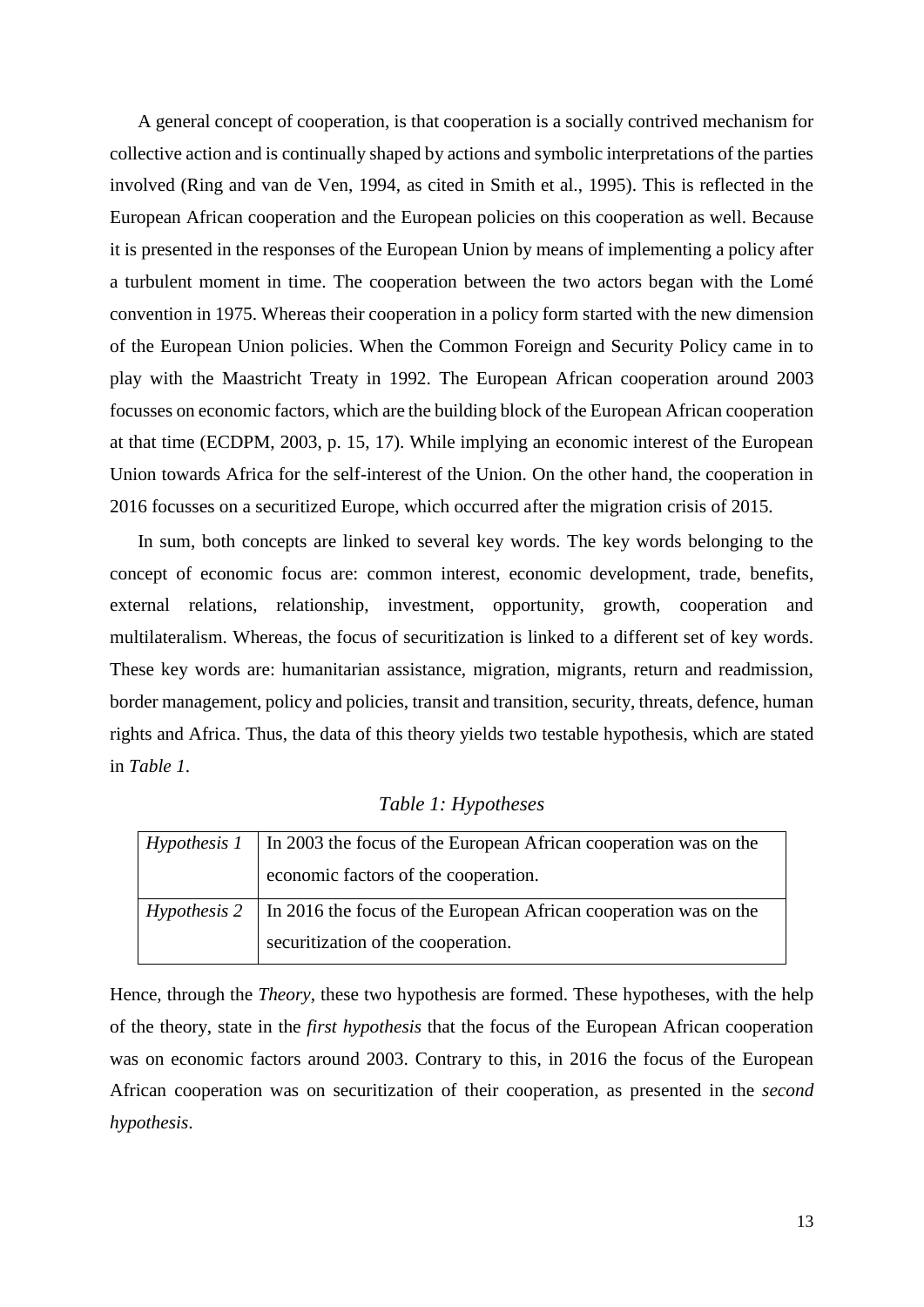### <span id="page-15-0"></span>3.0 Methods

For this thesis explorative research will be conducted, for the purpose to satisfy the researchers' curiosity and desire for a better understanding as well as to test the feasibility of undertaking a more extensive study (Babbie, 2004, p. 44). This thesis is explorative due to the fact that this thesis researches the focus of the European perspective on the European African cooperation, as presented in two policy documents of the European Union. So, the focus of the study is on how the European African cooperation is mentioned in the documents of the European Security Strategy, and the European Global Security Strategy.

Within this part at first the *case selection* will be described, this section describes which cases are analysed in the *Analysis* chapter. After this section the *data collection* follows, this part focusses on the approaches towards the analysis. The third part is the *operationalization*, in this part the concepts are made measurable in order to test them in the *Analysis*. At last, the section of *analysis strategy* follows, which clarifies step by step the procedures as followed in the *Analysis*.

#### <span id="page-15-1"></span>3.1 Case selection

For the sake of simplicity for this thesis, the European perspective on the European African cooperation is researched upon. In addition, to study the European African cooperation focus, two moments after a turbulent time are chosen, when a policy was implemented. The first document is the European Security Strategy. This European policy is a European security strategy and is implemented in a post-cold war area after the attacks of September 2001. The second document is the European Union Global Strategy. This European policy was implemented after the outburst of the migration crisis in 2015, and this policy is a security strategy too. Combined, these two documents will be used for the *Analysis*. The specifications of the security strategies are presented in *Table 2*, which is stated below.

These documents were chosen due to five points. The first is that both policies are part of the Common Foreign and Security Policy of the European Union, which is the foreign policy section of the European Union. The second point is that both documents are implemented after a turbulent period of time. A third point is that both of the documents are European policy document which are already implemented. Moreover, both of these strategies have a focus upon building aspirations and the ontological security concerns (Mälksoo, 2016, p. 377). At last, both security strategies were written with the High Representative / Vice president of the European Union at that moment in time. The first, which is the European Security Strategy, was written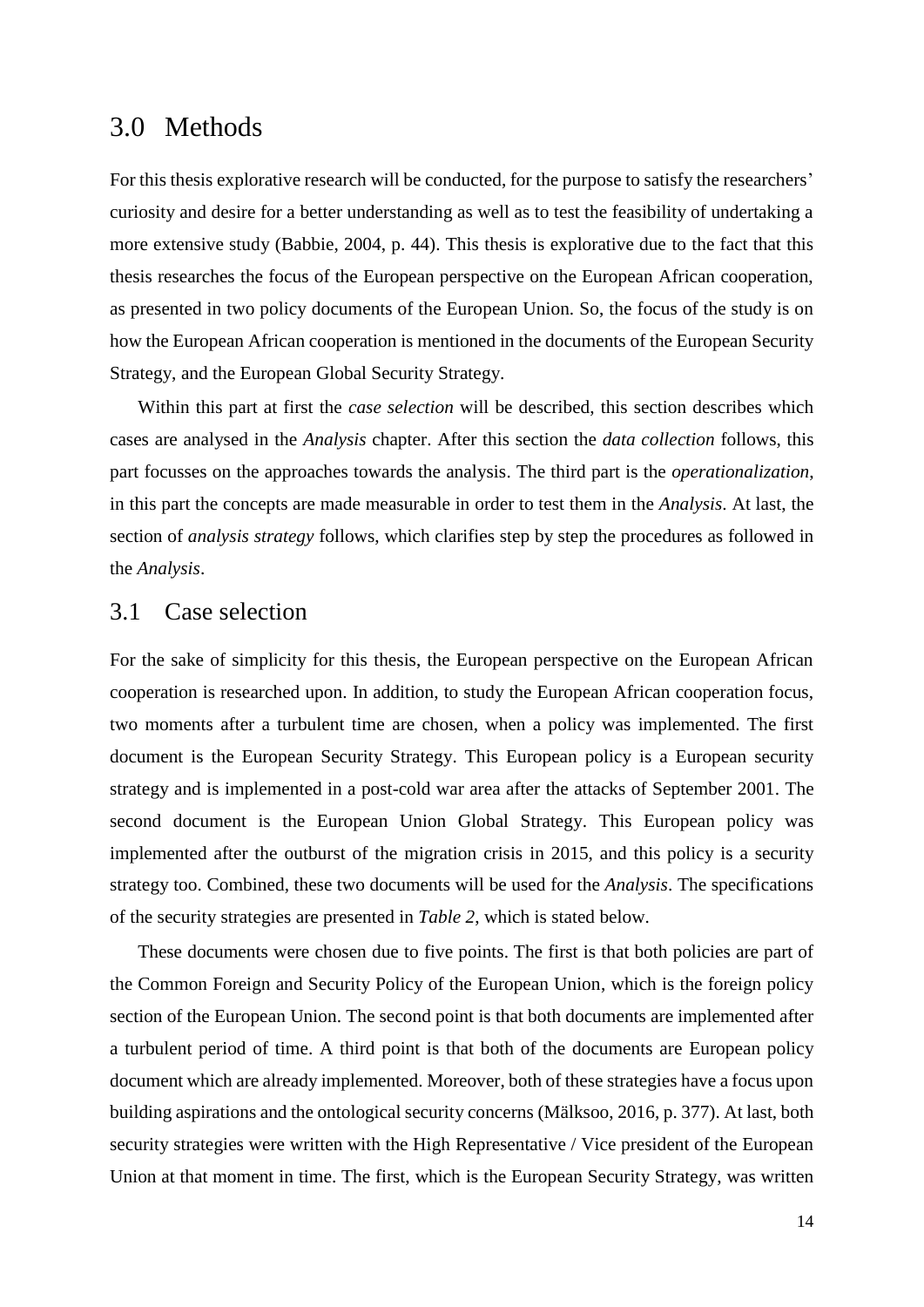in a tight circle in the office of Javier Solana, the High Representative / Vice President until 2009. For the other document, during its drafting procedure, the High Representative / Vice President Frederica Mogherini consulted several actors, including think thanks, European Union Member states as well as European Union committees, the Commission itself and the European Parliament (Mälksoo, 2016, p. 383). This resulted in the European Union Global Strategy. All in all, both documents of the European Union seem to be a proper fit to conduct the study of the European perspective on the change of the European African cooperation.

#### <span id="page-16-0"></span>3.2 Data collection

In this part the used methods, type of analysis as well as criteria for reproduction are outlined. At first, for the reproduction of the thesis, it should be clarified how the analysed documents were selected as well as which criteria were used to find the documents. The documents consist out of secondary data, such as European Union policy documents, European Union factsheets, academic literature, strategy papers, web pages, newsletters, books etc. This data was collected with the help of the databases of 'Google Scholar', 'Scopus' and 'Web of Science'. Further criteria, is that the used articles for the theory need to be published by an academic journal. As well as, the content has to be in line with the topic of research. Therefore, most of the studied data is unobtrusive verbal secondary data.

Second, the approaches of analysing the data. This is done with a content analysis which is 'a method that count occurrences of selected lexical features in samples of text or speeches' (David Dooley, 2001, p. 105). According to Babbie (Babbie, 2004, p. 314) content analysis is the study of recorded human communications, such as books, magazines, papers, newspapers, speeches, letters, email message, paintings, songs, poems, laws and constitutions, or any component or collection thereof. This approach is applied due to the fact that the language in the European documents will be studied, which is written communication. Besides, a content analysis is essentially a coding operation, where coding is the process of transforming raw data into a standardized form. A content analyst has a choice in choosing validity or reliability (Babbie, 2004, p. 318). If possible the best solution is to use both methods to cover the content (Babbie, 2004, p. 319). Thus, to be as valid and reliable as possible, this thesis will use both types, which is done in two ways. The first way is coding the manifest content, which is done in connection with content analysis, These are the concrete terms contained in communication, as distinguished from latent content. The second way is to code the latent content, which if used in connection with content analysis, is the underlying meaning of communications, as distinguished from their manifest content (Babbie, 2004, p. 319). These two combined cover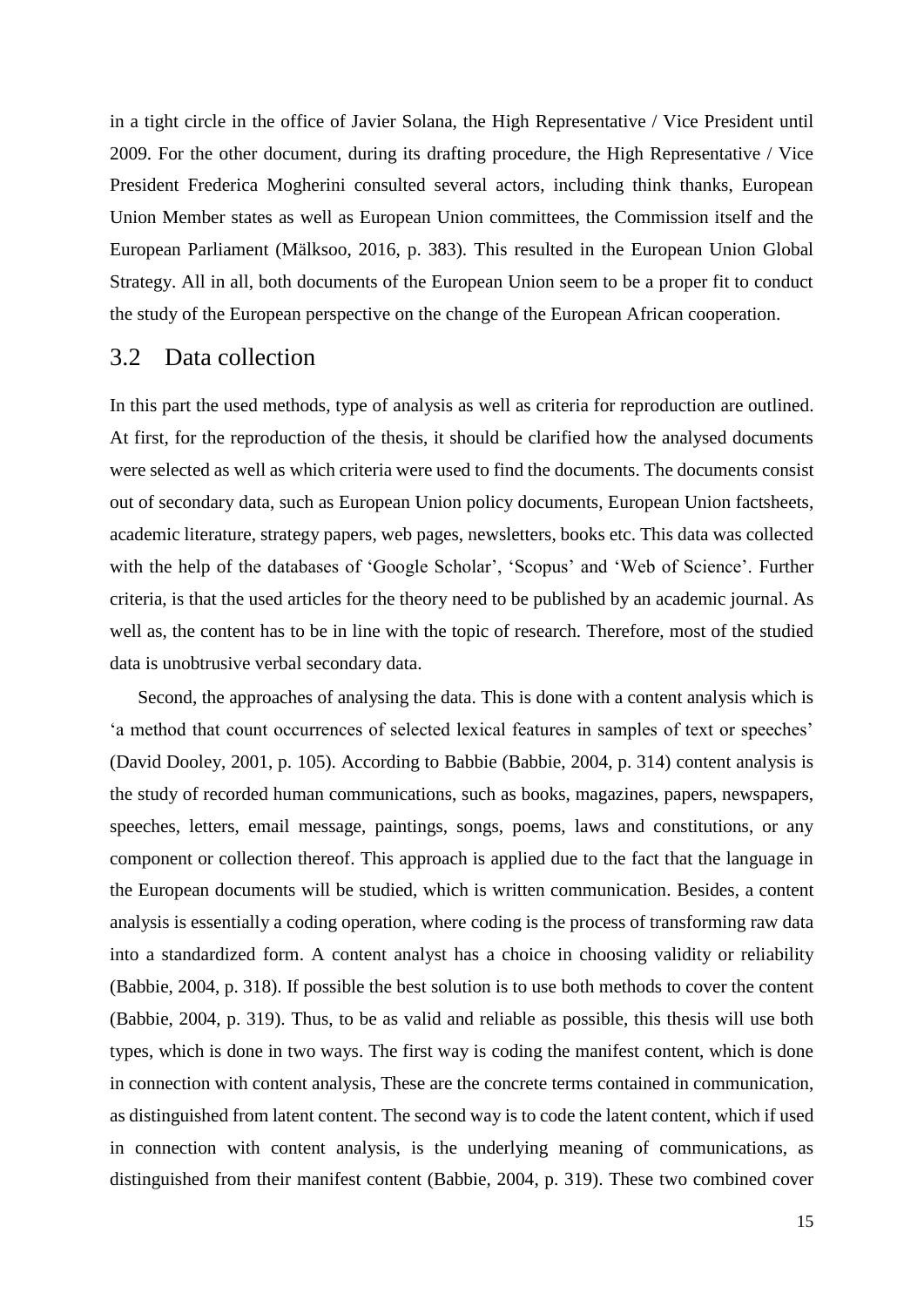the reliability, which is tested with the manifest content, and the validity, which is tested with coding the latent content (Babbie, 2004, p. 319). Furthermore, this thesis will conduct a quantitative content analysis, based on the coding scheme in *Table 3*, as well as a qualitative content analysis, based on semiotics. Details for the approach towards both are described in *Operationalization*. To conduct the analysis through a quantitative and qualitative analysis, is in accordance with Babbie. He states that 'although qualitative and quantitative methods of analysis may appear incompatible, research often demands that both kinds be used in the same project' (Babbie, 2004, p. 392). This is indeed the case in this thesis. The following is the method which is a longitudinal study in this thesis. A longitudinal study is 'designed to permit observations of the same phenomenon over an extended period and is the best way to study changes over time' (Babbie, 2004, p. 102). This method applies to this thesis since the focus is on how the phenomenon of European African cooperation is changing over time as shown in the language of the analysed documents.

As a third, the variables. The dependent variable in this thesis is the 'European Africa cooperation in the documents'. The unit of analysis is 'the European Security Strategy and the European Union Global Strategy', which are the documents where cooperation is mentioned and how the language within the documents had changed in regards to the European perspective on the cooperation. Besides, the setting is 'the year 2003' and 'the year 2016'.

At last, the documents which will be part of the *Analysis*. For these documents there are five criteria points to find the proper documents to study the European African cooperation. The first is that it has to be European policies on cooperation. The second is that the policies should be implemented after turbulent times. A third is that it should be European documents and a fourth is that it should be a security strategy of the European Union. The last criteria is that the policies are already implemented. On the basis of these criteria, two documents were found, these documents are outlined below in *Table 2.* These two documents fulfil all five criteria points and will be used in the A*nalysis* to conduct the research. Besides, they are the case in the study of this thesis.

<span id="page-17-0"></span>

| # | <b>Documents</b>                                                                |
|---|---------------------------------------------------------------------------------|
|   | European Council. (2003). European Security Strategy (ESS). Brussels.           |
|   | European Union Global Strategy (EUGS). (2016). Shared Vision, Common Action: A  |
|   | Stronger Europe A Global Strategy for the European Union's Foreign And Security |
|   | Policy.                                                                         |

*Table 2: Documents for Analysis*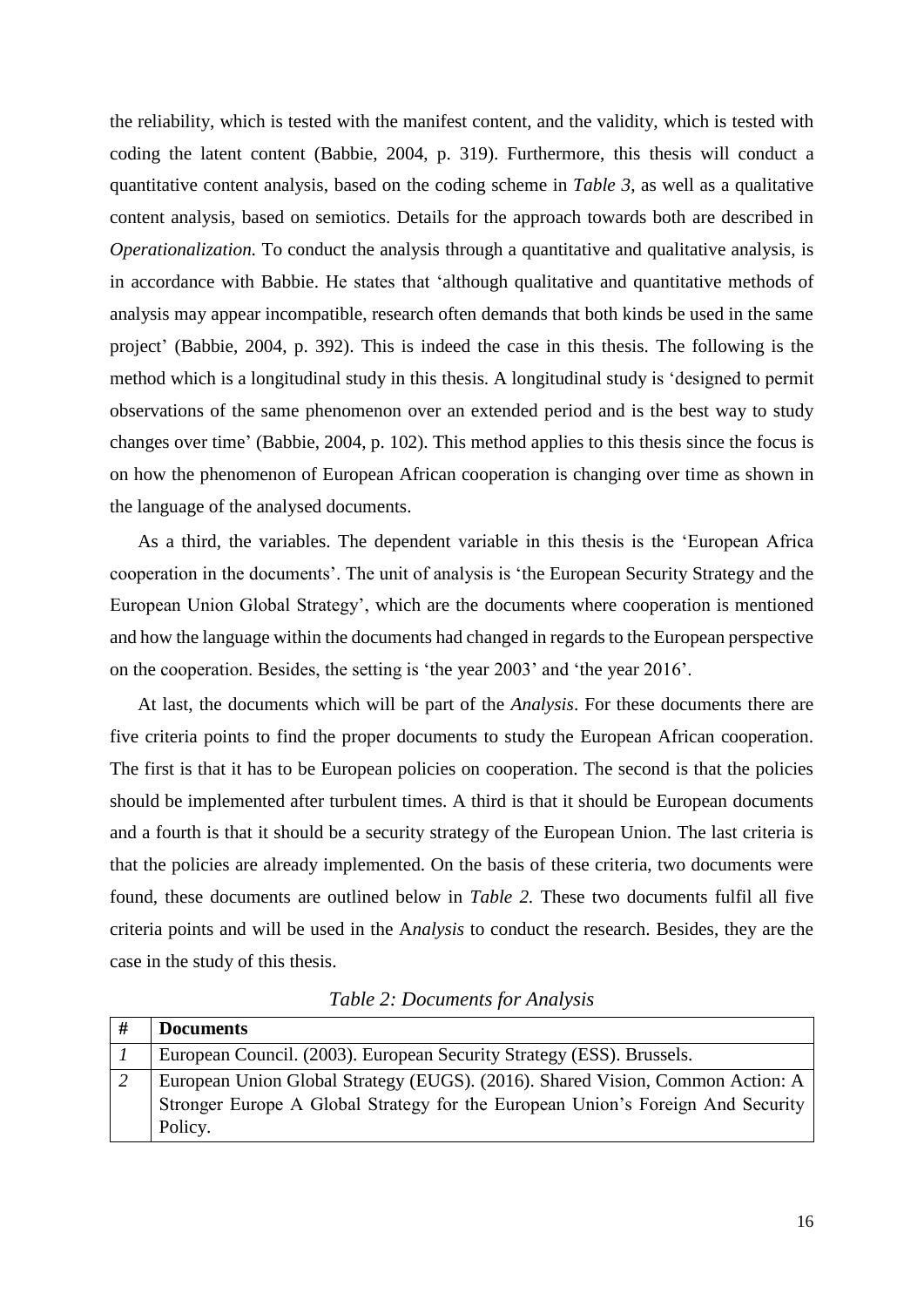The first, which is the European Security Strategy, consists out of 16 pages, whereas the European Union Global Strategy consists out of 60 pages. These two documents will be central in the *Analysis.* 

#### <span id="page-18-1"></span>3.3 Operationalization

In this part the concepts are made measurable. According to Babbie (Babbie, 2004, p. 132) 'operationalization is the development of specific research procedures, operations, that will result in empirical observations representing those concepts in the real world'.

The analysis in this thesis is a content analysis. At first a quantitative content analysis is conducted. Which is the numerical representation and manipulation of observations for the purpose of describing and explaining the phenomena that those observations reflect (Babbie, 2004, p. 396). Accordingly, it is the 'the systematic, objective, quantitative analysis of message characteristics' (Randolph, Gaiek, White, Slappey, & Chastain, 2012, p. 81). In this quantitative content analysis coding of the manifest content is applied to test the reliability of the content (Babbie, 2004, p. 319). The analysis itself will be conducted based on the coding scheme in *Table 3.* These concepts and key terms are based on the *Theory* section of this thesis and follow the deductive steps of the research. In the Coding scheme the concepts are defined by their linked keywords, this coding is applied with the manifest content. Do keep in mind that the following operationalization was not found in scientific literature, it is based upon the given aforementioned theoretical framework. This table will be a guideline for further research in the quantitative content analysis and with this table the *Analysis* will be conducted.

<span id="page-18-0"></span>

| <b>Concepts</b>  | Key terms based on theory                                             |  |  |
|------------------|-----------------------------------------------------------------------|--|--|
| Economic factors | Economic development, common interest, trade, benefits, external      |  |  |
|                  | relations and relationship, investment, transit and transition,       |  |  |
|                  | opportunity, growth, cooperation, multilateralism                     |  |  |
| Securitization   | Humanitarian assistance, migration, migrants, return and readmission, |  |  |
|                  | border management, policy and policies, transfers, security, threats, |  |  |
|                  | defence, human rights, Africa                                         |  |  |

*Table 3: Coding scheme*

This coding scheme will test the reliability and provide for the main insights of the analysis. Each of these key words will be counted in the security strategy documents which will be analysed, details about these in *Table 2.* With the counting of the words, connotation is applied. In language analysis, and in case of the logical distinction, connotation is identical with the content or a particular feature analysis of the content (Sonesson, 1998, p. 1). This is applied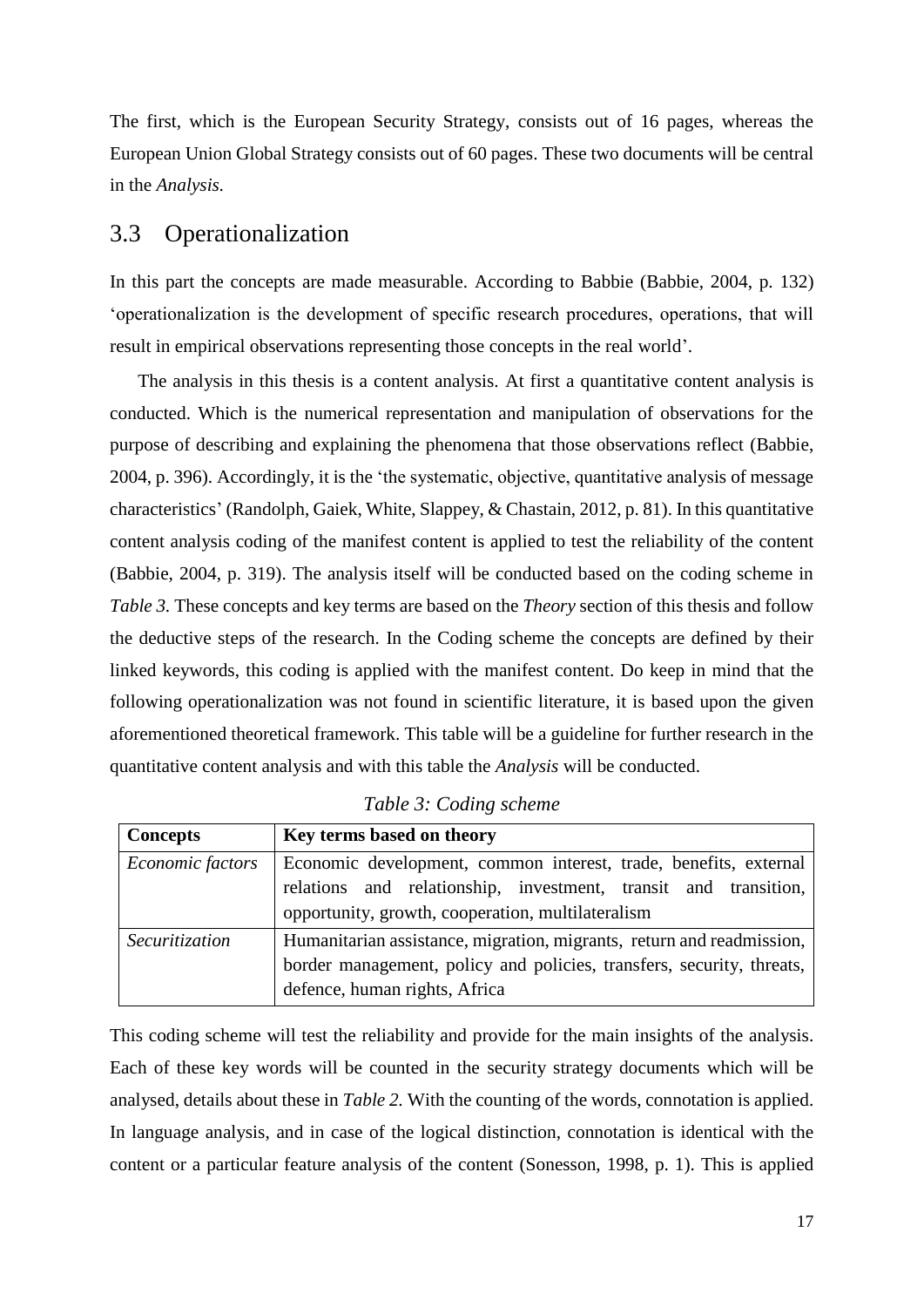because instead of having one specific word, it will compromise other words as well which have the same meaning. Based on the coding scheme the connotation is applied too. An example is the word 'transit', and a connotation of this word is 'transition' and 'transitions'. The following words which belong to the concept of 'economic factors', use connotation: economic, economics; development, develop, developing, developed; trade, trading; benefits, benefit; external, externally; relation, relationship; investment, investments, invest; opportunity, opportunities; growth, growing, grow; cooperation, cooperative, cooperate, cooperating; multilateralism, multilateral. Connotative words belonging to the concept of 'securitization', are: assistance, assist, assisting; migration, migrants; management, manage, managed; return, returning, readmission; border, borders; policy, policies; threats, threat, threaten; Africa, African. These words as stated in *Table 4* are counted in the European Security Strategy and the European Union Global Strategy. Then these words will be counted together and a sum for the economic factors as well as securitization is made. Keep in mind that the European Security Strategy consists out of 16 pages whereas the European Union Global Strategy consists out of 60 pages. Since this page numbering is not representative, the outcomes of the counted key words will be divided by the amount of page numbers to have an equal distribution.

The second approach for the content analysis is the qualitative content analysis. Which is 'the nonnumerical examination and interpretation of observations, in analysing the qualitative data we seek to discover patterns for example patterns over time' (Babbie, 2004, p. 392). The coding for this data is approached to with the latent content, coding the underlying meaning to test the validity (Babbie, 2004, p. 319). This data is presented in *Table 6*. Moreover, in this type of analysis, there are three main analytical approaches towards the qualitative data: Grounded theory method, semiotics and conversation analysis. For this thesis, semiotics will be used to analyse the qualitative data. The semiotic analysis is a search for meaning intentionally or unintentionally attached to signs, is based on language where meaning resides in minds, and is commonly associated with content analysis (Babbie, 2004, p. 372, 373). So, to test the validity, a qualitative content analysis coded in latent content, presented in *Table 6: security strategies quotes*, is analysed upon. In the following part, the detailed steps towards the A*nalysis* are outlined and discussed.

#### <span id="page-19-0"></span>3.4 Analysis strategy

The strategy for the analysis is a detailed approach to the conducted analysis. Bearing in mind at all times to examine the European African cooperation in the documents, which are written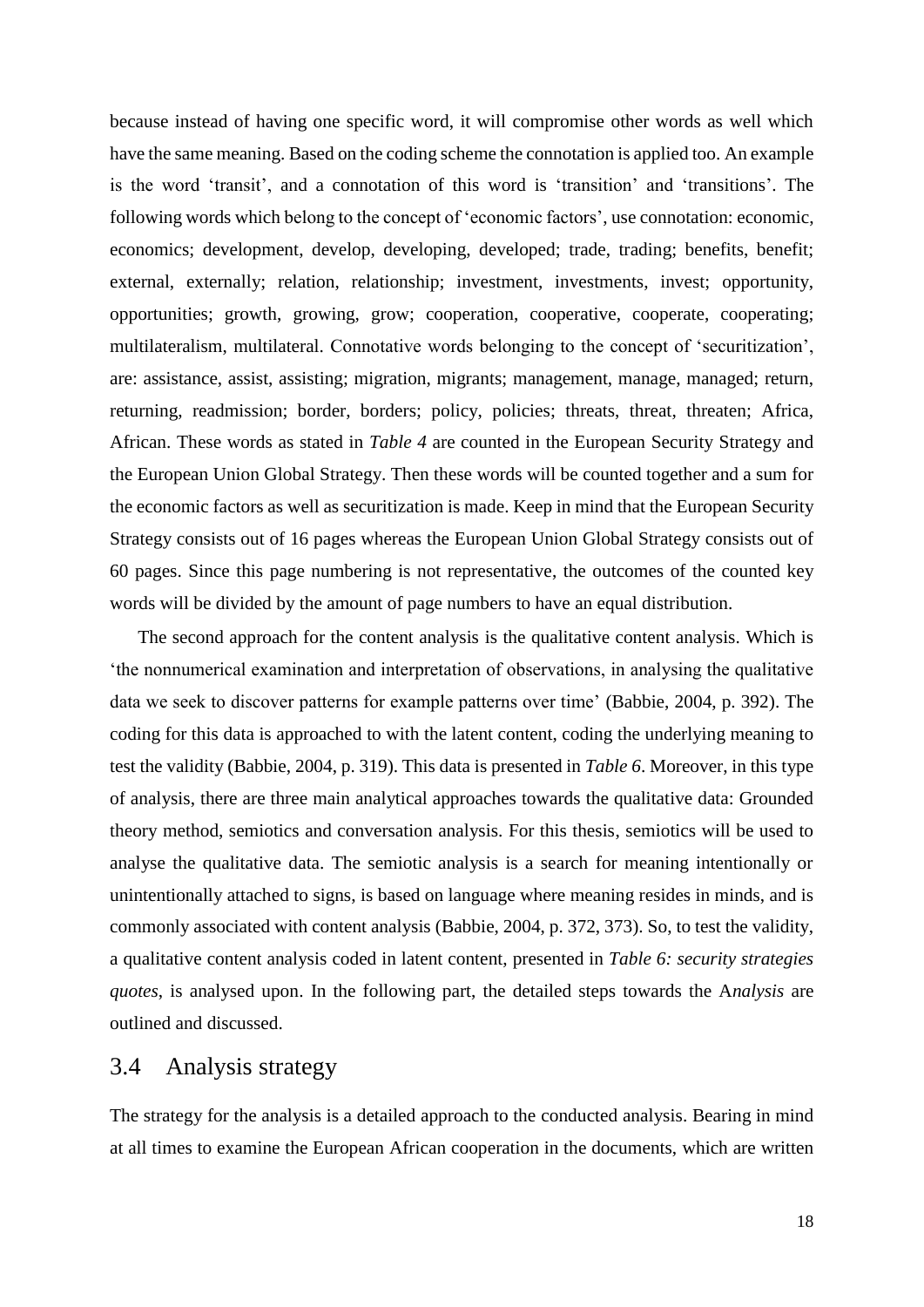communication. At the same time, the goal is to unmask the change of the focus of cooperation as presented in the documents.

The first step of the *Analysis* is an introduction towards the chapter, then the *Analysis* is divided in three sub chapters. The first sub chapter is *Document details*, in this section details of the European Security Strategy and the European Union Global Strategy are given. These details are provided for to find the deeper meanings and to understand the language of the security strategies better later on. In this sub section the details of the documents are given in a historical order, this means that firstly the details of the European Security Strategy are presented. Following the historical order, the details of the European Union Global Strategy are given. The second sub chapter is the *Quantitative content analysis*, the section, in this second step, conducts the quantitative content analysis. In this analysis a first approach is to analyse the main pattern. This based on the coding scheme as presented in *Table 3* with the use of connotation for the observation of the words. Then the key terms are counted and displayed in *Table 4*. The key terms are outlined in accordance to which concept they belong to. Besides the times a word is counted in one of the security strategies is outlined in regards to that specific security strategy as well. Hence, the counting of the words is based on the coding scheme and includes connotation as stated in *Data collection.* These amount of words are counted and added up in *Table 4*, and an observation of the data as presented in the table is made. Then in *Table 5a,* the total amounts are presented and divided by the page numbers of the security strategy. For the sake of simplicity and a more graphic image, *Graph 5b* provides an overview of the outcomes of the analysed data. After the presentation and observation of these tables and the graph, the data of this analysis can be interpreted. The second sub chapter and third step is the *Qualitative content analysis*. After a small introduction, this sub chapter presents its data in *Table 6* coded with the latent content. Hence, this data is presented in *Table 6* and observed with the analytical approach of semiotics. After the observation of the data, the presented data is interpreted. The third sub chapter and the fourth and last step of the *Analysis*, is the *Overview analysis*, which is a summary of the complete analysis. Besides the summary, this sub chapter provides an interpretation to the presented data and follows the sub-research question. At last, the sub-research questions are answered in this section.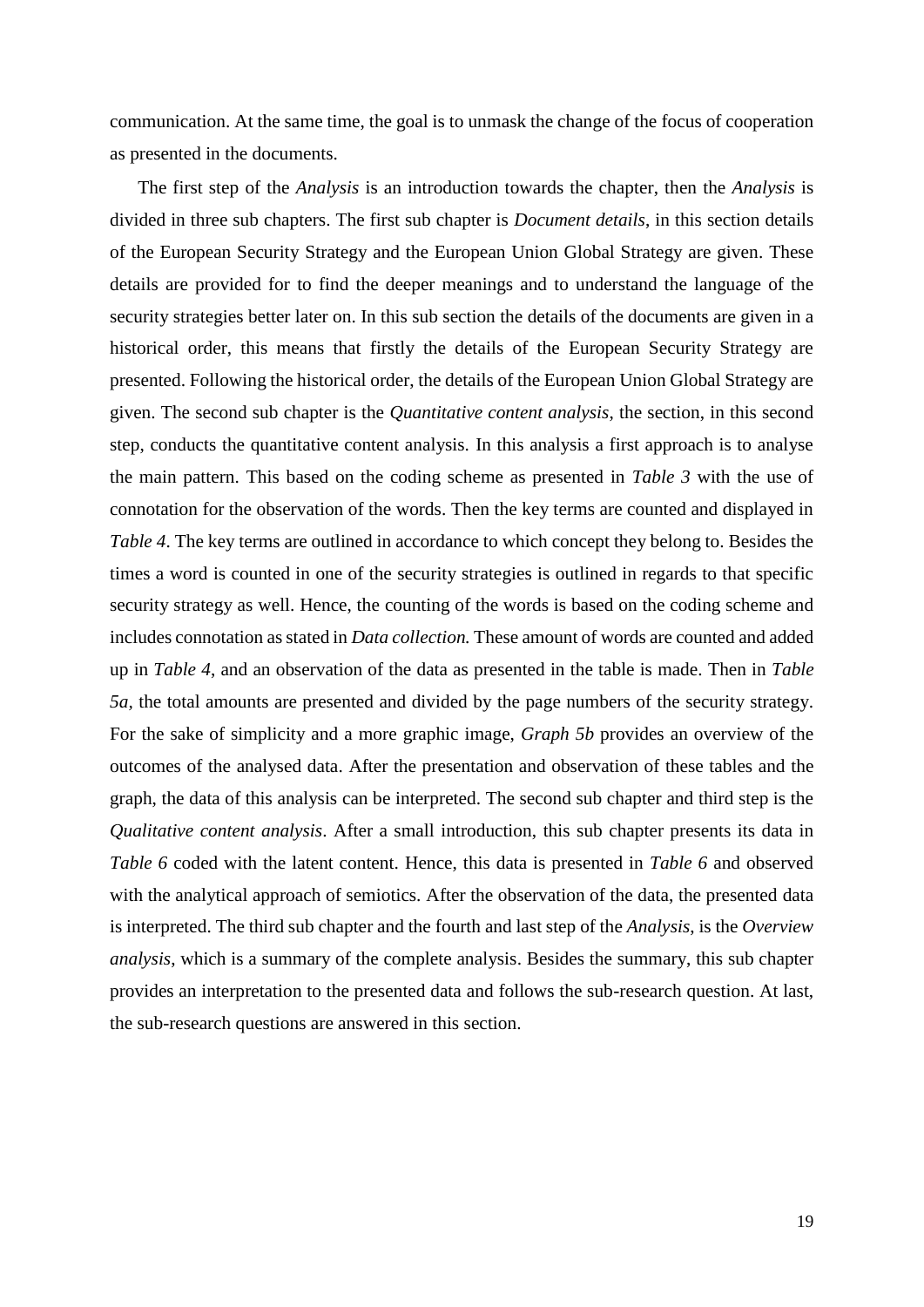# <span id="page-21-0"></span>4.0 Analysis

In this part the sub-research questions and the hypotheses will be analysed. To begin with in the analysis, some more details about the European Security Strategy and the European Union Global Strategy are mentioned. Then the content analysis of the cases will be conducted. At first a quantitative content analysis is conducted to present the main pattern of the two documents. As a second, the qualitative content analysis will provide deepening details of the cooperation through a semiotic analysis of the quotes. At last, an overview of the analysis including answers to the sub-research questions is presented.

#### <span id="page-21-1"></span>4.1 Document details

Part of the analysis is this first sub chapter. This sub chapter focusses on the details of the European policy documents, which are used for analysis as presented in *Table 2: Documents for Analysis*. This chapter follows in line with the historical order too. So, in this part the documents of European Security Strategy and European Union Global Strategy will be outlined in detail, beginning with the former.

#### <span id="page-21-2"></span>4.1.1 European Security Strategy

The first security strategy of the European Union, is implemented after a turbulent time of the post-cold war area. In September 2001, there were the attacks on the Twin Towers in the United States of America. In this post-cold war area the key threats are: terrorism, regional conflicts, destroying human lives, social and physical infrastructures, state failure, states corroding from within, organised crime. A last key threat is an internal threat with an external dimension via cross-border trafficking, with which criminal activities are associated with failing states (European Council, 2003, p. 4, 5, 7).

Europe has to defend itself to cope with the key threats towards the European Union, these key threats are outlined in this part as well. As such, the European Security Strategy contains three strategic objectives. The first is to address the key threats. This is done via strengthening the International Atomic Energy Agency, adopting a European Arrest Warrant and focus on conflict and threat prevention. These three are needed because key threats are dynamic and require a mixture of instruments. In this first objective, there are three key threats and for each of them the European Security Strategy has a different element to address that key threat. The first key threat is terrorism, for this threat a mixture of intelligence, police, judicial, military and other is required. A second key threat is failed states, for this threat two types of instruments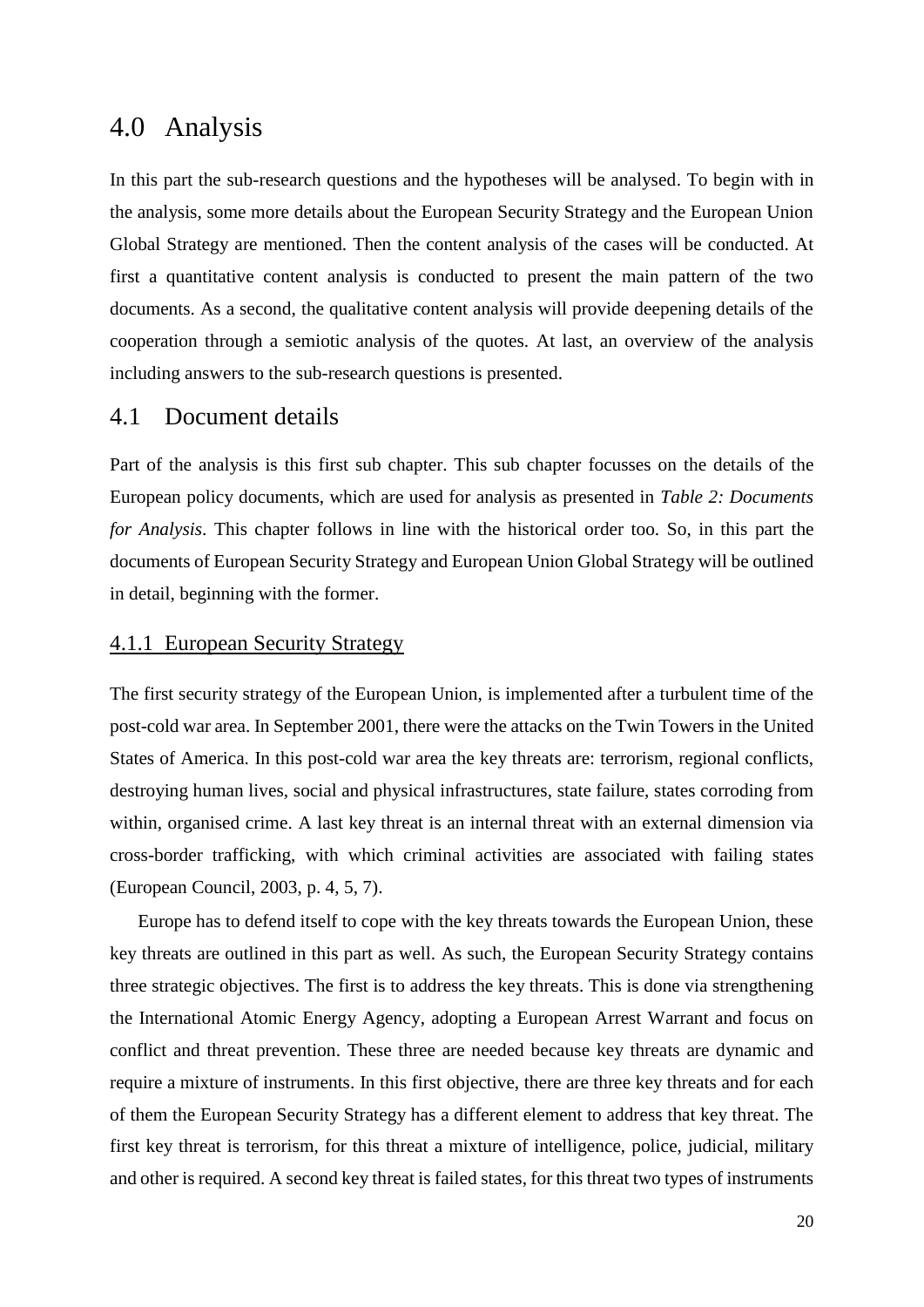are needed: military instruments are needed to restore order, and humanitarian means are needed to tackle the immediate crisis. For the last key threat, which are the regional conflicts, political solutions, military assets and effective policing is needed to address this threat in the post-conflict phase. The second strategic objective of the European Security Strategy is to build security in our neighbourhood. This implies that the credibility of the foreign policy of the European Union depends on the consolidation of the achievements in the neighbours of the European Union, such as the Balkans, the Middle East and the Mediterranean area. The third strategic objective is an international order based on effective multilateralism. With this objective the European Union is interested in further developing the World Trade Organization as well as supporting the International Criminal Court. This follows the anticipation of the European Union that the best protection for security is a world of well-governed democratic states, with which trade and development are powerful tools for promoting reforms (European Council, 2003, p. 10, 11, 12).

Besides the strategic objectives, a set of four conditions are needed from the European Union in order to achieve those objectives. The first condition is to be more active in pursuing the strategic objectives, including political, diplomatic, military, civilian, trade and development activities. The strategic culture, around this pursuing of the objective is one to foster an early, rapid and robust intervention. While supporting the United Nations in responding to threats to the international peace and security. The second condition is to be more capable: to transform militaries in flexible and mobile forces, a systematic use of pooled and shared assets, military efficiency, a stronger diplomatic capability, common threat assessments, support for third countries in combating terrorism and security sector reform. The third condition is to be more coherent. Which includes bringing the different instruments and capabilities together, such as the European Development Fund, as well as the military and civilian capabilities from Member States. Equally important, is to be more coherent in the diplomatic efforts, development, trade and environmental policies. This third condition, requires a coordination between external action and Justice and Home affairs policies, which is crucial. Additionally, a coherence among the European Union instruments and the external activities of the individual Member States is needed. The fourth condition is to work with partners, where international cooperation is a necessity (European Council, 2003, p. 13, 14).

All in all, the European Security Strategy pursues their objectives with the help of multilateral cooperation, with a focus on the United States of America acting together with the European Union. Another focus is put on closer cooperation with Russia, Middle East, Latin America, Asia and Africa (European Council, 2003, p. 15).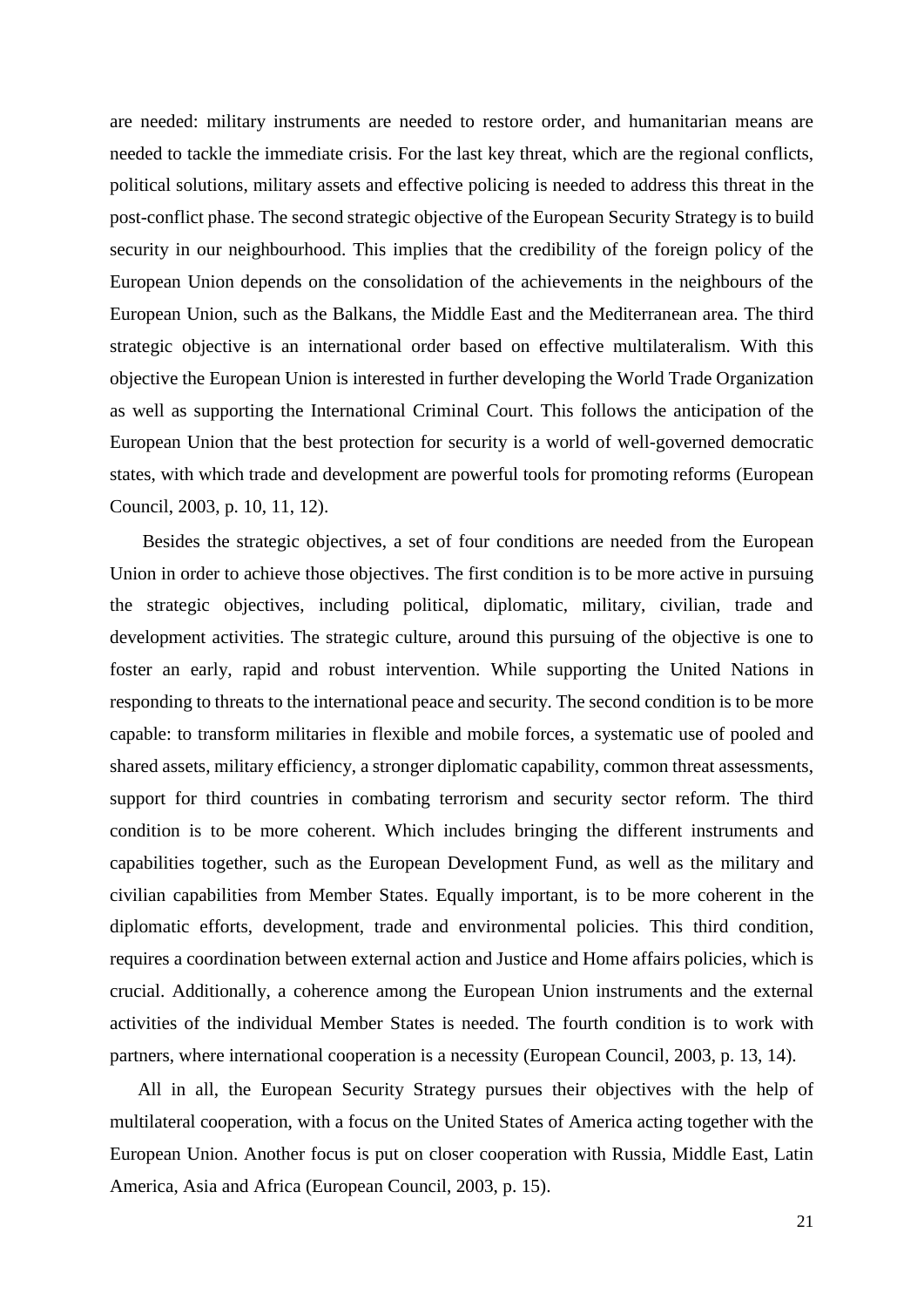#### <span id="page-23-0"></span>4.1.2 European Union Global Strategy

In 2015, Europe is in a deep existential crisis due to the migration crisis. As a response the European Union Global Strategy is implemented, because the European project is under threat (EUGS, 2016, p. 13). This security strategy was presented in 2016 by Federica Mogherini, who has been the High Representative / Vice President of the European Union since 2014.

In the European Union Global Strategy, there are fundamental values which are guided by principles. These values are embedded in the interests of the European Union, and these are: peace and security, prosperity, democracy and rules-based global order. As these values are guided by principles, the principles are: unity, engagement, responsibility and partnership (EUGS, 2016, p. 13-19). In 2016 Federica Mogherini said that 'our Union needs a strategy, we need a shared vision and common action'. To add to this statement 'the Global Strategy will guide us in our daily work towards a Union that truly meets it citizen's needs, hopes and aspiration. Which is a Union with the strength to contribute to peace and security in our region and in the whole world' (EUGS, 2016, p. 4, 5). In short, Mogherini would like to have 'a whole of European strategy for foreign and security policy' with a strong stance on security and defence (Tocci, 2016, p. 464, 466).

In line with the shared values and principles, five priorities are pursued in this security strategy of 2016. The first priority is 'the security of our Union', applied to enhance the security and defence, cyber security, counterterrorism, energy security and strategic communications. The second priority is 'state and societal resilience to our East and South'. Which supports a path towards resilience while targeting the most acute cases of economic, societal, governmental, climate fragility and to develop more effective migration policies. Resilience is the ability of states and societies to reform, withstand and recover from internal and external crises. This implies that a resilient state is a secure state, which is key for prosperity and democracy. This priority is achieved through an enlargement policy, help of the European Union neighbours, resilience in surrounding regions and a more effective migration policy (EUGS, 2016, p. 23). An example of an effective migration policy is the Migration Partnership Framework, which is a framework with common and tailored made approaches for host, origin and transit countries of migration. This framework enhances the existing legal and circular channels for migration and provides for a more effective common European asylum system (EUGS, 2016, p. 28). The third priority is 'an integrated approach to conflicts'. The focus of this priority is to foster human security, to pursue an integrated approached through the multilevel approach and to act on the local, national, regional and global level of governance. The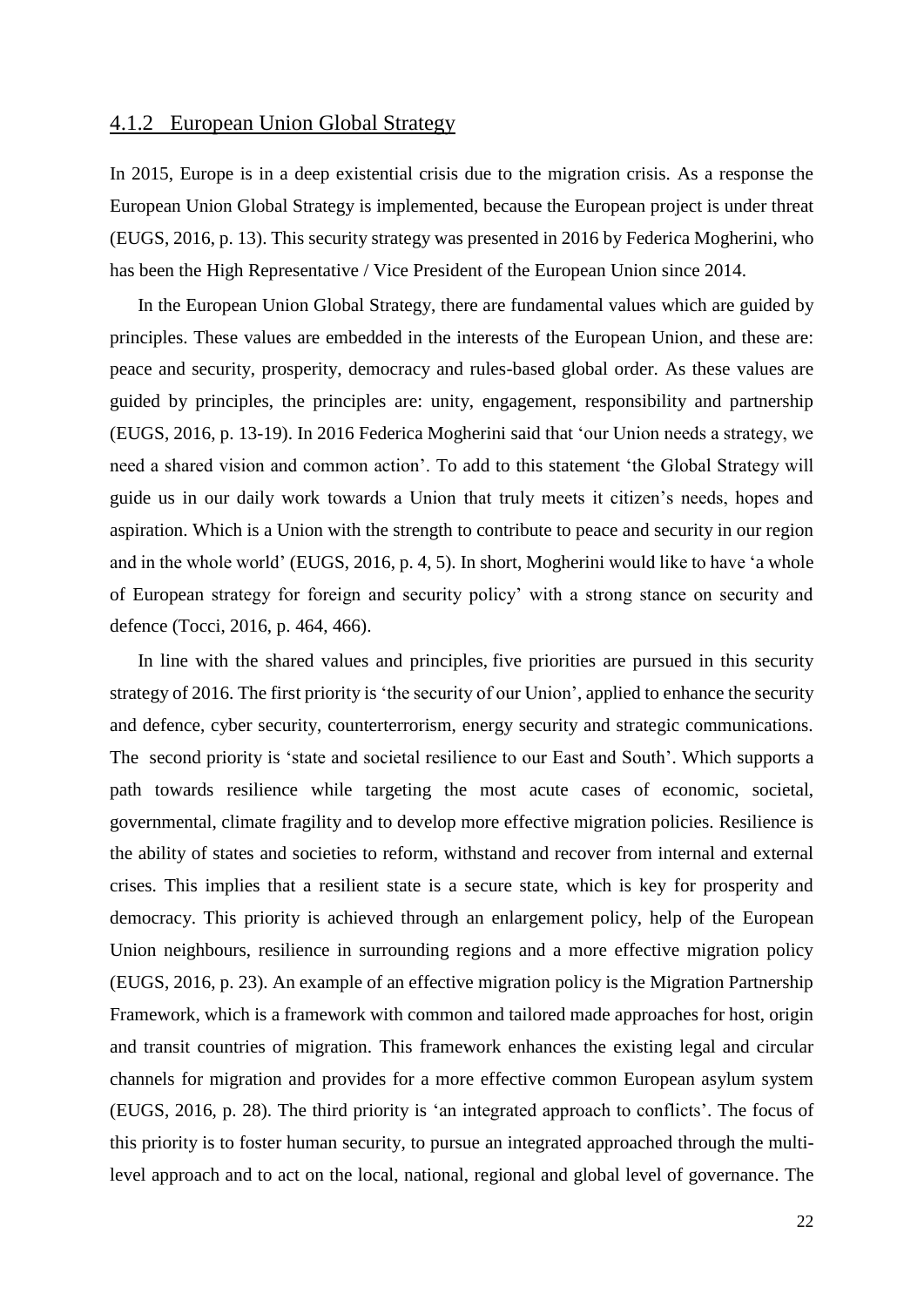last focus of this priority is to pursue a multi-phased and multilateral approach, to act at all stages of the conflict cycle, which are prevention, resolution and stabilisation. The multilateral approach engages all players in a conflict who are necessary for its resolutions. This third priority indicates that more security is a practical and principled way in peacebuilding. The fourth priority is 'cooperative regional orders', because naturally regional governance is a fundamental rationale for the European Union. In this priority the focus is on achievements in the European security order. To contribute to a peaceful and prosperous Mediterranean, Middle East and Africa, a closer Atlantic, a connected Asia and a cooperative Arctic. The fifth, and last, priority is 'global governance for the 21th century', this priority is committed to international law. In order to insure human rights, sustainable development and access to global commons. It strives for a strong United Nations, to be the bedrock of the multilateral rules-based order. Achieved via reforming, investing, implementing, deepening, widening, developing and to seek partners (EUGS, 2016, p. 7, 8, 9, 10, 41).

To achieve the principles and to pursue these priorities there will be invested in three aspects of the European Union, for a more credible, responsive, and joined-up Union. The first investment of a credible Union, is one in foreign policy with an urgency on security and defence, where the defence cooperation becomes a norm and a European defence industry is created. The second investment of a responsive Union, is one where the Lisbon treaty will be fully used. The third and last investment in a joined-up Union, is one in external policies, member states and the European institutions (EUGS, 2016, p. 10, 11).

In summary, the European Union Global Strategy pursues its values and principles through the five priorities to strengthen the security of the European Union into a credible, responsive and joined-up Union.

#### <span id="page-24-0"></span>4.2 Quantitative content analysis

In this first approach to the content analysis, the main pattern will be analysed upon. Through the coding scheme in *Table 3* and with the analysis, observations and interpretations can be made. With these observations use of connotation is made. According to Mill in 1974, a connotative term is one which denotes a subject and implies an attribute and subject means anything that implies an attribute (Mill, 1974 as cited in Sonesson, 1998, p. 2).

In this paragraph, *Table 4* is based on *Table 3: Coding scheme.* This *Table 4* shows the difference of the amount of key terms between the European Security Strategy (European Council, 2003) versus the European Union Global Strategy (EUGS, 2016). In this table, a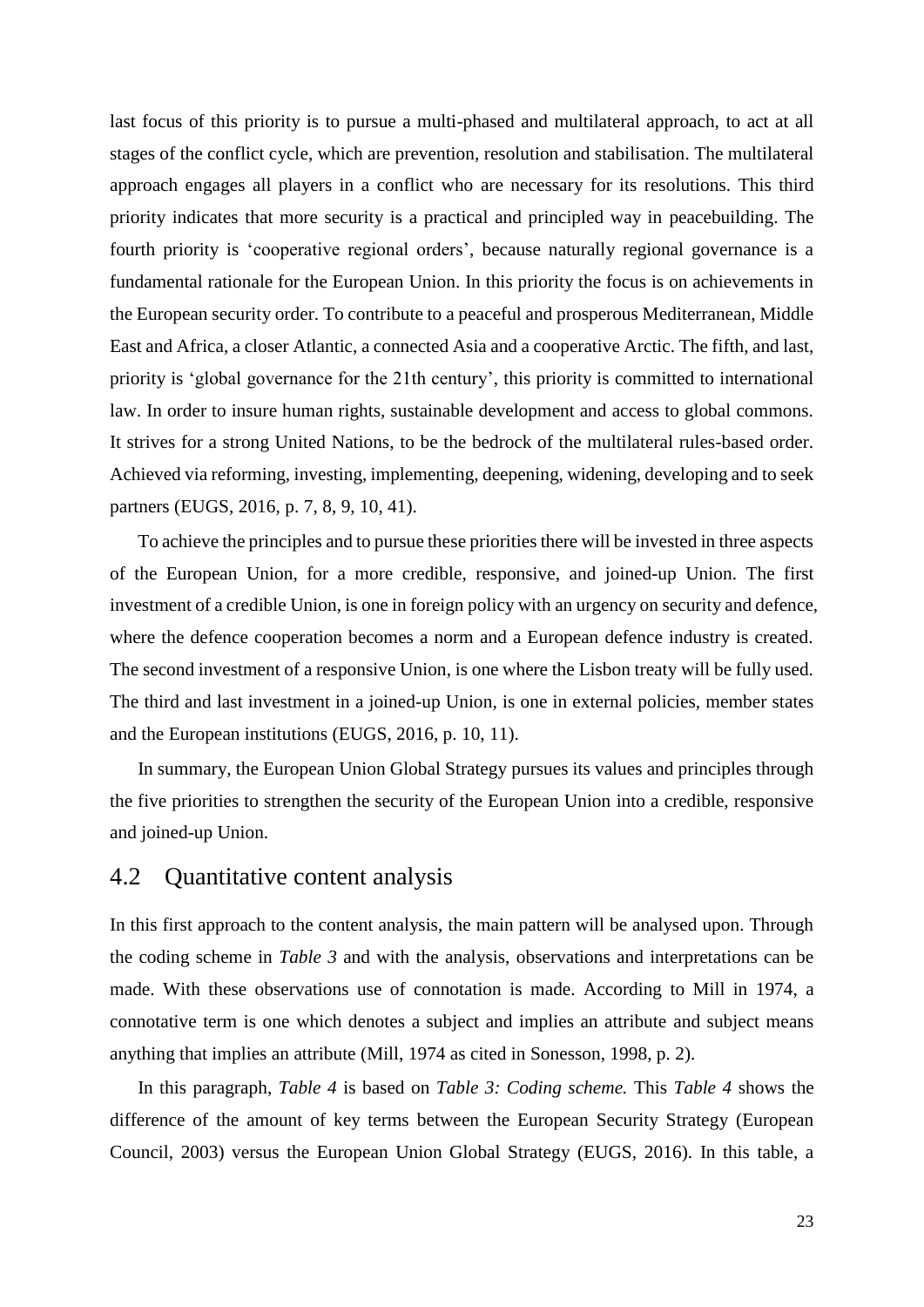<span id="page-25-0"></span>distinction between two concepts has been made, 'economic factors' with its key terms and 'securitization' with its key terms, all these key terms are based on the *Theory*.

|                |                                  | # of times     |                |
|----------------|----------------------------------|----------------|----------------|
| #              | Words                            | ESS (2003)     | EUGS (2016)    |
|                | Economic factors                 |                |                |
| 1              | Common                           | $\overline{7}$ | 22             |
| $\overline{2}$ | Interest                         | 8              | 48             |
| $\mathfrak{Z}$ | Economic, economics,             | 7              | 40             |
|                | economically                     |                |                |
| $\overline{4}$ | Development, develop,            | 21             | 100            |
|                | developed, developing            |                |                |
| 5              | Trade, trading                   | 11             | 26             |
| 6              | Benefits, benefit                | 1              | 4              |
| 7              | External, externally             | $\overline{4}$ | 56             |
| 8              | Relations, relationship          | 10             | 23             |
| 9              | Investment, investments, invest  | $\overline{2}$ | 43             |
| 10             | Opportunity, opportunities       | $\overline{4}$ | 16             |
| 11             | Growth, growing, grow            | 5              | 18             |
| 12             | Cooperation, cooperative,        | 8              | 86             |
|                | cooperate, cooperating           |                |                |
| 13             | Multilateralism, multilateral    | 6              | 18             |
|                | Total of economic factors        | 94             | 500            |
|                | Securitization                   |                |                |
| 14             | Security                         | 33             | 146            |
| 15             | Assistance, assist, assisting    | 6              | 20             |
| 16             | Migration, migrants              | $\mathbf{1}$   | 28             |
| 17             | Management, manage, managed      | 5              | 22             |
| 18             | Return, returning, readmission   | 0              | $\overline{7}$ |
| 19             | Border, borders                  | 6              | 22             |
| 20             | Policy, policies                 | 12             | 83             |
| 21             | Transit, transition, transitions | 0              | 11             |
| 22             | Humanitarian                     | 3              | 12             |
| 23             | Threats, threat, threaten        | 36             | 22             |
| 24             | Defence                          | 8              | 57             |
| 25             | Human rights                     | 2              | 32             |
| 26             | Africa, African                  | 6              | 30             |
|                | Total of securitization          | <u>118</u>     | <u>492</u>     |

*Table 4: ESS versus EUGS based on coding scheme*

In this *Table 4*, based on connotation and the coding scheme, the words are counted and added up, in regards to which concept the word belongs too. Which, on its turn, is based on the *Theory*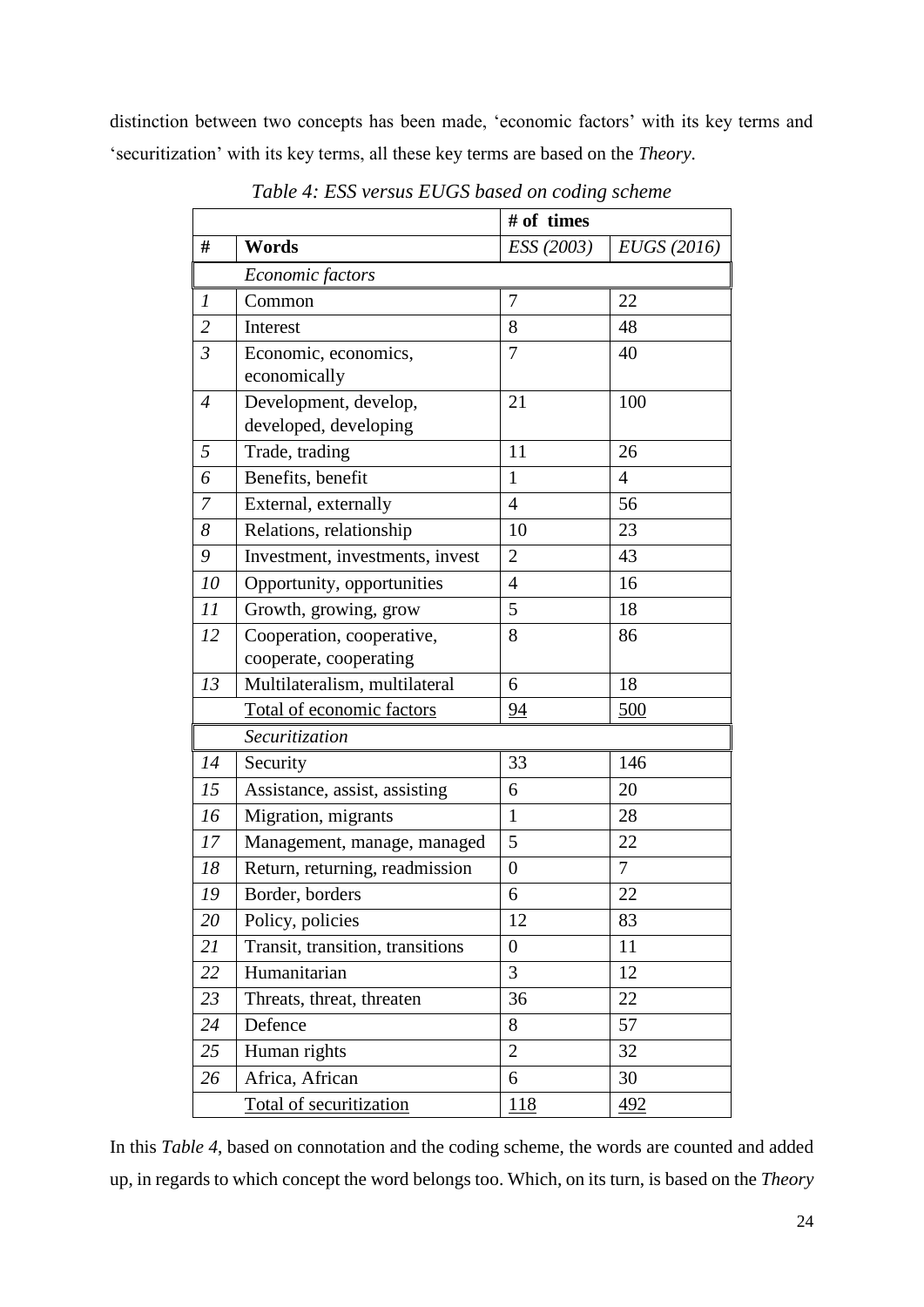section. In this table the presented data can be observed. Hence, there can be observed that almost for every word, the European Union Global Strategy has a higher amount of counts than its predecessor, the European Security Strategy. However, there is one word for which this is not the case. This is the case for the key term of 'threat' with its connotation of 'threats'. With this key term, the European Security Strategy has a higher count, with a total of 36 counts. Than the European Union Global Strategy, which has a total of 22 counts. Observing the two security strategies apart from each other, focussing on one security strategy is observed differently. For the European Security Strategy itself, the security strategy has a higher amount of securization, of 24 counts more, than economic factors. On the other hand the other security strategy, the European Union Global Strategy has a lower amount of securitization, 8 counts less, than economic factors.

As the European Union Global Strategy and the European Security Strategy have a very different amount of pages in their report, this table cannot be interpreted yet. Due to the fact that the number of times the word has been used in the two security strategies is not representative for its outcomes. For this, the next section as well as the table and graph will provide these interpretations. Since it is difficult to interpret these numbers, due to the fact that the European Security Strategy contains 16 pages, whereas the European Union Global strategy contains 60 pages. The numbers connected to the concepts will be divided by the amount of pages linked to their security strategy. Thus, since the outcomes of *Table 4* cannot be interpreted yet, the author decided to choose for the option to see how often a word on a page is mentioned in the respective security strategy. With the information of *Table 3* and *Table 4* there was enough data to proceed with *Table 5a* and *Graph 5b*. With this the following tables below are conducted.

<span id="page-26-0"></span>

| <b>Concepts</b>  | <b>ESS</b><br>total | <b>ESS</b><br>Divided by amount of total<br>pages $[16]$ | <b>EUGS</b>   EUGS | Divided by amount of<br>pages [60] |
|------------------|---------------------|----------------------------------------------------------|--------------------|------------------------------------|
| Economic factors | 94                  | 5.875                                                    | 500                | 8.333                              |
| Securitization   | 118                 | 7.375                                                    | 492                | 8.200                              |

*Table 5a: Outcomes of the coding scheme and ESS versus EUGS*

The results obtained from the preliminary analysis of the quantitative content analysis are presented in the table above and below. Hence, for the case of simplicity *Graph 5b* is made to provide an immediate overview of the data based on *Table 5a* and *Table 3*. This data can be interpreted.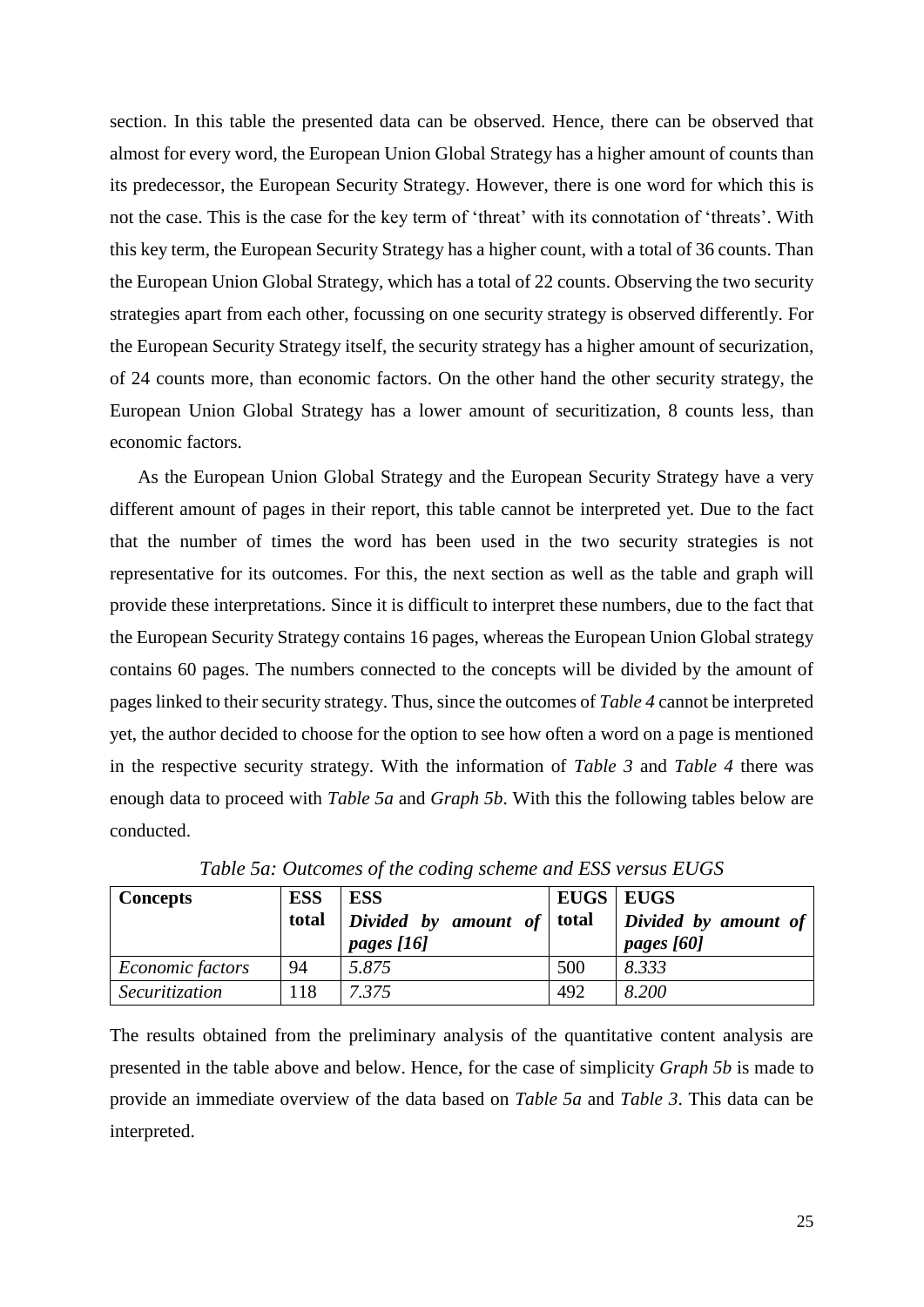<span id="page-27-0"></span>

*Graph 5b: Presenting outcomes of the quantitative content analysis*

As an observation, this graph above illustrates how often a word is mentioned on a page in regards to the concepts of 'economic factors' and 'securitization'. As is observed from the first security strategy. Which is the European Security Strategy, the concept of securitization is mentioned more often than the concept of economic factors. Besides, the amount of both concepts in total is still lower than the amount of both concepts in total from the other security strategy, which is the European Union Global Strategy. This security strategy has a slightly higher amount of the concept of 'economic factors' than the concept of 'securitization'. Hence, the most obvious finding to emerge from the analysis is that securitization has been a focus in both of the Security Strategies, which is an unexpected result. The graph above shows another interesting result too, because the securitization in the first security strategy, the European Security Strategy, is higher than the economic factors. Another important finding is that the European Union Global Strategy consists out of a slight higher amount of economic factors than securitization as presented in *Graph 5b*. The results of this study show that the total amount of economic factors and securitization is higher in the European Union Global Strategy than in the European Security Strategy. Since this finding was unexpected and it suggests that the hypothesis presented in this thesis cannot be accepted. It is true that the securitization is higher in European Union Global Strategy than in European Security Strategy, however economic factors is higher as well and even exceeds the amount of securitization in the European Union Global Strategy policy. Thus, the most interesting of this graph is that it does not agree with the literature as described in the *Theory*, as a matter of fact, the change of cooperation is that the second security strategy is more securitized and even has a higher amount of economic factors.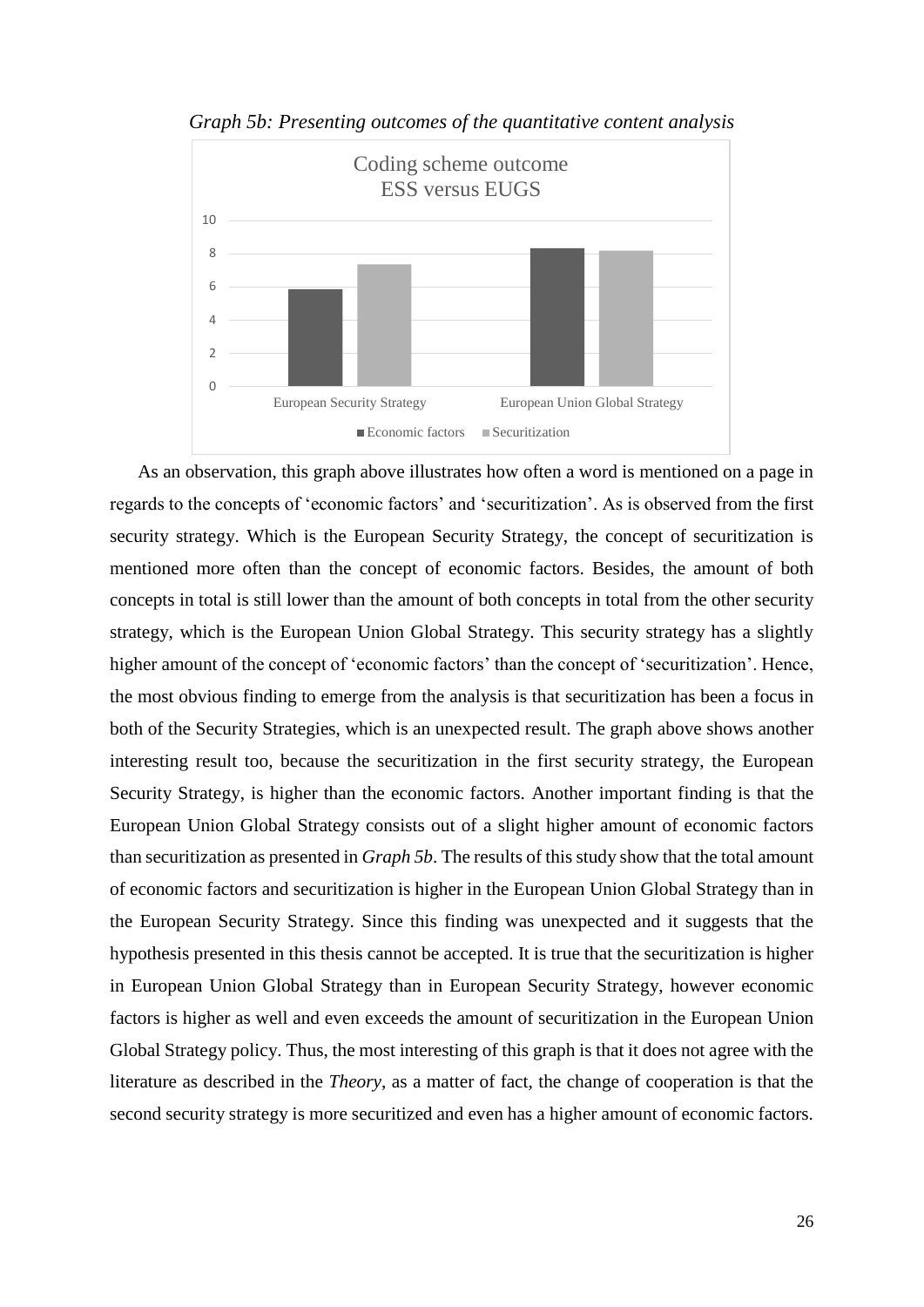# <span id="page-28-1"></span>4.3 Qualitative content analysis

In this section, the qualitative content analysis will be presented as well as interpreted what it implies for this study. All to find the deeper meaning of the content analysis. The coding of this analysis is through latent content, analysed with the semiotic analysis. To search for intentionally or unintentionally meanings attached to signs, which is based on language where meaning resides in minds (Babbie, 2004, p. 372). In these paragraphs, at first the data is presented after which it will be interpreted.

The data as presented in *Table 6*, are eleven phrases from both security strategies. On the right hand the quotes of European Security Strategy are presented, whereas on the left hand the quotes of the European Union Global Strategy are viewed.

<span id="page-28-0"></span>

| #              | <b>European Security Strategy</b>                                                                                                                                                    | <b>European Union Global Strategy</b>                                                                                                                                                                                           |
|----------------|--------------------------------------------------------------------------------------------------------------------------------------------------------------------------------------|---------------------------------------------------------------------------------------------------------------------------------------------------------------------------------------------------------------------------------|
|                | (European Council, 2003)                                                                                                                                                             | (EUGS, 2016)                                                                                                                                                                                                                    |
| $\mathcal{I}$  | security<br>and<br>prosperity<br>Our<br>increasingly depends on an effective<br>multilateral system (p.11).                                                                          | Our fundamental interests are: peace and<br>security, prosperity, democracy and rule-<br>based global order are of vital interest<br>underpinning our external action (p.13).                                                   |
| $\overline{2}$ | Europe is a prime target for organized<br>crime, threatening our internal security<br>via an external dimension: illegal<br>migrants, cross-border trafficking and<br>more $(p.6)$ . | The principles to guide our external action<br>are: unity, responsibility, engagement and<br>partnership. Our shared interest can only be<br>served by standing and acting together (p.16).                                     |
| $\mathfrak{Z}$ | In the developing world, poverty and<br>disease cause untold suffering and give<br>rise to pressing security concerns (p.4).                                                         | Resilience is the ability of states and societies<br>to reform, withstanding and recovering from<br>internal/external crises. A resilient state is a<br>secure state and security is key for prosperity<br>and democracy (p.23) |
| $\overline{4}$ | Proliferation of weapons of mass<br>destruction is the greatest threat to our<br>security (p.5).                                                                                     | A credible enlargement policy represents a<br>strategic investment in European security and<br>prosperity and has contributed to peace in<br>formerly war-torn areas (p.24).                                                    |
| 5              | Europe faces new threats, which are<br>more diverse, less visible and less<br>predictable, such as terrorism (p. 5).                                                                 | A more effective migration policy to step up<br>our humanitarian efforts in the origin and<br>transit countries, focusing on education,<br>women and children (p.27).                                                           |
| 6              | In an era of globalisation, distant<br>threats may be as much a concern as<br>those that are near at hand $(p.8)$ .                                                                  | Pursuing a multi-phased approach, acting at<br>all stages of the conflict cycle, investing in<br>prevention, resolution and stabilisation and<br>avoid premature disengagement when a crisis<br>erupts elsewhere (p.29).        |

*Table 6: Security Strategies quotes*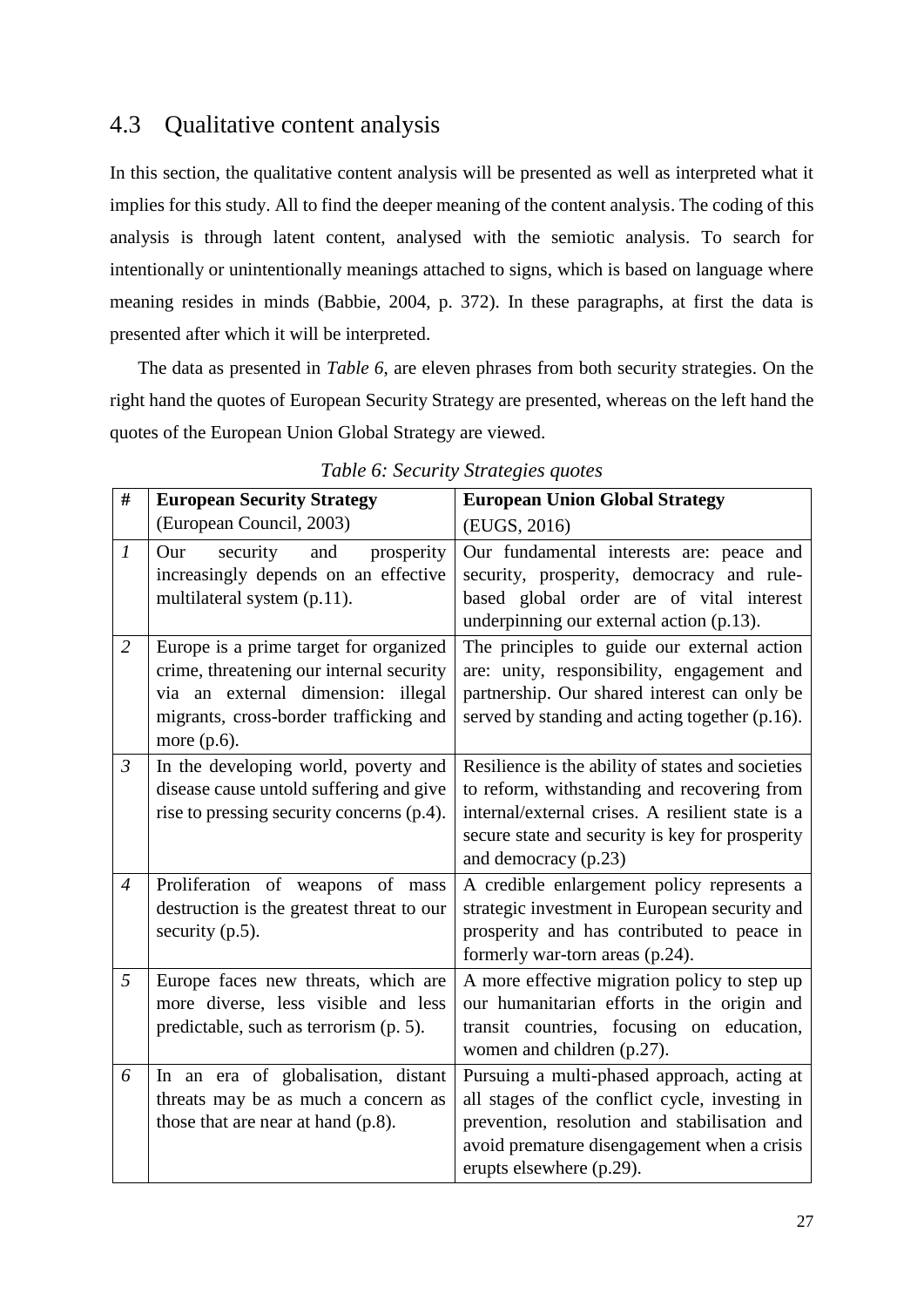| $\overline{7}$ | Integration<br>acceding<br>will<br>states<br>increase the European security as well<br>as bringing it closer to troubled areas.<br>Our tasks is to promote a ring of well<br>governed countries to the East of the<br>European Union and on the borders of<br>the Mediterranean with whom we can<br>enjoy close and cooperative relations<br>$(p. 10)$ .                                                                                                                                                        | European security and defence must become<br>better equipped to build peace, guarantee<br>security and protect human lives, notably<br>civilians. The EU must be able to respond<br>rapidly, responsibly and decisively to crises,<br>especially to help fight terrorism (p. 30).                                                                                                                                                                                                                       |
|----------------|-----------------------------------------------------------------------------------------------------------------------------------------------------------------------------------------------------------------------------------------------------------------------------------------------------------------------------------------------------------------------------------------------------------------------------------------------------------------------------------------------------------------|---------------------------------------------------------------------------------------------------------------------------------------------------------------------------------------------------------------------------------------------------------------------------------------------------------------------------------------------------------------------------------------------------------------------------------------------------------------------------------------------------------|
| 8              | Regional<br>conflicts<br>lead<br>can<br>to<br>extremism, terrorism and state failure,<br>the latter is where civil conflicts<br>corrode states from within (p. 6).                                                                                                                                                                                                                                                                                                                                              | Forms of regional governance offer states and<br>peoples the opportunity to better manage<br>security concerns, reap the economic gains of<br>globalisation, express more fully cultures and<br>identities and project influence in world<br>affairs $(p. 32)$ .                                                                                                                                                                                                                                        |
| 9              | Terrorism committed to maximum<br>violence, the availability of weapons of<br>mass destruction, organised crime, the<br>weakening of the state system and the<br>privatisation of force - we could be<br>confronted with a very radical threat<br>indeed $(p. 7)$ .                                                                                                                                                                                                                                             | The EU will support cooperation across the<br>sub regions between North and sub-Saharan<br>Africa as well as between the horn of Africa<br>and the Middle east, to systematically<br>addressing cross-border dynamics in North<br>and West Africa, the Sahel and Lake Chad<br>regions. As well as, investing in African peace<br>and development as an investment in our own<br>security and prosperity (p. 35).                                                                                        |
| 10             | Security<br>precondition<br>is<br>of<br>$\rm{a}$<br>development (p. 4).                                                                                                                                                                                                                                                                                                                                                                                                                                         | Building stronger links between our trade,<br>development and security policies in Africa.<br>Blend the development efforts with work on<br>migration, health, education, energy and<br>climate, science and technology. Continuing<br>to support peace and security efforts in Africa,<br>assist African organisations' work on conflict<br>prevention, counter-terrorism and organised<br>crime, migration and border management<br>$(p.37)$ .                                                        |
| II             | Policy implications for Europe<br>More active in pursuing<br>our<br>$\overline{\phantom{0}}$<br>strategic objectives (p. 13).<br>capable (sharing<br>More<br>assets,<br>$\overline{\phantom{0}}$<br>transform military into flexible and<br>mobile force, stronger diplomatic<br>capability,<br>threat<br>assessment,<br>third<br>support<br>countries<br>in<br>combating terrorism and security<br>reform) (p. 14).<br>More coherent, stronger<br>when<br>$\overline{\phantom{0}}$<br>acting together (p. 15). | Policy implications for Europe<br>A credible union, because the credibility<br>$\overline{\phantom{0}}$<br>hinges upon our unity. Linked to a<br>stronger Union, enhanced via security and<br>defence (p. 44).<br>A responsive union, to equip ourselves to<br>$\overline{\phantom{0}}$<br>respond more rapidly and flexible to the<br>unknown<br>lying<br>ahead:<br>needing<br>diplomacy, CFSP and development as<br>well as investment in knowledge baes<br>underpinning our external action (p. 46). |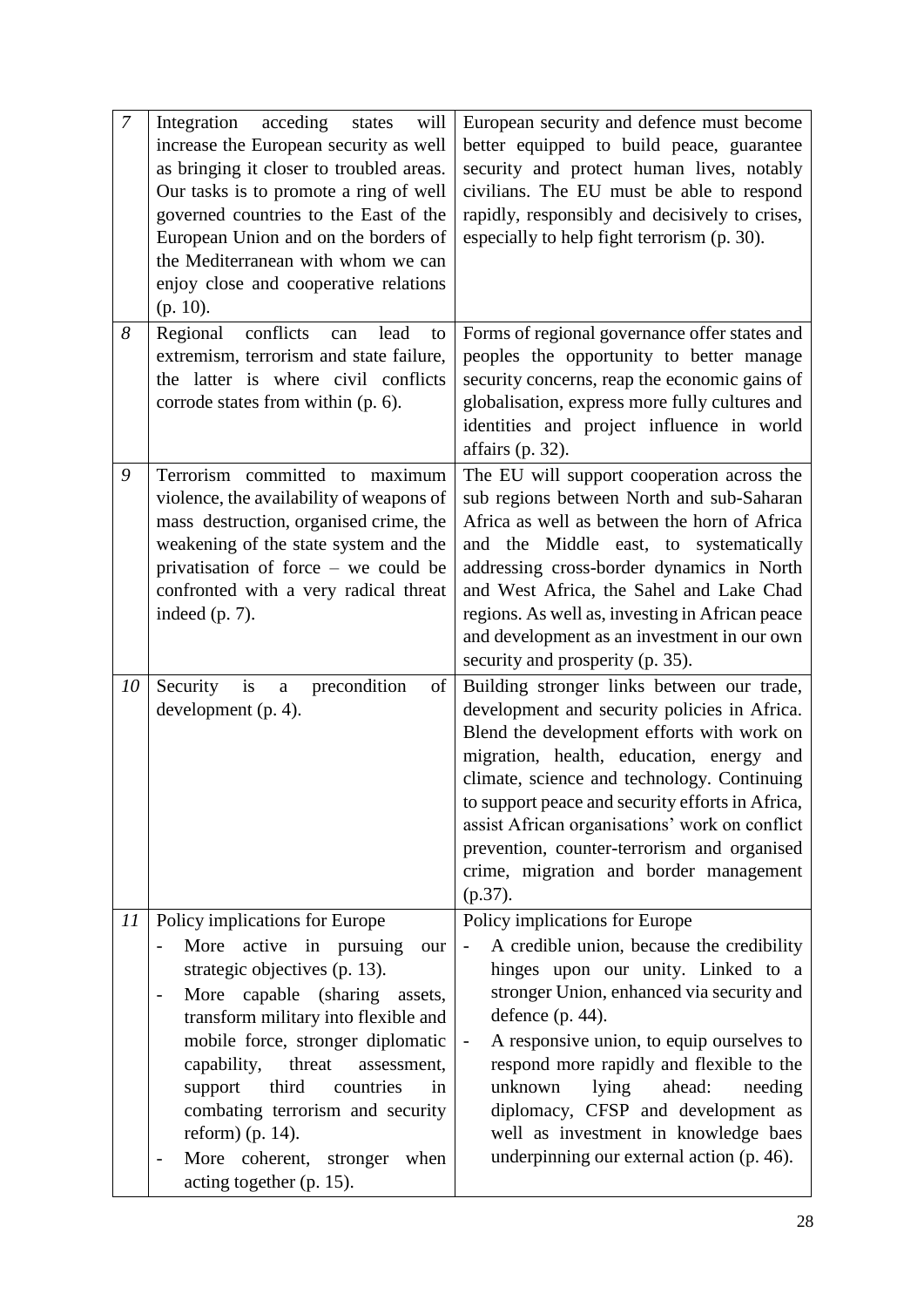| Working with<br>partners:          | - A joined-up union in its external action. |
|------------------------------------|---------------------------------------------|
| international cooperation is a     | Via the Lisbon treaty creation of the       |
| necessity. Act together with the   | HR/VP as well as the EEAS. Further          |
| United States as well as closer    | expand in new fields of energy diplomacy,   |
| relations with Russia and partners | cultural diplomacy and economic             |
| in Africa, Latin America and Asia  | diplomacy. As well, as calling for tighter  |
| $(p. 15)$ .                        | institutional links between external action |
|                                    | and internal area of freedom, security and  |
|                                    | justice $(p. 49)$ .                         |

In the first three quotes, the European Security Strategy focus on Europe as a prime target of crime and the security concerns of the European Union. Contrary to the focus of the European Union Global Strategy in the first three, which focusses on the European interests, democracy, external action, partnership and resilience. The European Security Strategy as observed in the next three quotes, number four until six, focusses on threats, mass destruction, distant and close threats. Whereas the European Union Global Strategy focusses on designing policies for threats and addresses a multi-phased approach for all conflict stages. The following three quotes focus on the integration of states, regional conflicts, terrorism and immediate threats which is another focus of the first security strategy. Yet, defence to build peace, cooperation in Africa and regional governance opportunities to better manage security are quotes belonging to the second security strategy. The last two quotes for the European Security Strategy, target the security needed for development. For a more active, capable and coherent European Union as well as targeting the international cooperation. Unlike this the European Union Global Strategy target trade, development and security policies all for a credible, responsive and joined-up European Union.

The quantitative data in *Table 6* will be analysed and interpreted with semiotics, which is the study of signs and meanings associated with them and commonly associated with content analysis (Babbie, 2004, p. 373). On the one hand, there is the European Security Strategy. According to the presented data this security strategy puts a focal point on threats from outside Europe. Threats can be, weapons of mass destruction or terrorism, the occurrence of regional conflicts and the organization of criminals who exert organized crimes. Within this strategy there is emphasized that 'organized crime threatens our internal security via an external dimension'. Implying a securitization concept already within the first security strategy of the European Union. In addition, the focus of securitization is essentially upon threats from outside and these threats should be contained and fought against. In fact the European Security Strategy has a higher amount of securitization, however the concept of economic factors is still present.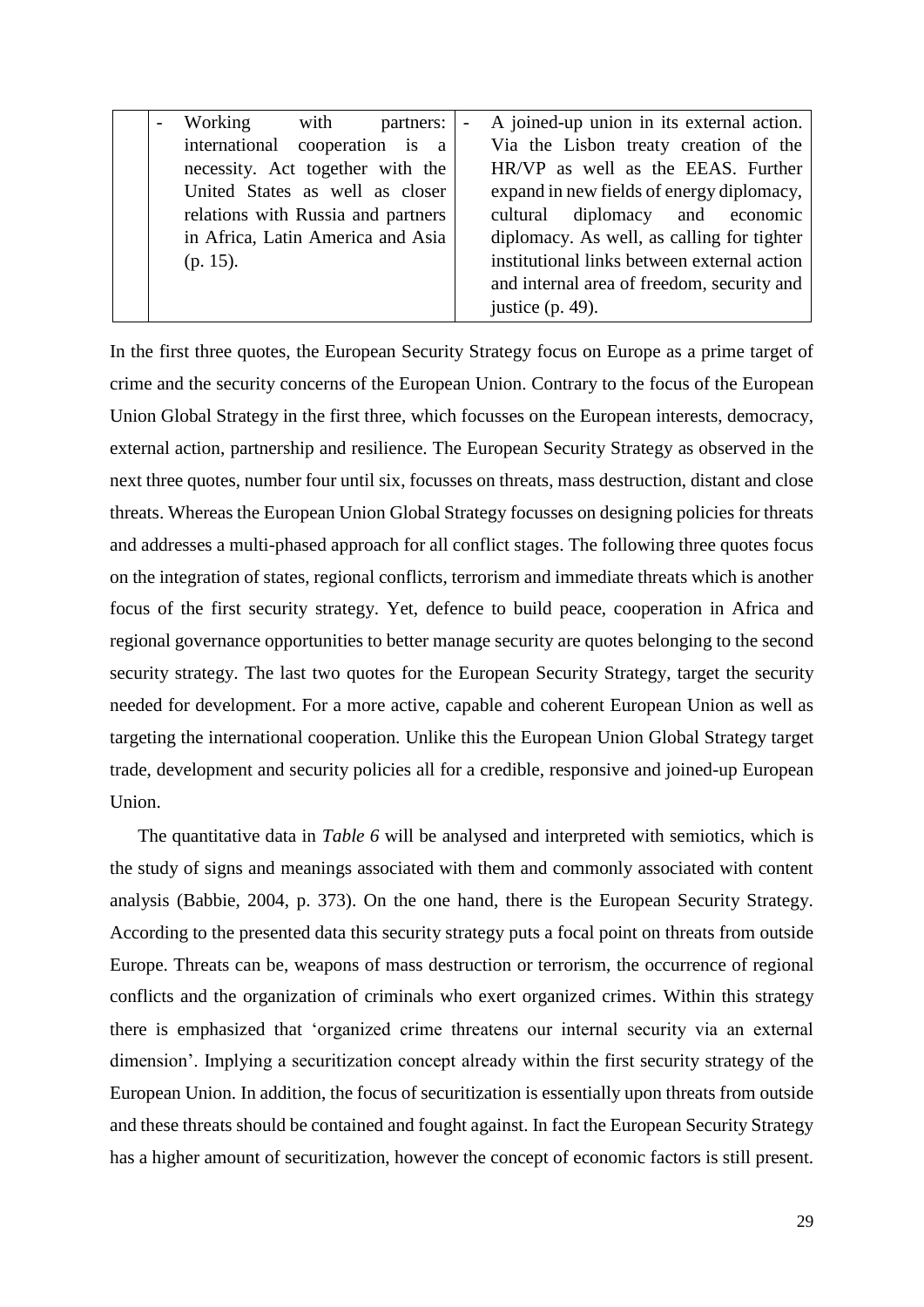In accordance with quote ten 'security is a precondition of development', which implies that Europe should be secured at first, before there is a chance that economic factors play a role. This is present in the outcomes of the first quantitative analysis as well as the qualitative content analysis. So, through a multilateral approach Europe should become secure before development and other aspects can play a part. This is the main message of the European Security Strategy. Due to this, the essence of the policy implications for Europe is primarily put on the cooperation with partners, more coherence within Europe itself, as well as cooperating with the United States of America. All to underline a secure Europe through a multilateral approach, which is the catchphrase of this first security strategy.

On the other hand, the European Union Global Strategy can be interpreted from *Table 6* as well. In this study, it was found that the second security strategy does not have one focus point, it has three. The first, is to find more coherence within the European Union itself, which should be expanded with external action and shared interest. As follows is the second, which puts its essence on peace, prosperity, democracy, rule-based order as well as on resilience. The latter is needed in the thoughts of the European Union, for secure and prosperous States. Implying that the essence of this security strategy is securitization, because now the strategy still would like to combat the outside threats. However policies are made to handle those situations from its core as well in order to keep threatening situations outside the European Union. To combat this through policies, an enlargement policy as well as an effective migration policy are made, with a focus on education. In this security strategy, the strategy pursues a multi-phased approach, acting at all stages of the conflict cycle due to the lessons learnt after the migration crisis of 2015. Because, the European Union security and defence should be better equipped to build peace, to guarantee security and to protect human lives with which a rapid response is needed. A third focus is on the cooperation with Africa, through its trade, developmental and security policies as well as to support their peace and security efforts. This implies that the European Union addresses the source of its issues, and tries to minimize the problem in its origin, such as its overflood of people towards Europe. This is the main approach and message of the European Union Global Strategy, to attack the source from its origin and pre-empt a crisis in Europe. On another note, the economic factors are higher as well than its predecessor. A simple explanation for this, is in line with the different type of securitization addressed in the European Union Global Strategy. The essence of this strategy is to handle migration as well as to act for a stronger Europe and to fight for the Europe of tomorrow. To do this accordingly, an amount of trade and investment is needed because this will be prosperous for the future. It will declining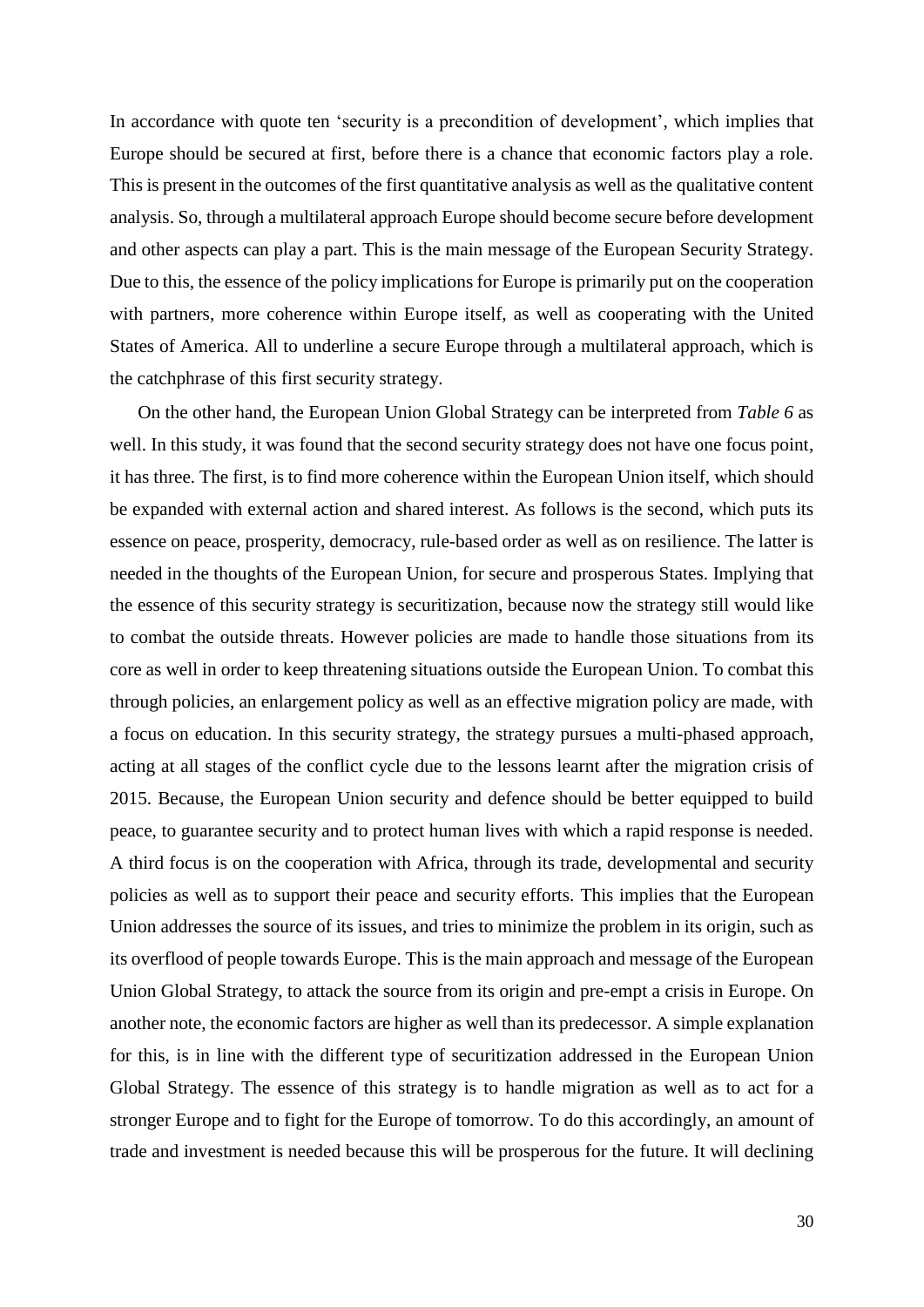threats as well as decline migration if applied properly in the host, transit and origin countries of migration.

In sum, as presented in this qualitative content analysis. The European Security Strategy attacks the actual crisis, copes with the problems and puts the focus of interests and developmental policies there. Whereas the European Union Global Strategy attacks a crisis from its core and the crisis itself with the help of migration policies.

#### <span id="page-32-0"></span>4.4 Overview analysis

In this last part of the analysis, the sub-research questions will be answered, as well as deepening insights of the analysis are given.

The first sub-research question was '*What is cooperation?*'. This theoretical question is partly answered in the *Theory*, providing a general concept of the term. Cooperation is a socially contrived mechanism for collective action, and is continually shaped by actions and symbolic interpretations of the parties involved (Ring and van de Ven, 1994, as cited in Smith et al., 1995). Besides, cooperation is a term which can be defined and used in different fields. On the other hand. Through the details of the documents, as stated in the section *Document details*, in the conducted *Analysis*, a full answer to this research question can be given. The European Security Strategy pursues their objectives with multilateral cooperation, with a focus on closer cooperation with other actors. Additionally, the European Union Global Strategy pursues cooperation through its values and principles to strengthen the security of the European Union. Thus, in this thesis cooperation is working together on the mutual relationship which will benefit both actors in that relationship. To be specific, cooperation is a multilateral approach and guided through values and principles from both actors.

The second sub-research question was '*To what extent was the focus of the European African Cooperation in 2003 on economic factors compared to the focus on securitization?*'. As outlined in the *Analysis*, the finding of the content analysis is that the focus of the European African cooperation is on securitization in 2003, with an amount of 7,4 words on each page linked to 'securitization'. Whereas linked to 'economic factors' this amount is 5,9. Besides, the European Security Strategy has three objectives in its policy. The first is to 'address the threats', with which conflict and threat prevention is a considerable mark. The second is 'failed states', where military and humanitarian means are needed in order to tackle an immediate crisis. The third is 'an international order based on effective multilateralism', based upon the belief that the best protection for security are the well-governed democratic states (European Council, 2003, p. 10, 11, 12). These objectives show that the focus of the European Security Strategy is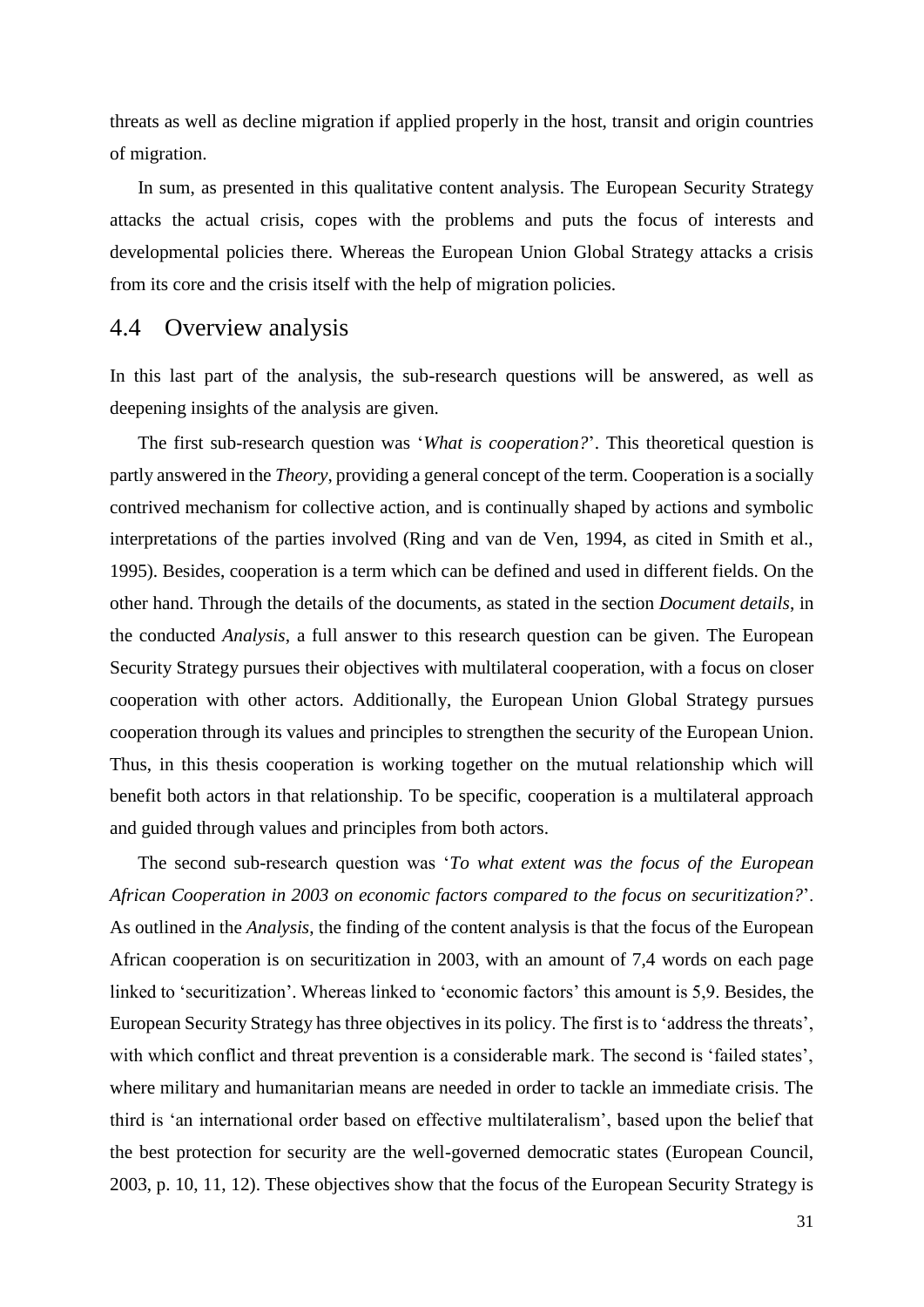upon securing threats and providing for a secure Europe. Additionally, the main message of this security strategy is 'a secure Europe'. In sum, the focus of the European African cooperation in 2003 was on securitization.

The third and last sub-research question was '*To what extent was the focus of the European African Cooperation in 2016 on economic factors compared to the focus on securitization?*'. A short answer to this question, based on the conducted content analysis of this thesis. Is that the main focus of the European African cooperation in 2016 was on economic factors, however the focus of securitization was high as well, with just a difference of 0,33 more words linked to economic factors on each page. Thus, there can be stated that the focus was on both concepts. Since both security strategies have a high degree of securitization, the qualitative analysis stressesthe difference of securitization between the two security strategies and other differences will provide a deepening insight into this matter. Other differences for the European Union Global Strategy, are the main message and its five priorities. Within this security strategy the understanding of security is understood as a 'stronger Europe'. With this, the first priority is 'the security of our Union', whereas the second is 'state and societal resilience to our East and South', within this part the Migration Partnership Framework comes to live as well. The third priority is 'an integrated approach to conflicts', ensuring human security via peacebuilding, with which a multi-level, multi-phased and multilateral approach is set. The fourth priority is 'cooperative regional orders', via regional governance achieve a peaceful cooperation with other continents. The fifth and last priority is 'global governance for the 21th century', striving for a multilateral rules-based order achieved via for example reforming, investing and developing (EUGS, 2016, p. 7,8,9,10,41). Accordingly, the European Union Global Strategy put more emphasis upon vision with implementation through enlargement as well as migration policies (Mälksoo, 2016, p. 381). These priorities and main messages, imply that the second security strategy focusses more upon a diversity of focuses through a multilateral approach. With another focus upon migration being an immediate threat towards the security of the European Union. Thus, the focus of the cooperation of Europe with Africa in 2016 was on securitization, a type of migration policies as well as combatting issues and threats at their cores, moreover combat a problem from a multilateral approach.

All in all, these sub-research questions combined will provide an answer to the main research question due to the fact that it covers all aspects of that question. The *quantitative content analysis* presented that both security strategies have a high level of securitization. To add, there can be stated that the hypothesis outlined in *Table 1* are expected to be rejected. Instead a different type of change occurred in the European African cooperation. This took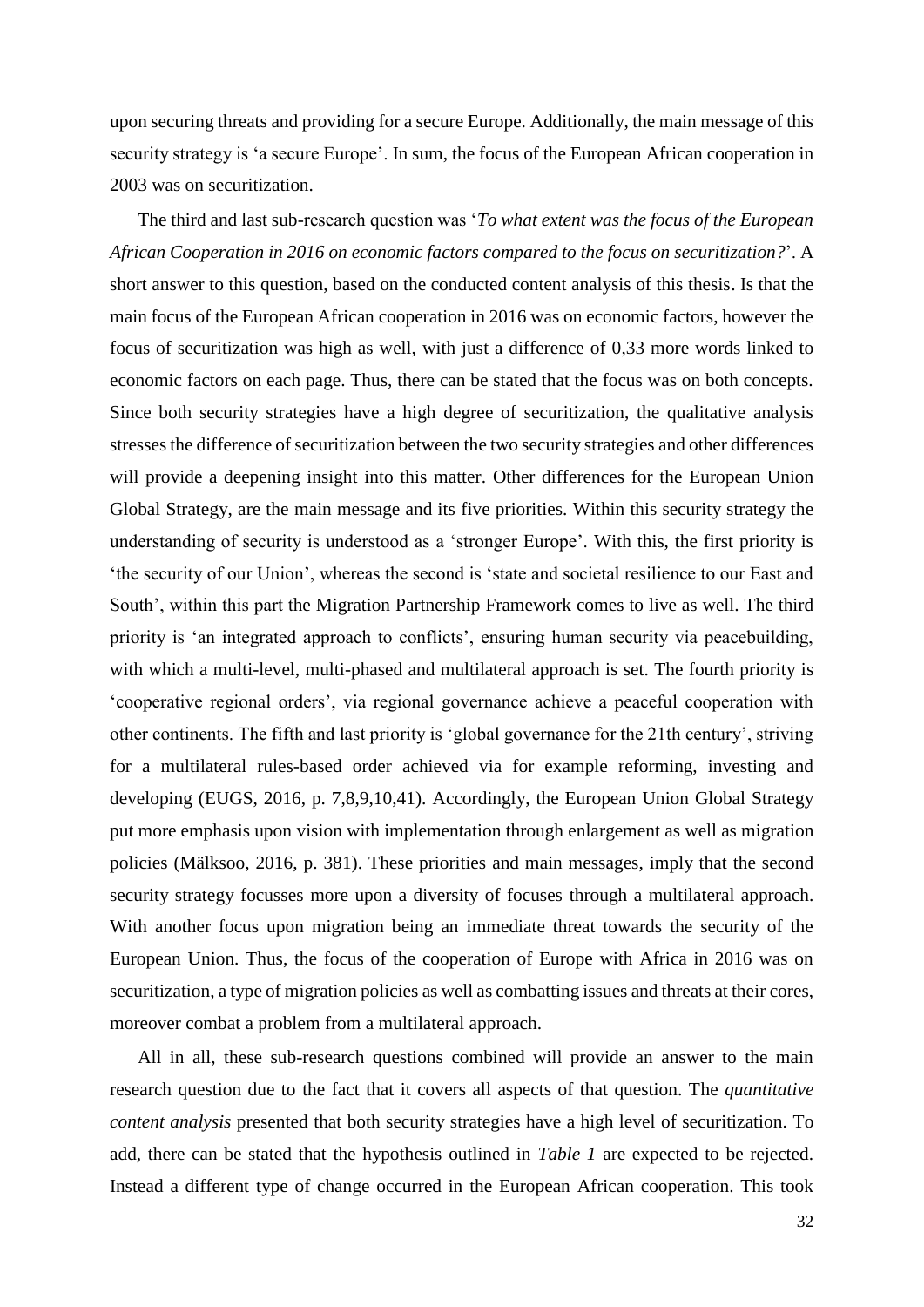place in the type of securitization, further researched on in the *qualitative content analysis*. Hence, there can be stated that both security strategies put an emphasize on the securitization of the cooperation. However, both security strategies have a difference of goals and main aims. As well as objectives, which belong to the European Security Strategy, and the priorities, belonging to the European Union Global Strategy. So, the qualitative analysis stressed that both security strategies had a different type of securitization. In this different type, the two security strategies have a difference of important factors, as explained above, as well as a different view of what is considered to be a threat. In the first security strategy, the European African cooperation focus in 2003 was on the securitization as it stands today, combatting immediate threats. With which the essence is on terrorism, what is happening at this moment in time, and how to combat that at this moment in time. Whereas, the European African cooperation in 2016 had a diversified focus on security with a diversity of approaches, such as a migration policy. To add, the focus of the securitization is more on migration and what is going to happened, with a view towards the future, anticipating on those expected events as well as combatting an assumed threat at its origin. Besides, in this view of combatting a threat, economic factors play a role, to improve the grip which the European Union can have on the core of the threats. Hence, the economic factors are made use of to improve the security of Europe.

# <span id="page-34-0"></span>5.0 Conclusion

Within this part the final answer towards the research question is given. This thesis started with a general introduction towards Africa and the European African cooperation. Which started with the Lomé convention in 1975 and the Common Foreign and Security Policy in 1992, where a new dimension of developmental help in the European policy took place.

Following this first policy on the cooperation with Africa, turbulent times approached. In a post-cold war, where the attacks on 9/11 took place, the policy world had to react to these violent times. As a result, the European Union implemented its first security strategy in 2003, addressing immediate threats of the Union. Another turbulent time approached in 2015, when 1,8 million people irregular crossed borders into the European Union, which was 546 percent more than the previous year (Europol, 2016, as cited in Dinan et al., 2017, p. 53). Again, the European policies reacted with a security strategy, this was the European Union Global Strategy. Hence, the research question addressed in this thesis is '*A European perspective: How did the European African cooperation change between 2003 and 2016?*'. This is a relevant study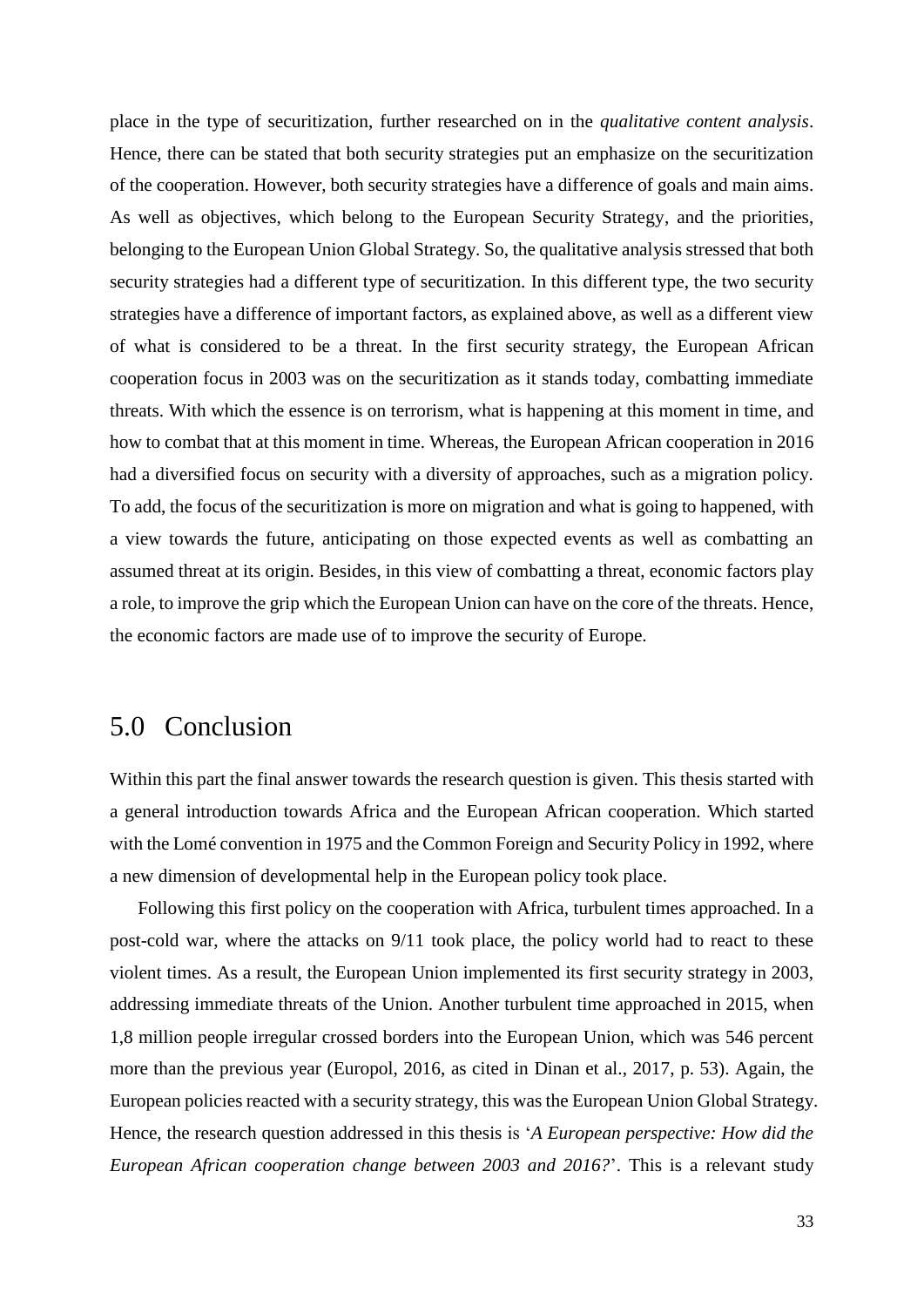because it will provide new scientific insights in the practice of the European African cooperation. Besides this main question, a set of three sub-research questions are asked. The first sub question is '*What is cooperation?*, the second sub-question is '*To what extent was the focus of the European African Cooperation in 2003 on economic factors compared to the focus on securitization?'*. At last and the third sub-question is '*To what extent was the focus of the European African Cooperation in 2016 on economic factors compared to the focus on securitization?'*. Then, the literature in the *Theory* suggested that two hypothesis could be assumed on the basis of the deductive theory approach. The *first hypothesis* stated that 'in 2003 the focus of the European African cooperation was on the economic factors of the cooperation'. Whereas the *second hypothesis* stated that 'in 2016 the focus of the European African cooperation was on the securitization of the cooperation'. On the basis of this theory the *Method*  section proceeds with the thesis. An explorative research is conducted with the essence of the study on how the European African cooperation is mentioned in the documents of the European Security Strategy and the European Union Global Strategy. These two policy documents are the case selection and the documents for the analysis, to study the European perspective of the European African cooperation in 2003 and 2016. The approach for analysing the data as described in *data collection* is a content analysis. A first step in the *Analysis*, before the content analysis is conducted, is to provide details about the two analysed documents. The European Security Strategy pursues a multilateral approach, which is the catchphrase of this security strategy and combating immediate threats. Whereas the European Union Global Strategy pursues to combat issues at their core with a focus on migration and enlargement policies. Then, as a second step of the *Analysis*, is to conduct the quantitative content analysis. With coding the manifest content, while testing the reliability of the study. The coding is done in the coding scheme outlined in *Table 3* and based on the *Theory*. In the analytical approach, connotation is applied to study the data in the documents. The third chapter of the analysis provides insights into the qualitative content analysis. This analysis is coded via the latent content to test the validity of this study, and the analytical approach to this data is a semiotic approach. On the basis of the total content analysis, resulting in *Graph 5b* and *Table 6*, it can be said that the amount of securitization in both security strategies is high. Besides, the qualitative content analysis proceeds with the analysis to uncover what sort of securitization both strategies entail.

Before the main research question will be answered, at first the hypothesis are rejected or accepted and an indication of the sub-research questions is made to resolve the answer of the main research question. Due to the *Analysis* chapter, the *first hypothesis* of 'in 2003 the focus of the European African cooperation was on the economic factors of the cooperation' is rejected.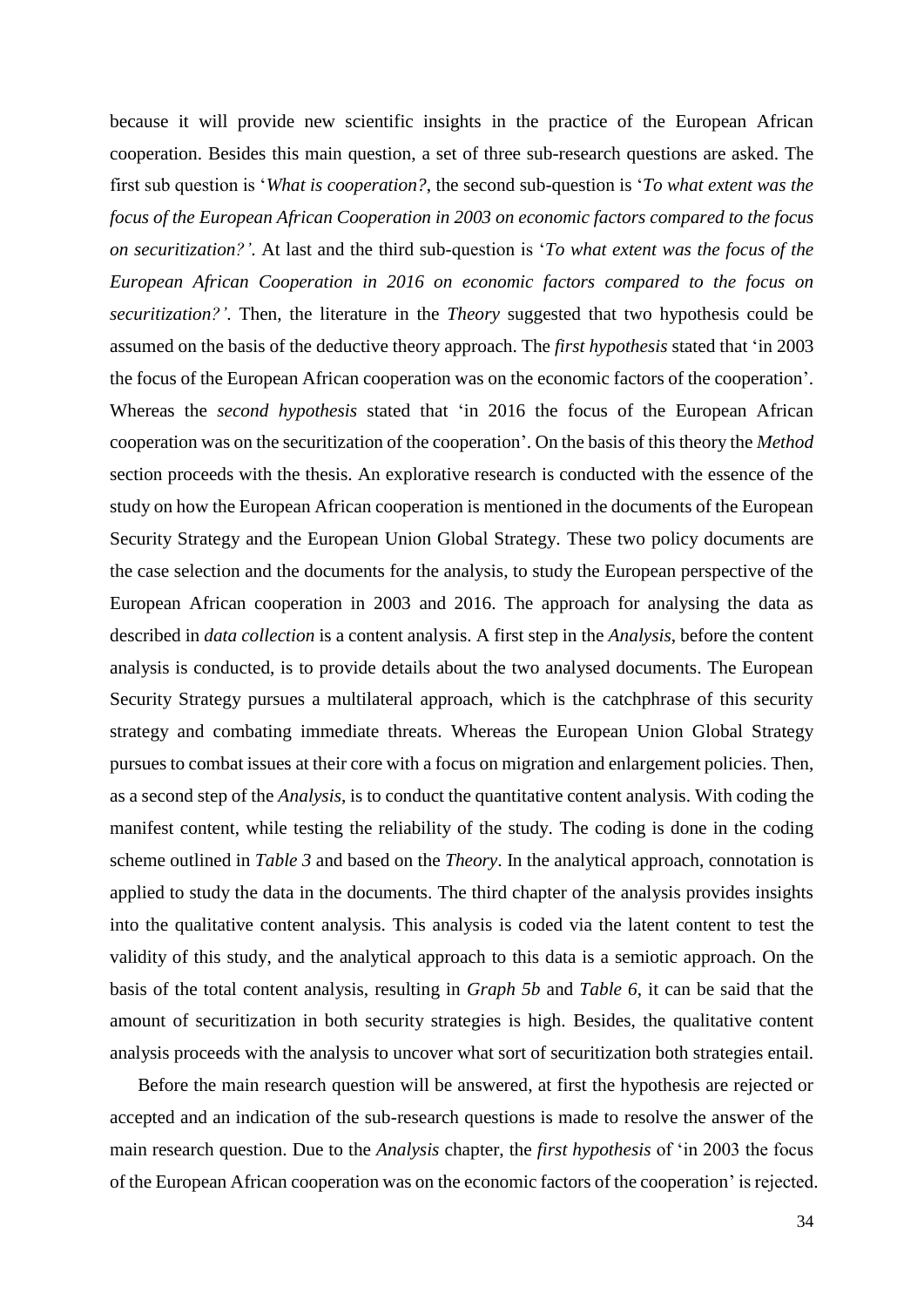Due to the fact that the analysis shows that the securitization is higher with 1,5 words per page. The *second hypothesis* of 'in 2016 the focus of the European African cooperation was on the securitization of the cooperation' is rejected as well, because the analysis shows that the amount of economic factors is higher than the amount of securitization, even though this is just 0,33 words per page. Still, the hypothesis is rejected and this influences the answers to the subresearch questions.

In the section of *Overview analysis* the main answers to the sub-research question are formulated, based on those answers the main research question can be answered. The first subresearch question was '*What is cooperation?*', the answer to this question is that cooperation is working together on the mutual relationship, which will benefit both actors in that relationship and its continually shaped by both actors actions and symbolic interpretations. The second subresearch question focussed on the European African cooperation in 2003. Asking '*To what extent was the focus of the European African Cooperation in 2003 on economic factors compared to the focus on securitization?*'. The study has identified that the response to this question is, that the essence of the first security strategy is on securing threats and to provide for a secure Europe, with a focus on securitization. The last sub-research question was '*To what extent was the focus of the European African Cooperation in 2016 on economic factors compared to the focus on securitization?*'. The research has shown that the answer to this last and third sub-research question is substantial. The focus of the European African cooperation in 2016 was on economic factors, with a deviation of 0,33 words less per page of the concept securitization. Still, the total amount of both concepts was higher in 2016 than in 2003, as outlined in the respective policies of those moments in time. Another important finding was that the type of securitization differs in both years. Overall, these results indicate an answer to the main research question asked in this thesis. This question was, '*A European perspective: How did the European African cooperation change between 2003 and 2016?*'. This study has answered how the cooperation of Europe with Africa changed in those two respective years. All in all, the short answer to this question is that the cooperation changed in the type of securitization, while a high amount of economic factors remains important and becomes even more important with a higher amount of securitization. Hence, the study brought new scientific insights due to the fact that the literature expected a change in cooperation from economic factors to securitization, which is not the case. What is the case is that finally, the European African cooperation in 2003 focusses on a type of securitization to solve threats immediately. It focusses on the threats of today and on terrorism, another focus is on what is happening at this moment in time, all these threats are combatted. The European African cooperation in 2016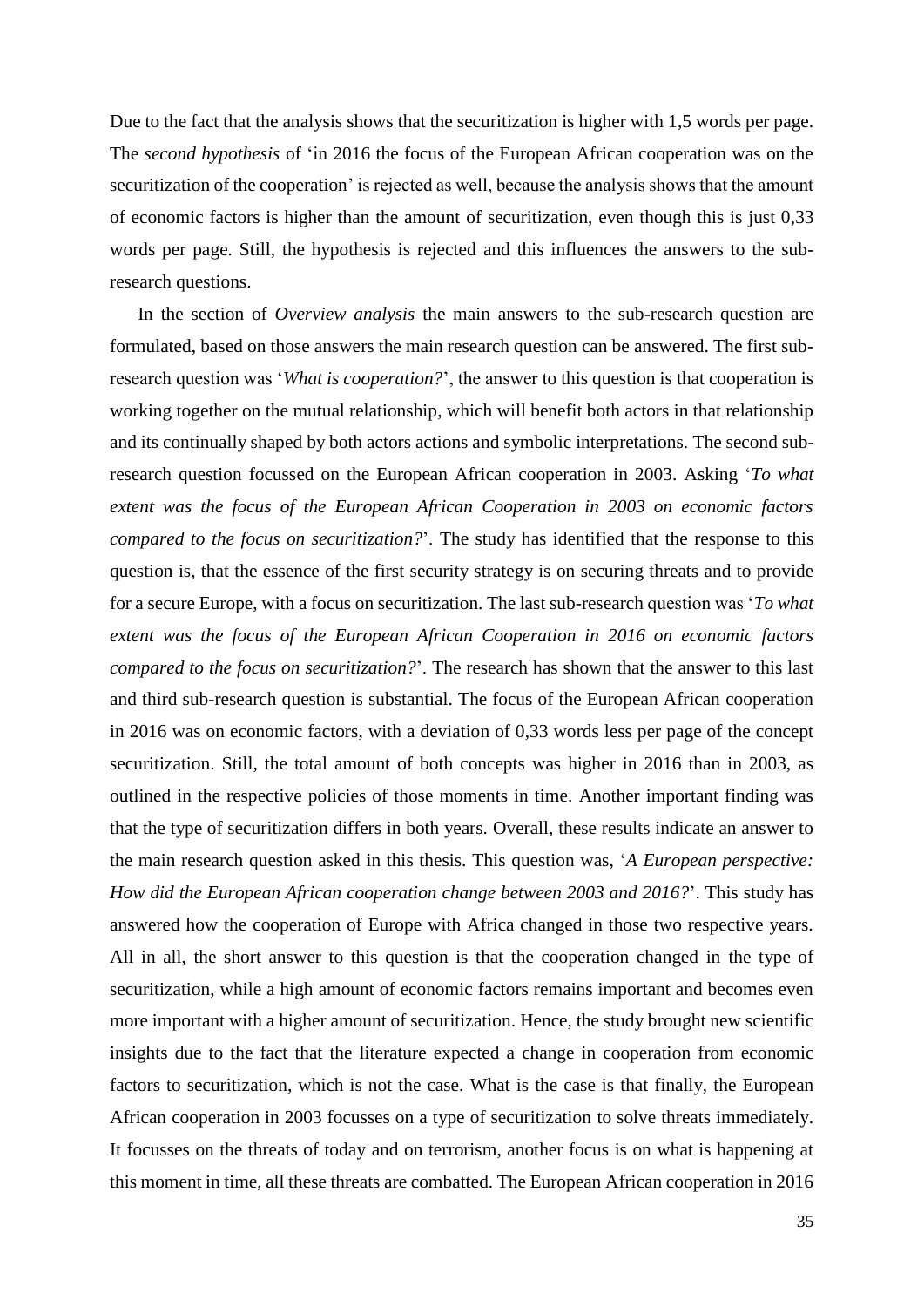changed in regards to the cooperation of 2003. In the year when the European Union Global Strategy was implemented, the type of securitization changed in regards to its predecessor. Here, securitization its focus is on solving upcoming threats through policies. Such as, an enlargement policy or a migration policy. Furthermore, the focus is on immediate threats as well. Besides this higher amount of securitization, the economic factors play a part as well. These both concepts contribute to each other due to the fact that security can be achieved through economic stability where the origin of the threats lies. Implying that the higher the securitization is, the higher economic factors will expand as well.

#### <span id="page-37-0"></span>5.1 Discussion

In this section the results will be discussed vis a vis another scientist at first, then the limitations of this thesis are given.

The results are discussed vis a vis another scientist, who are Mark Furness and Stefan Gänzle, they conducted a study on policy and security in the European Union foreign external policies in 2016. This study resulted in the paper of 'the European Union's development policy', where a more comprehensive approach of the European Union towards the external foreign policy, up until the beginning of 2016, is addressed. The paper starts with the European Security Strategy of 2003, which affirmed that development and security policy should work together. A more comprehensive approach to security and development happened in 2009 for the Europeans external relations bureaucracy, following the Lisbon treaty. In general, 'security' has become a prominent feature in official European discourse in recent years, and references to security concerns are included in policy statements and documents. Besides, development aid is regarded by some European Union policymakers as an instrument of 'soft power' (Furness & Gänzle, 2016, p. 139). European foreign policy scholars have argued that the integration of the policy agenda from a development perspective is in favour of the development of the European foreign and security policy (Furness & Gänzle, 2016, p. 140). So, the research of Furness and Gänzle asks whose security the policy area is supposed to serve. Positing that if policymaking is driven primarily by concerns about the security of the donor, to the detriment of the socio-economic development in partner countries, then the critical perspective of securitization is legitimately applicable. In fact, the study of Furness and Gänzle states that the economic factors and securitization were together from the start. However, the study in this thesis shows that this is not the case, because this happened largely and exponential after the migration crisis. This occurred at the moment in time when the approach of the European African cooperation changed to an essence of the core of the problems. In order to address the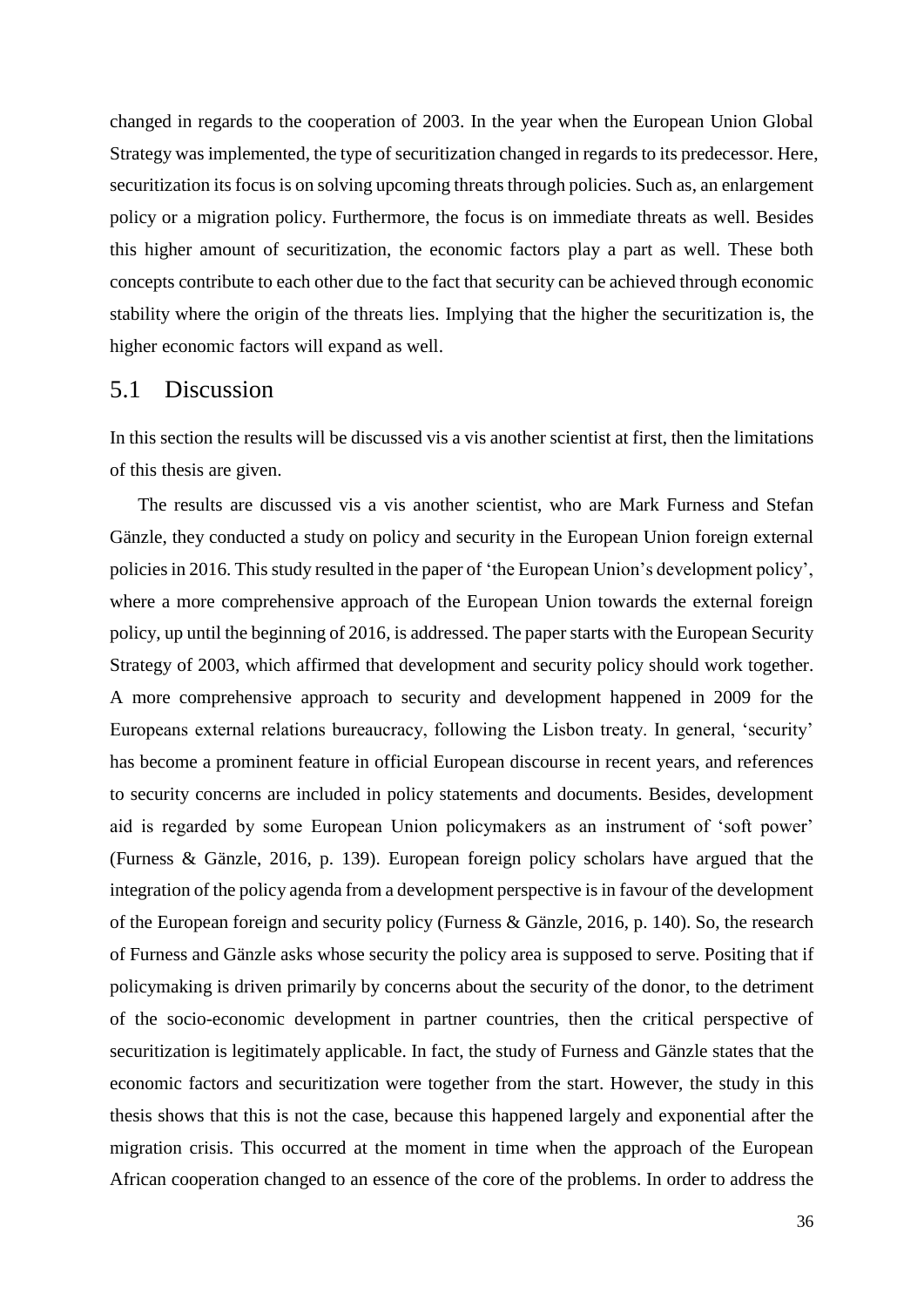problems at their core, economic factors are needed. These economic factors will prevent issues from expanding, due to the fact that economic stability can prevent issues from arising. Besides, the European Union could perhaps benefit economically from the European African cooperation as well, through expanding their economic factors, reclaiming the self-interest as in accordance to the idealistic view outlined in the section of *Cooperation*.

In every study there are limitations, so is there in this thesis. A first limitation is the limited amount of time to spend on the writings of this thesis. However, the major limitation of this study is that two European policy documents were studied. In order to fully answer the change of cooperation, all possible documents should be studied. In spite of its limitation, the study certainly adds to our understanding of the change of the cooperation, providing insights into the change of approach in the cooperation, regarding securitization and economic factors. An additional uncontrolled factor is the European perspective focus. Again, in order to answer the change of cooperation fully, a perspective of both actors is needed. Whilst this is the case, it did partially substantiate the view of the European Union on their cooperation with Africa, which is one view on the cooperation. Furthermore, the study was limited by the explorative nature of the study. Hence, a shortcoming is that such a study seldom provides satisfactory answers to research questions, though they can hint at the answers and suggest which research methods could provide definitive answers (Babbie, 2004, p. 89). As such the conclusion will be tentative and incomplete (Babbie, 2004, p. 487). Despites its exploratory nature, this study offers some insights into the practice of the European African cooperation, from the European perspective. The fourth source of weakness in this study, which could have affected the measurements was content analysis. Due to this, the research is limited to the examination of the recorded communication and problems of validity are likely, unless you study the communication process per se (Babbie, 2004, p. 324). Although the current study is based on written policy documents, the findings suggest that European African cooperation from the European perspective was viewed in the studied policy documents of the European Union.

#### <span id="page-38-0"></span>5.2 Prospect

In regards to the prospect of this study some implications can be stated for the world of policy, as well as for further research.

There is the need for prosperous relationships, because they are needed in a globalizing world. Hence, this study contains practical implications for the world of policy. Such as the fact that greater efforts are needed to ensure a prosperous European African cooperation. For this, a key policy priority should therefore be to plan for the long-term care of developmental help at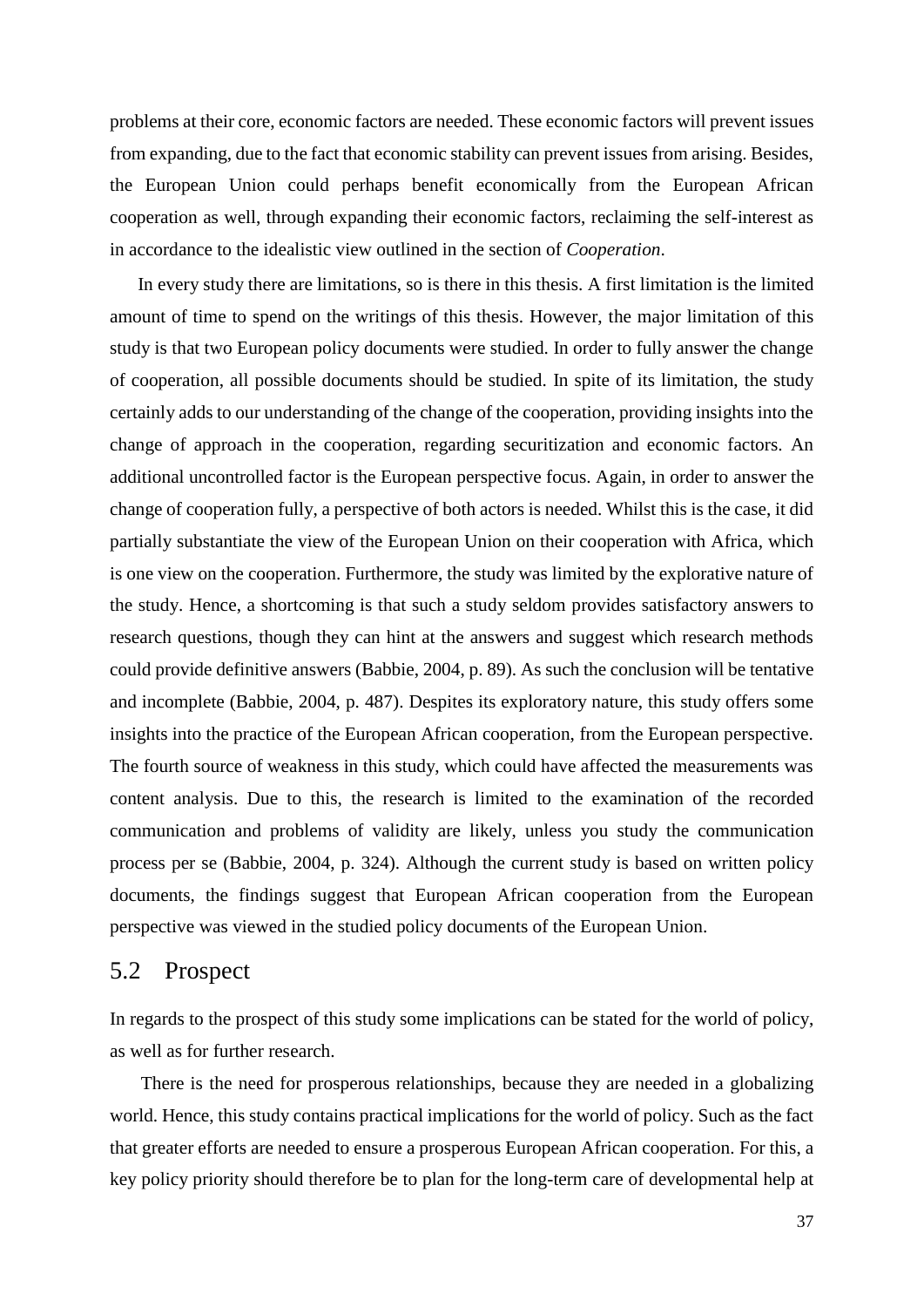the core of the issues of the African countries, to strengthen the European African cooperation positively. A reasonable approach to tackle this could be to cooperate on a combined policy involving both actors to strengthen the cooperation. Another implication for the world of policy could be to investigate how the concept of securitization and economic factors relate to each other. Since this study found that there is a chance that these two could influence each other, because the higher the securitization the higher the economic factors as well as presented in the section of *Analysis*.

At last, this study would be a fruitful area for further work and new questions can be pointed out. Since, this study has been a global albeit specific one, focussing upon the European side of the cooperation with Africa. A natural progression of this work is to analyse the European African cooperation from an African perspective. This is needed in order to see if the actors are on the same line or if they have different findings in regards to European African cooperation. Further research might explore to continue with the outcomes of this study, with a specific question of 'How did the European African cooperation change between 2003 and 2016 in the perspective of both actors?'. This follow up research question is made to present the European African cooperation from both sides, and how it influenced their cooperation more profound. If this research question happened to be answered, both sides of the European African cooperation will be taken into account, resolving in a complete overview of their respective cooperation. Other further research, needs to examine more closely the links of economic factors with securitization, how do they operate next to and influence each other. Besides, further work is needed to fully understand the implications of a policy implementation on the practice of the cooperation between two actors. The challenge now is to investigate all documents to provide a total insights into the European African cooperation.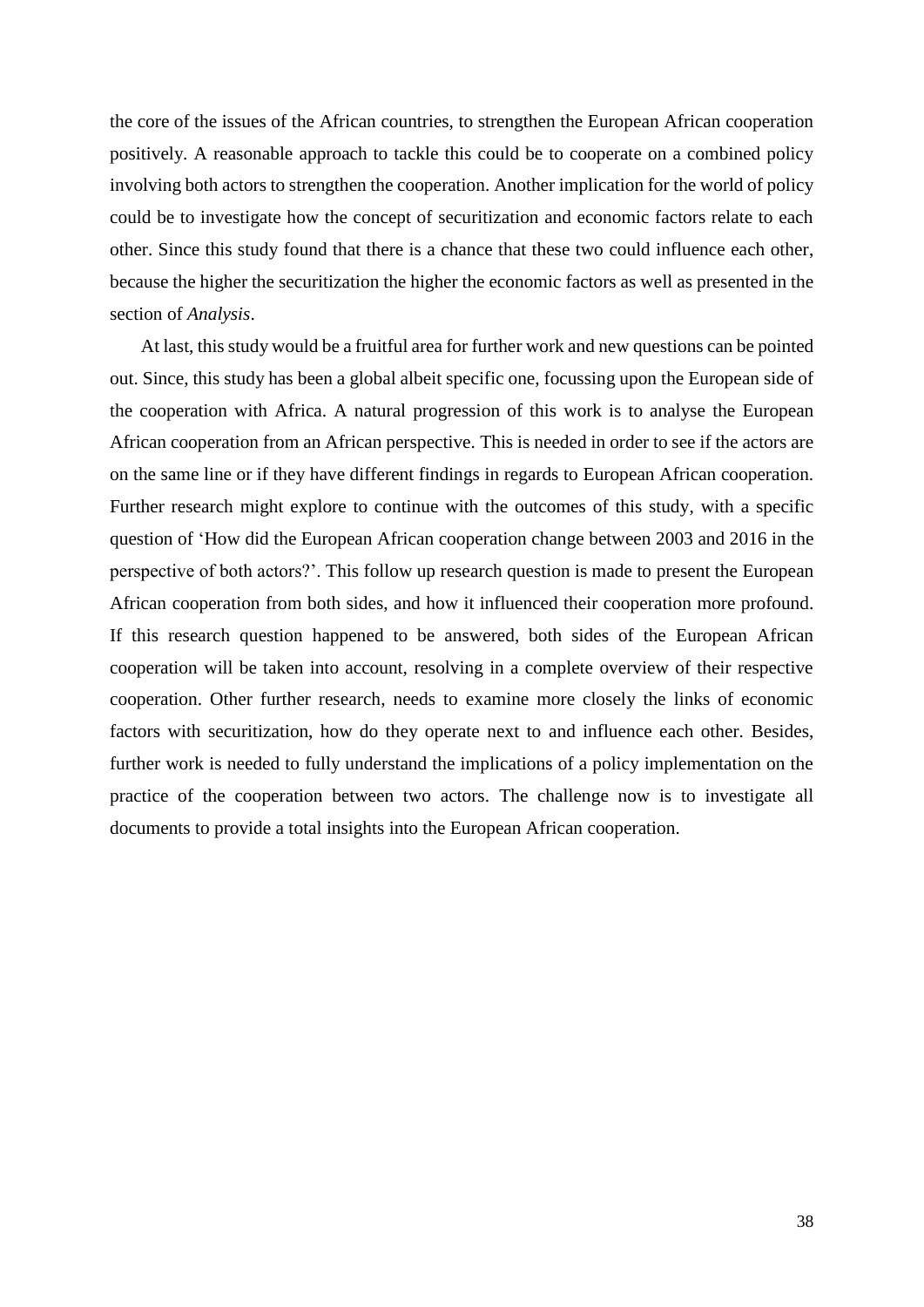# <span id="page-40-0"></span>6.0 Bibliography

- Babbie, E. R. (2004). *The practice of social research* (10th ed.). Belmont: Thomson/Wadsworth.
- Bach, D. (2011). The european union and africa: Trade liberalisation, constructive disengagement, and the securitisation of europe's external frontiers. *Africa Review*, *3*(1), 33–46. https://doi.org/10.1080/09744053.2011.10597303
- Bagoyoko, N., & Gibert, M. V. (2007). The linkage between security, governance and development: The European Union in Africa. *Journal of Development Studies*, *45*(5), 789–814. https://doi.org/10.1080/00220380802582312
- Buonfino, A. (2004). Between unity and plurality: the politicization and securitization of the discourse of immigration in Europe. *New Political Science*, *26*(1), 23–49. https://doi.org/10.1080/0739314042000185111
- Casson, M. (1989). A Theory of Cooperation in International Business. In *The Multinational Enterprise* (pp. 46–74). London: Palgrave Macmillan UK. https://doi.org/10.1007/978-1- 349-11026-1\_3
- Collet, E., Ahad, A. (2017). *EU migration partnerships: A work in progress*. Oslo.
- Communities, C. of the E. Treaty on European Union (1992).
- David Dooley. (2001). *Social Research Methods* (Fourth). Dorchester: Pearson Education Limited.
- Dinan, D., Nugent, N., & E. Paterson, W. (2017). *The European Union in Crisis*. Palgrave and Macmillan International Higher Education. Retrieved from https://books.google.nl/books?hl=en&lr=&id=gtYtDwAAQBAJ&oi=fnd&pg=PA100&d q=african+migration+crisis+eu&ots=svtFWkKYir&sig=s6- G\_PwVQ2fzlPs2P54LSPvKfDM#v=onepage&q=african migration crisis eu&f=false
- ECDPM. (2003). The Cotonou agreement in a nutshell. In *The Cotonou Agreement: A User's Guide for Non-State Actors* (p. 16). Brussels: ACP secretariat. Retrieved from https://ecdpm.org/publications/cotonou-agreement-users-guide-non-state-actors-chapter-2/
- EUGS. (2016). *Shared Vision, Common Action: A Stronger Europe A Global Strategy for the European Union's Foreign And Security Policy*. Retrieved from https://eeas.europa.eu/sites/eeas/files/eugs\_review\_web\_0.pdf
- European Commission. (2015). *A European Agenda on Migration*. Brussels.
- European Commission. (2016). *Establishing a new Partnership Framework with third countries under the European Agenda on Migration*. Strasbourgh. Retrieved from http://www.europarl.europa.eu/RegData/docs\_autres\_institutions/commission\_europeenn e/com/2016/0385/COM\_COM(2016)0385\_EN.pdf
- European Council. (2003). *European Security Strategy*. Brussels. Retrieved from https://data.consilium.europa.eu/doc/document/ST-15895-2003-INIT/en/pdf
- Farrell, M. (2005). A Triumph of Realism over Idealism? Cooperation Between the European Union and Africa. *Journal of European Integration*, *27*(3), 263–283. https://doi.org/10.1080/07036330500190107
- Fearon, J. D. (1998). Bargaining, Enforcement, and International Cooperation. *International Organization*, *52*(2), 269–305. https://doi.org/10.1162/002081898753162820
- Frisch, D. (2008). *The European Union's development policy: a personal view of 50 years of international cooperation* (Report 15).
- Furness, M., & Gänzle, S. (2016). The European Union's Development Policy: A Balancing